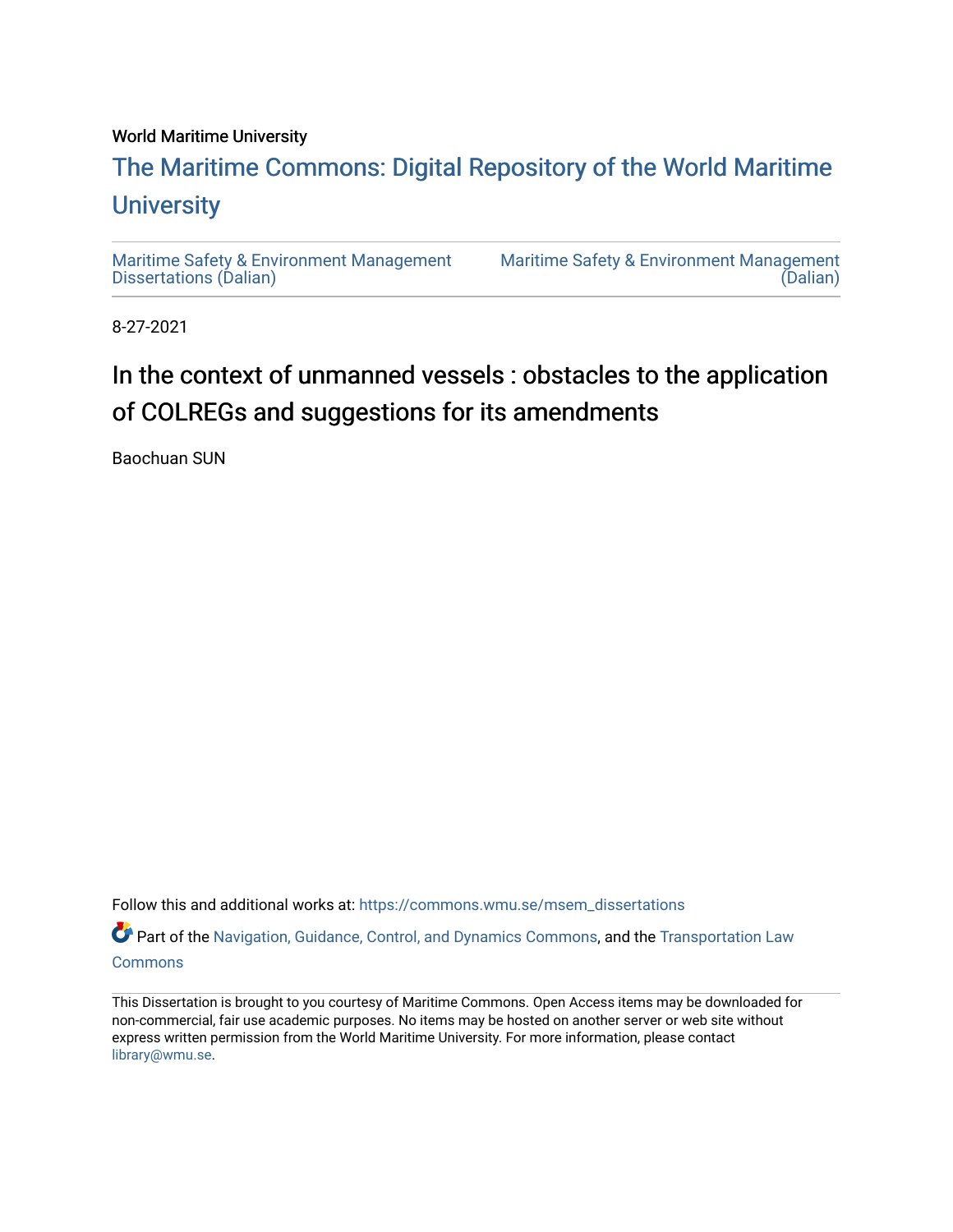## **WORLD MARITIME UNIVERSITY**

Dalian, China

# **IN THE CONTEXT OF UNMANNED VESSELS: OBSTACLES TO THE APPLICATION OF COLREGs AND SUGGESTIONS FOR ITS AMENDMENTS**

**By**

## **SUN BAOCHUAN**

## **The People's Republic of China**

A dissertation submitted to the World Maritime University in partial Fulfillment of the requirements for the award of the degree of

## **MASTER OF SCIENCE In MARITIME AFFAIRS**

#### **(MARITIME SAFETY AND ENVIRONENT MANAGEMENT)**

2021

© Copyright SUN BAOCHUAN,2021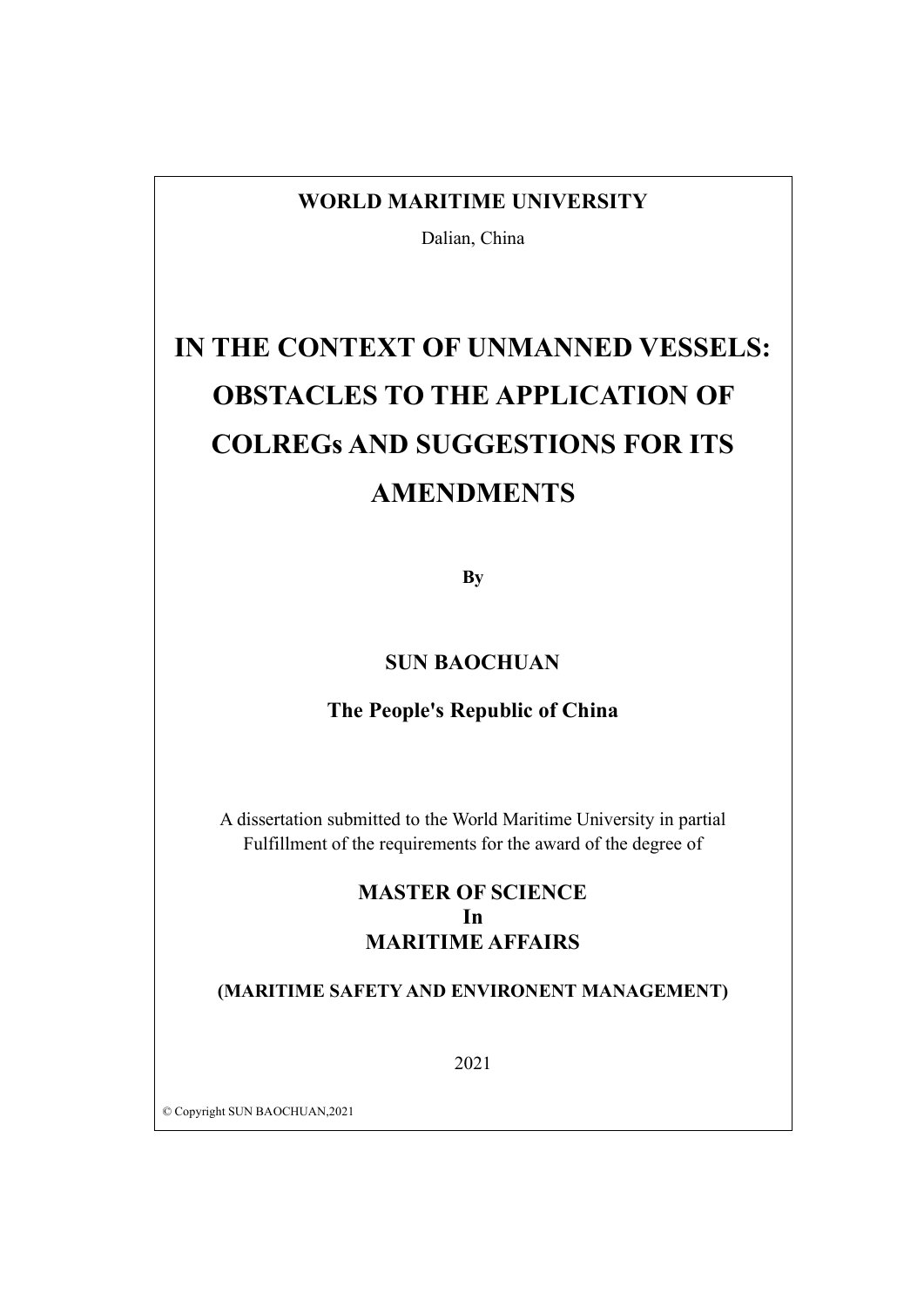#### **DECLARATION**

<span id="page-2-0"></span>I certify that all the material in this dissertation that is not my own work has been identified, and that no material is included for which a degree has previously been conferred on me.

The contents of this dissertation reflect my own personal views, and are not necessarily endorsed by the University.

Signature: ……Sun Baochuan……. Date: ……June 28, 2021……

Supervised by: ...... Wang Huanxin....... Supervisor's affiliation: Dalian Maritime University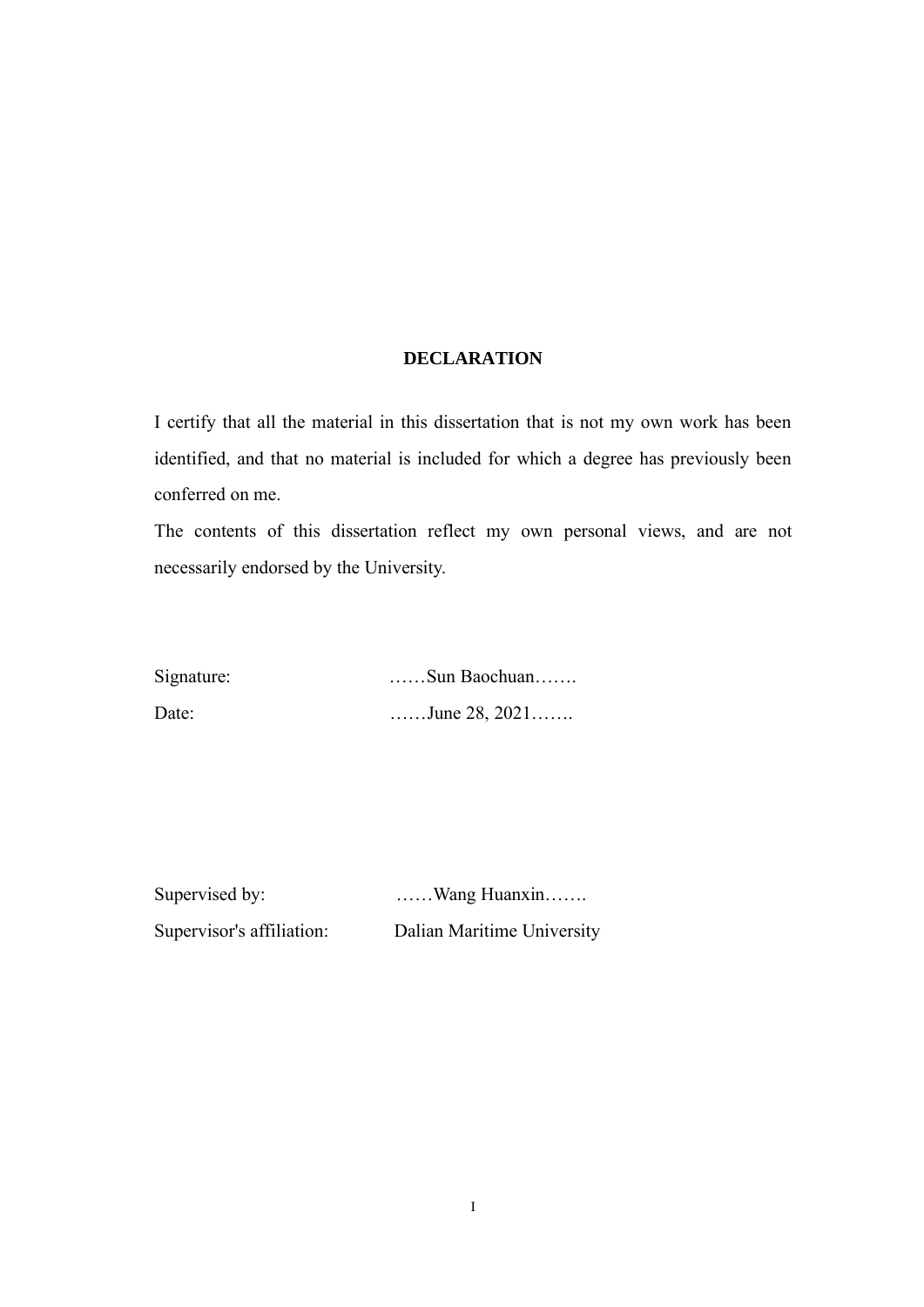## **ACKNOWLEDGEMENT**

<span id="page-3-0"></span>First of all, I would like to thank my father, Mr. Sun Zhongli. Thanks for your efforts for the family. Thanks for your never-ending support to me.

I would like to express my sincere gratitude to all outstanding and esteemed professors of the MSEM program. You and your excellent lecture broadened my horizons made me rebuilt my cognition system of the shipping industry.

And also thanks to the faculties and staffs of the WMU and DMU. Especially Mr. Zhao Jian and Ms. Zhao Lu, who gave me great encouragement and helped during my studies.

Deep thanks will also go to my supervisor Dr. Wang Huanxin and Mr. Shen Jiaqiang, for their continuous support, which has been a great source of inspiration and confidence for completing my studies.

My heartfelt gratitude also goes to my teammates and all my classmates, the fruitful discussions we had over many subjects, and the most wonderful time we have shared.

Last but not least, I would also like to thank my family for their tremendous encouragement and support. And apologize to anyone whom I have not mentioned but who has contributed to me directly or indirectly.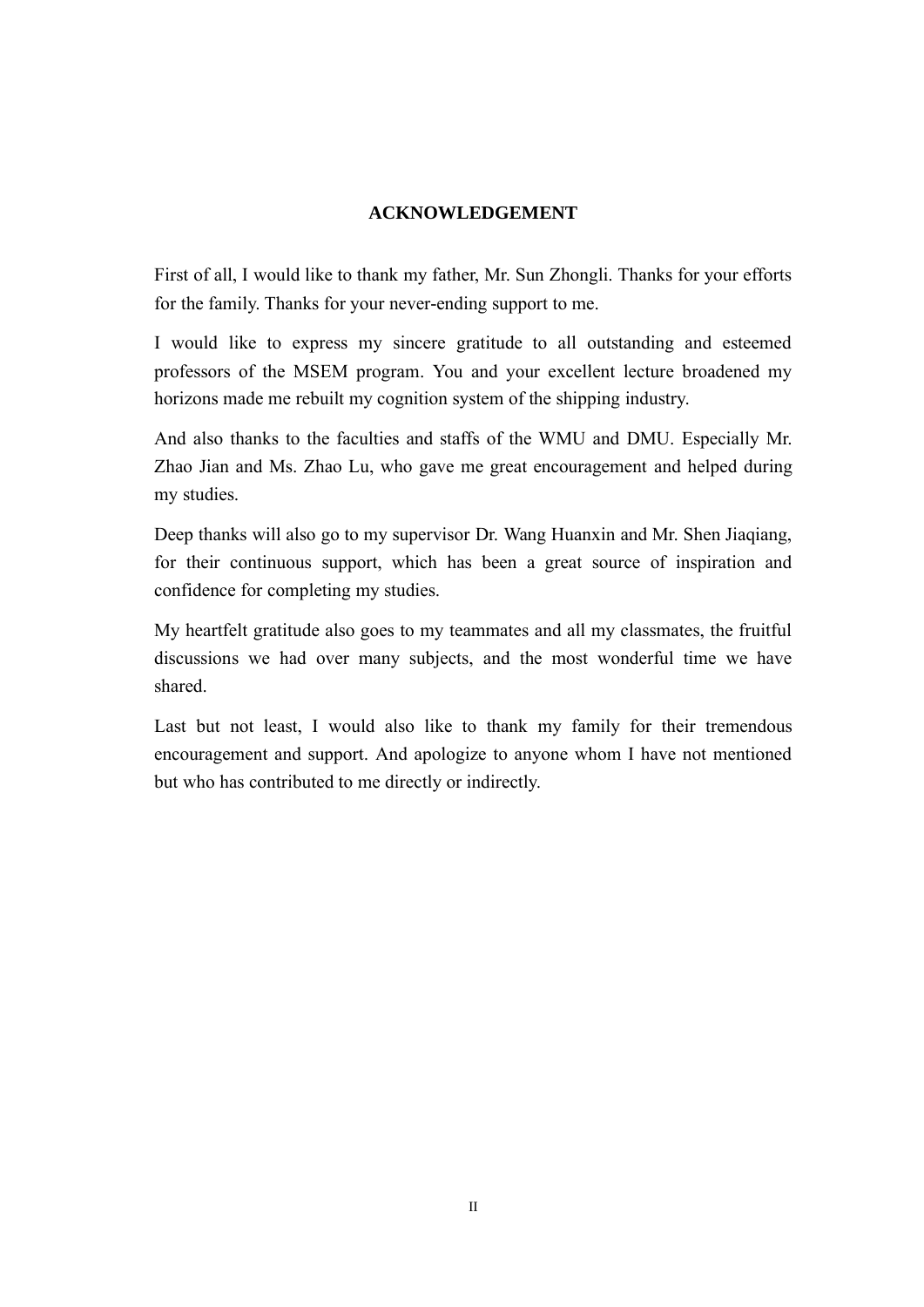#### **ABSTRACT**

<span id="page-4-0"></span>

| Title of Dissertation: | In the Context of Unmanned Vessels: Obstacles to |  |
|------------------------|--------------------------------------------------|--|
|                        | the Application of COLREGs and Suggestions       |  |
|                        | for Its Amendments                               |  |
| Degree:                | <b>Master of Science</b>                         |  |

COLREGs, which guide to take collision avoidance actions, is the critical rule for vessels sailing at sea. It is formulated based on the navigation experience of mankind over the past hundreds of years. But the basic characteristic of unmanned vessel, no crew on board, determines that there are obstacles to the application of COLREGs.

These obstacles and countermeasures to the application of specific provisions for unmanned vessels in shore-based control mode and fully autonomous mode are discussed.

Unmanned vessels should be scoped in COLREGs. It belongs to the extension of the definition of "vessel". Unmanned vessel is not "vessel not under command" nor "vessel restricted in her ability to manoeuvre", there is no "priority" for it. The "lookout" mainly relies on human "sight and hearing" and the "electronic lookout" is more effective. "Good seamanship" is based entirely on human experience, and AI algorithms are needed to develop to achieve the same effect.

The concepts of "electronic lookout", "equivalent results principle", and "electronic vision" are proposed to explore the possible means to amend COLREGs. The scope of the definition of "vessel" should be expanded. According to the "equivalent results principle", the equivalent standards for "lookout" and "good seamanship" should be developed.

**KEYWORDS**: unmanned vessel; COLREGs; obstacles; amendments; good seamanship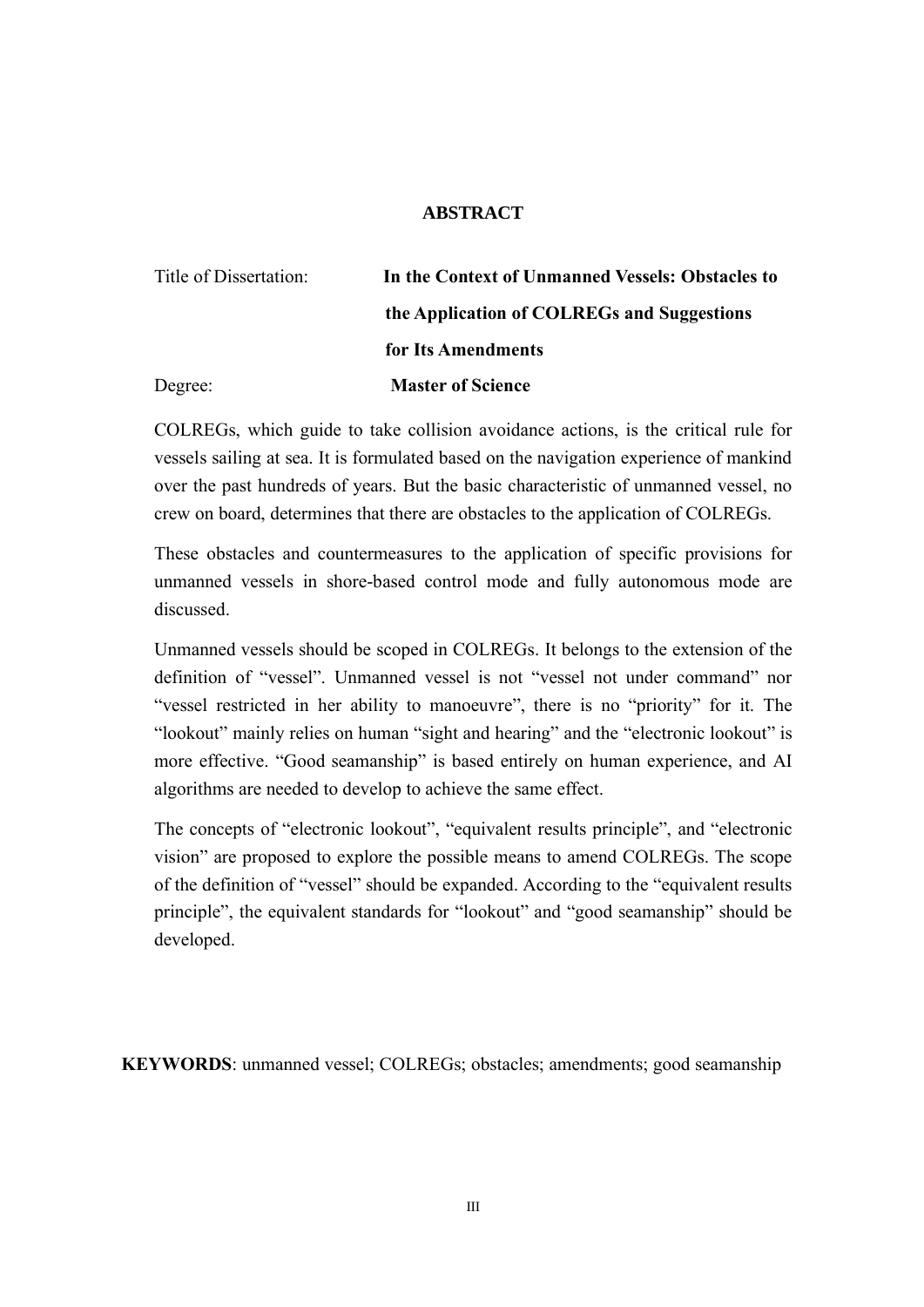## <span id="page-5-0"></span>**TABLE OF CONTENTS**

| <b>CHAPTER 3 DISCUSSION: OBSTACLES AND COUNTERMEASURES  16</b> |  |
|----------------------------------------------------------------|--|
|                                                                |  |
|                                                                |  |
|                                                                |  |
|                                                                |  |
|                                                                |  |
|                                                                |  |
|                                                                |  |
|                                                                |  |
|                                                                |  |
|                                                                |  |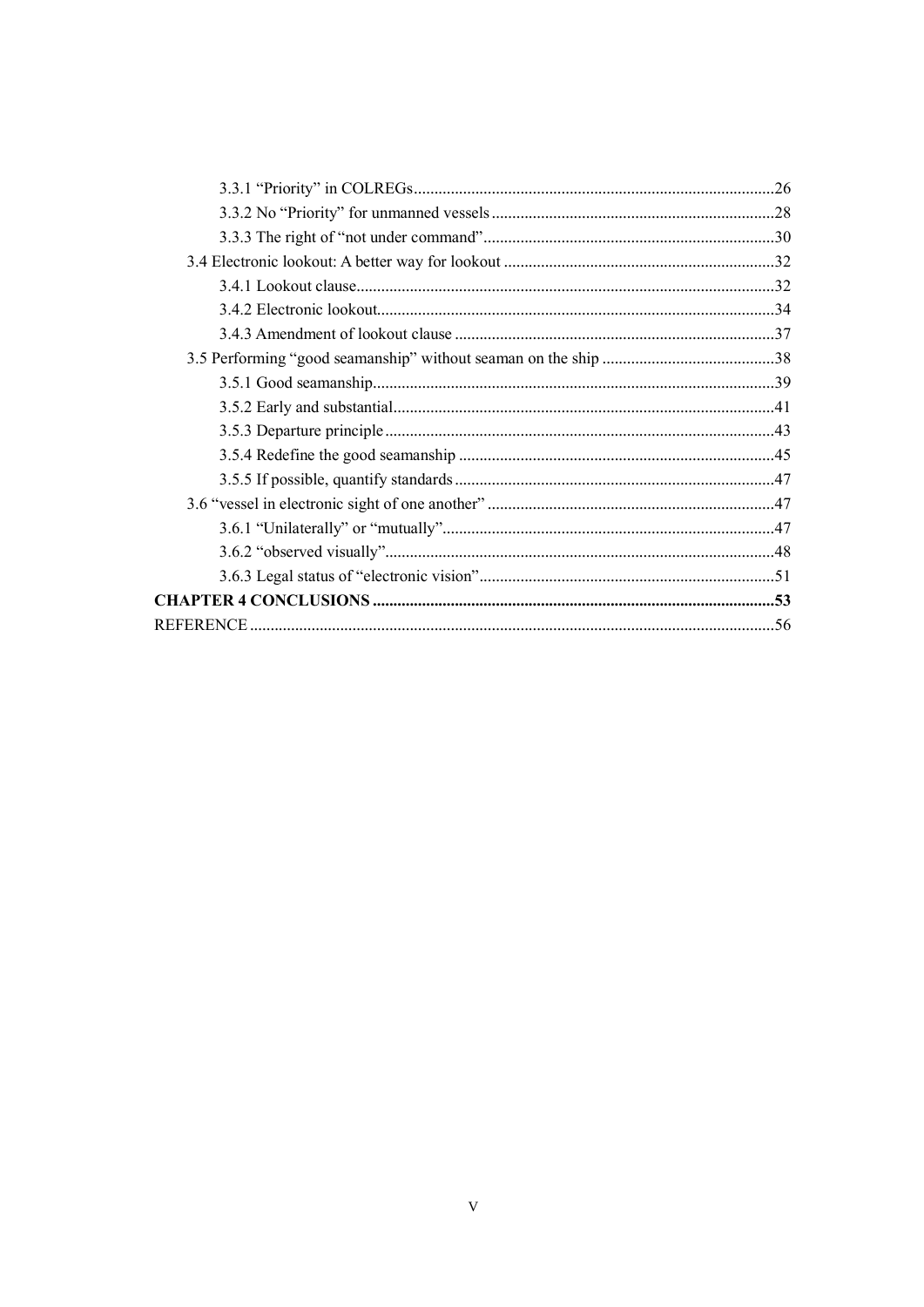## **LIST OF FIGURES**

<span id="page-7-0"></span>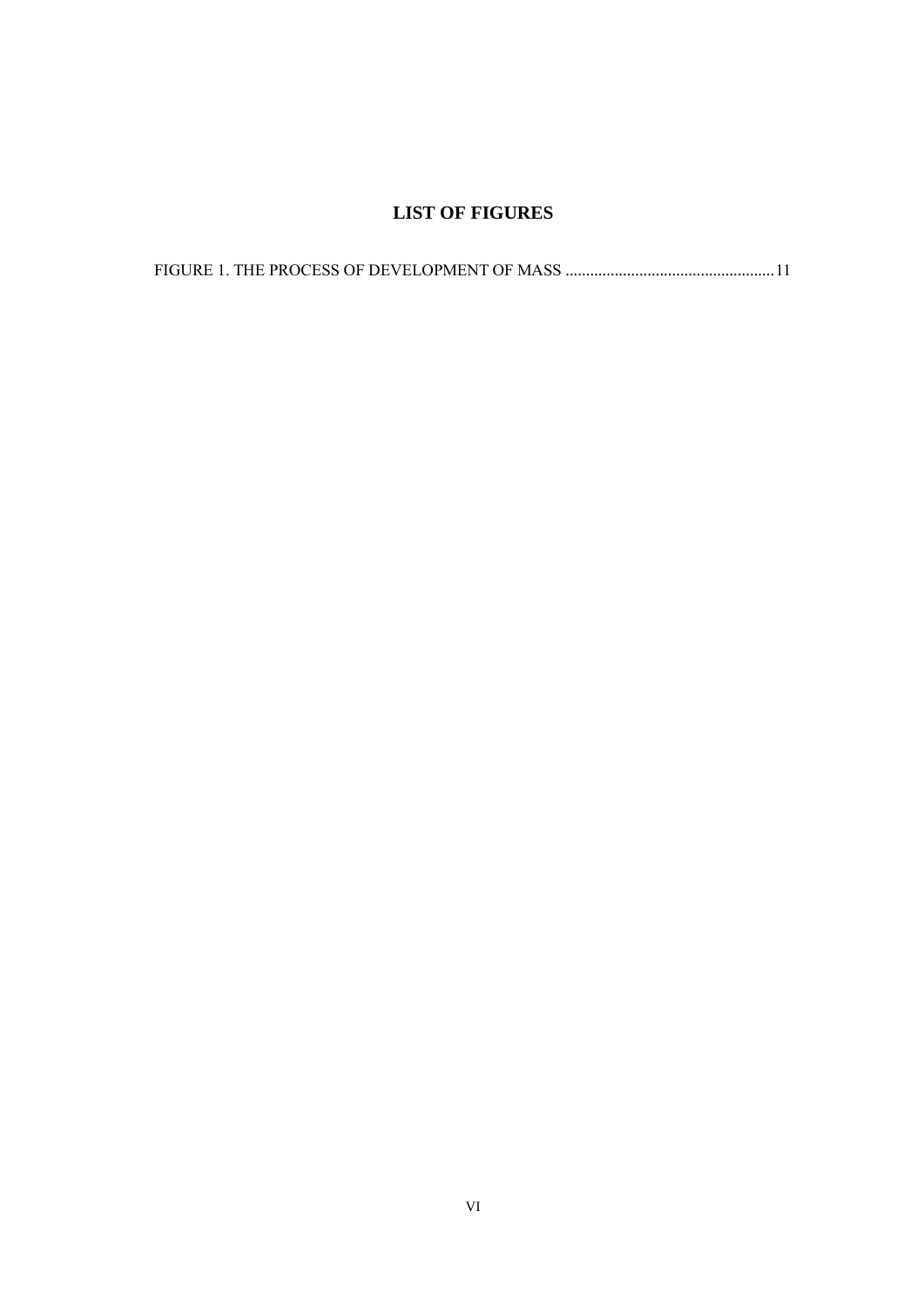## **LIST OF ABBREVIATIONS**

<span id="page-8-0"></span>

| <b>AAWA</b>    | Advanced Autonomous Waterborne Application                       |  |  |
|----------------|------------------------------------------------------------------|--|--|
| <b>ABB</b>     | Asea Brown Boveri Ltd.                                           |  |  |
| AI             | Artificial Intelligence                                          |  |  |
| <b>AIS</b>     | Automatic Identification System                                  |  |  |
| <b>AUV</b>     | Autonomous Underwater Vehicle                                    |  |  |
| <b>BV</b>      | <b>Bureau Veritas</b>                                            |  |  |
| <b>COLREGS</b> | Convention on the International Regulations for Preventing       |  |  |
|                | Collisions at Sea                                                |  |  |
| <b>CMI</b>     | <b>Committee Maritime International</b>                          |  |  |
| <b>ECDIS</b>   | Electronic Chart Display and Information System                  |  |  |
| <b>GPS</b>     | Global Positioning System                                        |  |  |
| <b>IMO</b>     | International Maritime Organization                              |  |  |
| <b>IWG</b>     | International Working Group in Unmanned Ships                    |  |  |
| <b>MARPOL</b>  | International Convention for the Prevention of Pollution from    |  |  |
|                | Ships                                                            |  |  |
| <b>MASS</b>    | Maritime Autonomous Surface Ships                                |  |  |
| <b>MSS</b>     | Maritime Surface Ships                                           |  |  |
| <b>MAXCMAS</b> | MAchine eXecutable Collision regulations for Marine              |  |  |
|                | Autonomous Systems                                               |  |  |
| <b>MSC</b>     | Maritime Safety Committee                                        |  |  |
| <b>OOW</b>     | Officer On Watch                                                 |  |  |
| <b>MUNIN</b>   | Maritime Unmanned Navigation through Intelligence in Networks    |  |  |
| <b>SBO</b>     | Shore-Based Operator                                             |  |  |
| <b>SOLAS</b>   | International Convention for the Safety of Life at Sea           |  |  |
| <b>STCW</b>    | International Convention on Standards of Training, Certification |  |  |
|                | and Watchkeeping for Seafarers                                   |  |  |
| <b>UAV</b>     | <b>Unmanned Aerial Vehicle</b>                                   |  |  |
| <b>UNCLOS</b>  | United Nations Convention on the Law of the Sea                  |  |  |
| <b>VHF</b>     | Very High Frequency                                              |  |  |
| WIG            | Wing-In-Ground                                                   |  |  |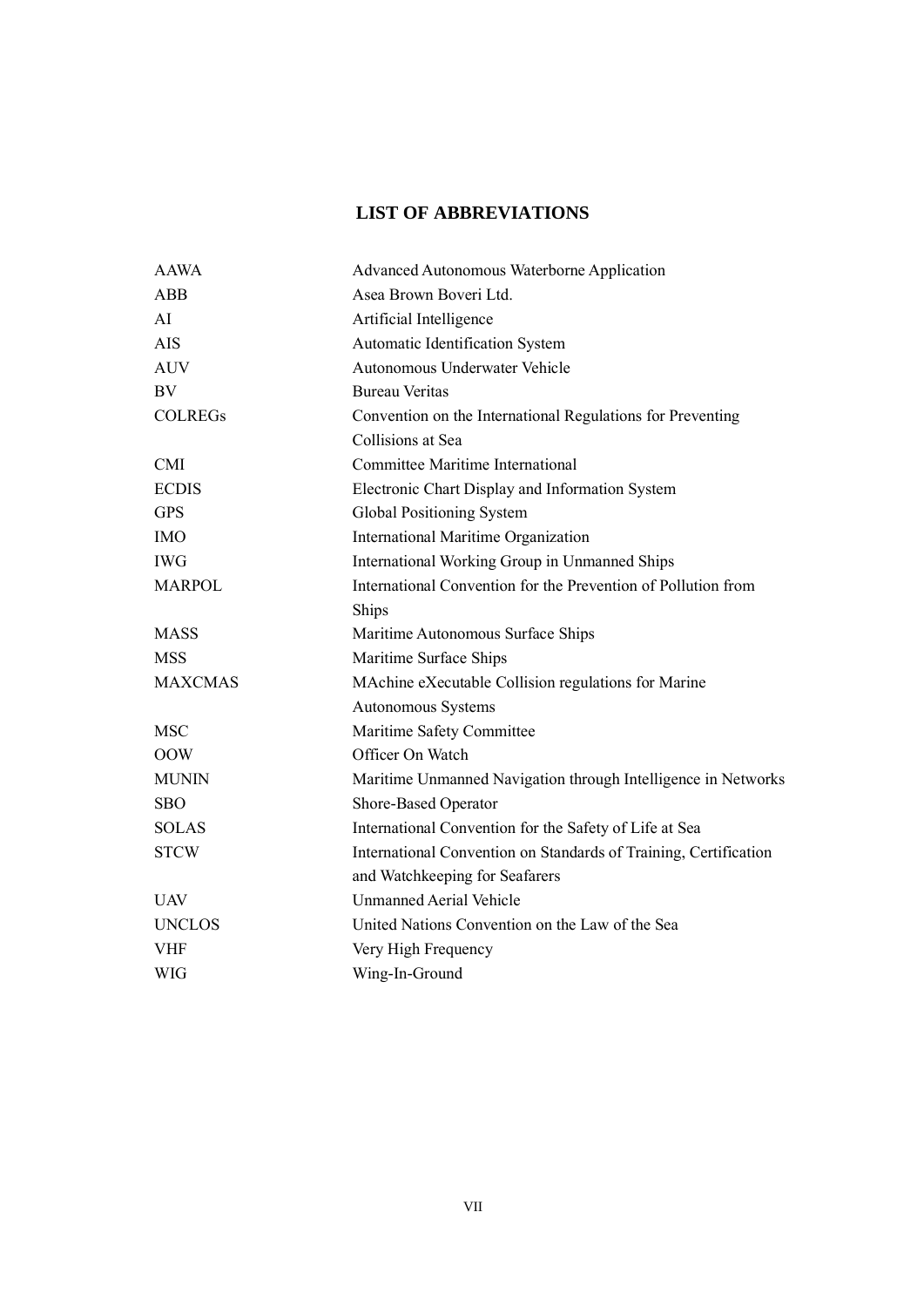#### **CHAPTER 1 INTRODUCTION**

#### <span id="page-9-1"></span><span id="page-9-0"></span>**1.1 Research background**

#### <span id="page-9-2"></span>**1.1.1 The future of shipping industry: unmanned vessel**

Benefiting from the rapid development of science and technology, transportation tools such as vehicles and aeroplanes move towards unmanned development. And so does the shipping field. Unmanned vessels are inevitable trends in the development of the shipping industry.

If unmanned vessels can become the main force of ship transportation in the future, it can realize the application of artificial intelligence (AI) in navigation, achieve autonomous navigating, energy-saving, and efficiency improvement; reduce the cost of human resources; eliminate the hull space necessary to the seafarers working and living on board; limit the effects of "human factors" to improve the maritime safety.

But not everyone is optimistic about unmanned vessels. Some sceptical experts are of the opinion that the safety of maritime transportation could be jeopardized, instead of improved, by the introduction of autonomous ships (Wróbel et al., 2017).

The actual condition is that unmanned vessels have been put on the scientific research agenda in many states, institutes, and enterprises. At present, some countries such as China, Japan, several research institutions, as well as large companies such as Rolls-Royce, ABB, and KONGSBERG are conducting systematic research on unmanned vessels.

#### <span id="page-9-3"></span>**1.1.2 Challenges to COLREGs**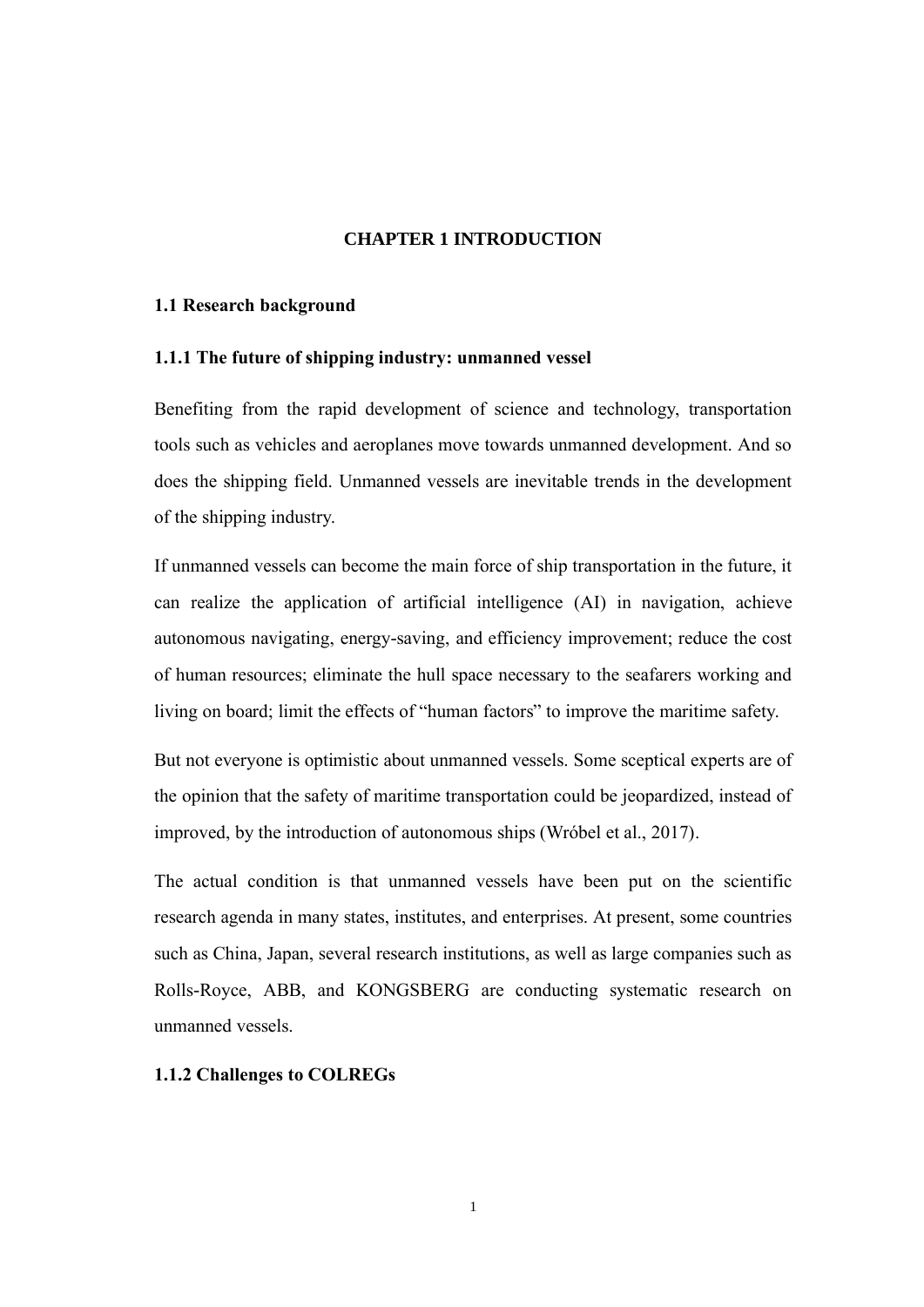With the continuous deepening of research, the development and experiments of unmanned vessels have achieved preliminary results. But the related issues also appeared, that unmanned vessels challenge the current shipping legal system. At present, the laws and conventions applicable to unmanned vessels are still blank. As a product of new technology, unmanned vessels have, as yet, not been clearly defined and regulated, in terms of current domestic law or international conventions (Showalter, 2004). Due to the variety of unmanned vessels, however, and their wide range of applications, the legal status of unmanned vessels involved in different operations varies significantly (Norris, 2013a).

Unmanned vessels have also led to a series of existing international conventions and domestic laws challenges. Especially the application of COLREGs is a significant issue. The studies from marine accidents reports prove that 60% of accidents are caused by human error. Structure or mechanical failure has been a direct reason for an accident in 19% of cases. Only 10% has been caused by equipment failure (Demiral & Bayer, 2015), and About 89–96% of the maritime collisions are caused by human error of the mariners at least in part, and 56% of these collisions are caused by the violation of COLREGs formulated by IMO (Shen, 2019). Therefore, collision avoidance is critical for all types of vessels, including unmanned vessels, so this issue should be solved first.

However, the COLREGs is formulated on the basis of "human", such as lookout, good seamanship. There are considerable obstacles to the application of unmanned vessels in these fields. Because when COLREGs was formulated, the legislators did not consider the situation of unmanned vessels or even the absence of crew on board. Some provisions of COLREGs are vague to unmanned vessels, and some are even impossible to implement at all.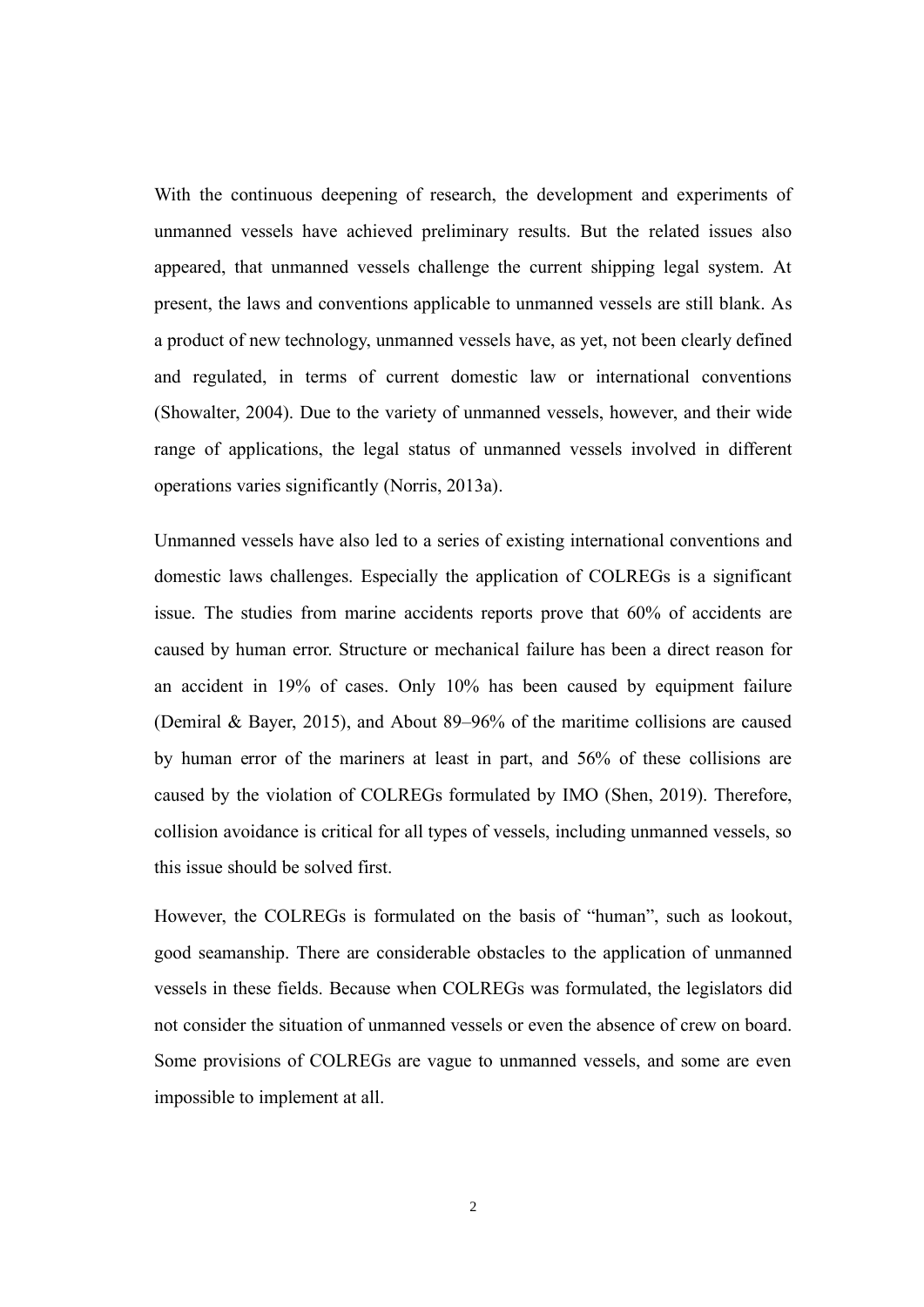In order to solve the issues, there are currently two views in the academic circles. One is to formulate a new unmanned vessel collision avoidance rule only for unmanned vessels. Most scholars believe the other one is that unmanned vessels should adapt to the current COLREGs and explore based on it. However, some provisions in COLREGs should be appropriately explained or amended. It not only solves the collision avoidance issues but also points out the direction for the development of unmanned vessels.

#### <span id="page-11-0"></span>**1.2 Literature review**

In general, the current research on unmanned ships and international conventions is mainly focused on UNCLOS, SOLAS, STCW, MARPO. The systemic research on the application of COLREGs to unmanned ships is not extensive.

#### <span id="page-11-1"></span>**1.2.1 Research on algorithms**

Most studies on the relationship between unmanned ships and COLREGs are discussed from the technical level, in particular, the research on the development of artificial intelligence algorithms for automatic collision avoidance for unmanned ships based on the relevant provisions of COLREGs. For example, the following research in recent years:

A certain amount of research was on the technological possibilities of collision avoidance (Statheros et al., 2008; Mei & Arshad, 2016; He et al., 2017), especially for automatic collision avoidance and path planning (Lyu & Yin, 2018; Singh et al., 2018a). Recently, some research is focused on integrating COLREGs in path planning algorithms (Naeem et al., 2016; Wang et al., 2018; Singh et al., 2018b; Lyu & Yin, 2019). However, most of the existing studies have only considered the basic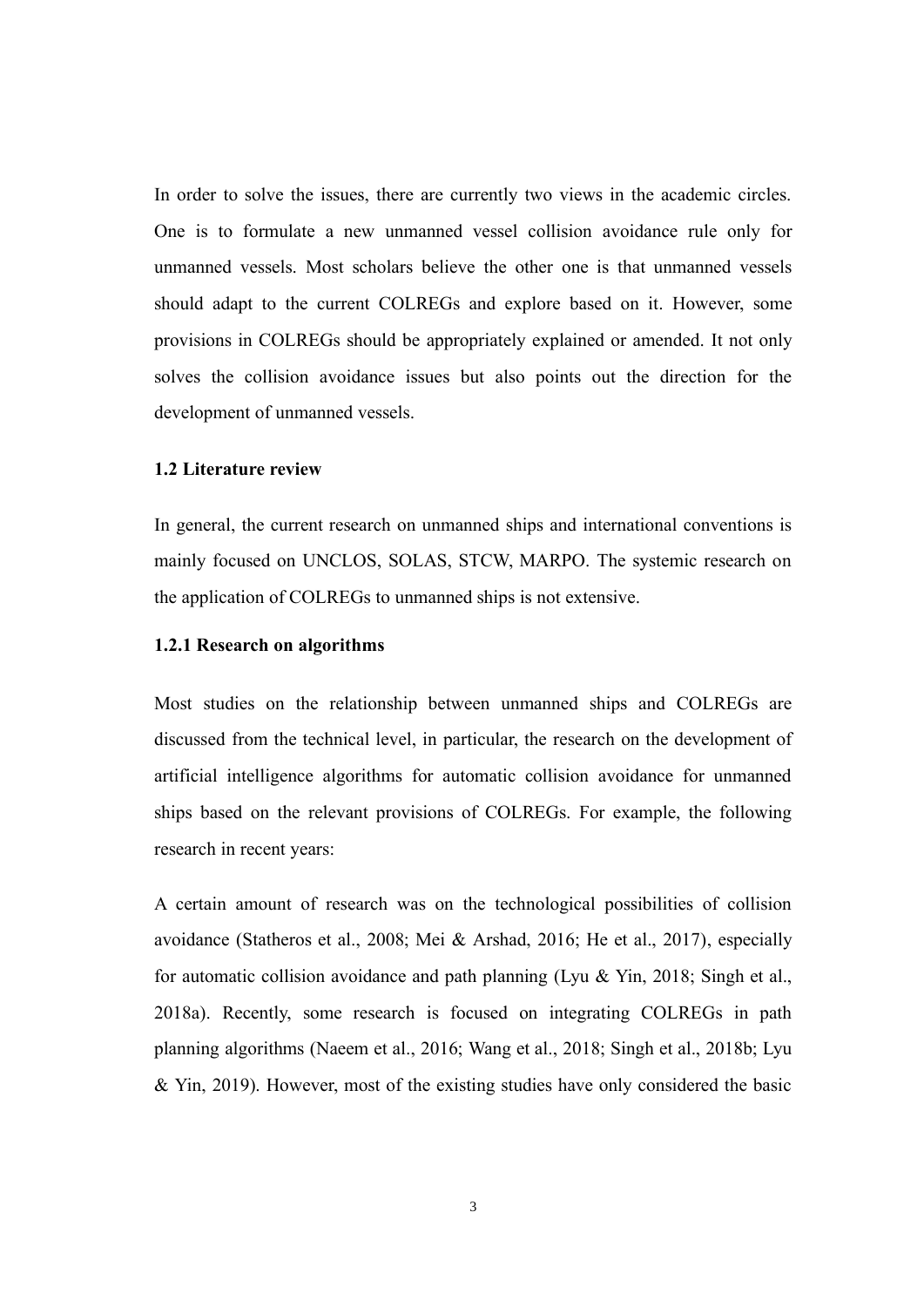rules of COLREGs, such as Rules 13, 14, 15, 16. Various external factors are ignored, such as Rule 2 and Rule 18. The MAXCMAS project has made many beneficial attempts and explorations (He et al., 2017; Varas et al., 2017). And there is a new way to quantify COLREGs and to establish notional algorithms for standard evaluation (Woerner et al., 2019).

#### <span id="page-12-0"></span>**1.2.2 Research on unmanned vessel and COLREGs**

The research on the applicable legal aspects of the COLREGs clause for unmanned ships mainly focuses on the "good seamanship" clause, "responsibility and departure" clause, "lookout" clause, "be in sight of one another" clause and. Discuss the obstacles in COLREGs that require "human sense" and "empirical judgments" to be applied to unmanned ships

For example, Pritchett analyzed several international conventions and pointed out that unmanned ships must have rules to comply with, but it is difficult for unmanned ships to comply with the current COLREGs (Pritchett, 2015). Carey advocates that COLREGs should keep synchronization with technology, such as adding accessories specifically applicable to unmanned ships, amending the lookout clause, or treating unmanned vessels as "vessel restricted in her ability to manoeuvre" (Carey, 2017). Veal published a series of papers focusing on the legal status of unmanned ships and their operations. They discussed the applicability of unmanned ships, including ship lookout clauses and others (Veal et al., 2019). He also pointed out that the "not under command" state may include unmanned ships that have lost communication but not include the unmanned operations due to "special circumstances" (Veal & Tsimplis, 2017). Vojković & Milenković indicated how to apply the "responsibility" clause of COLREGs without crew onboard (Vojković & Milenković, 2020). Zhou et al. put forward the concept of "computer vision", It is recommended to allow to rely on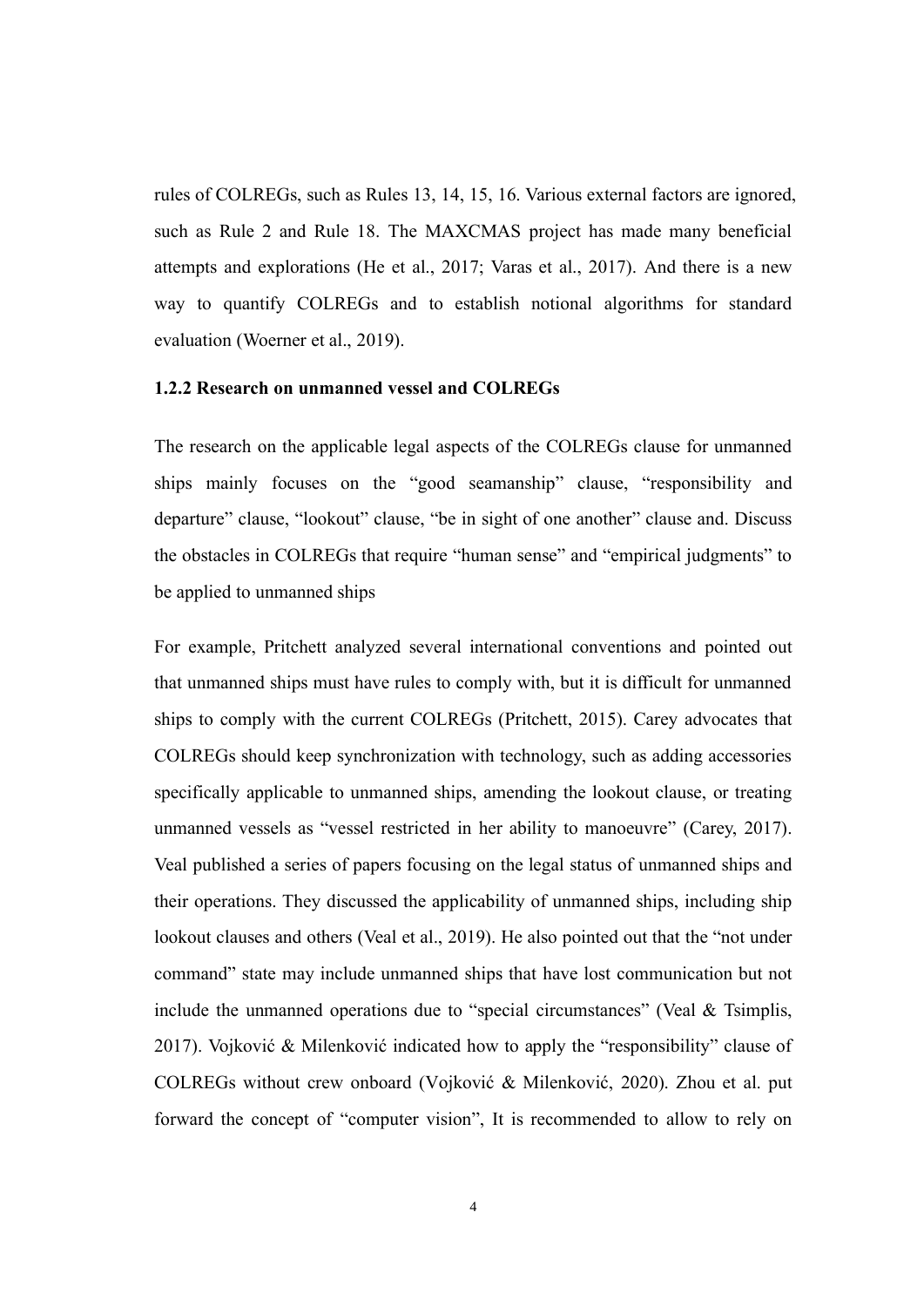"computer vision" to make the "vessel be in sight of one another" (Zhou et al., 2020). Chang et al. mainly study the legal status of unmanned ships, point out the obstacles in applying COLREGs to unmanned ships, and believe that remotely controlled mode may better apply (Chang et al., 2020). In addition, LYU et al. propose to cancel the Head-on situation, and the encounter situation can be simplified into the overtaking situation and non-overtaking situation (LYU et al., 2020).

#### <span id="page-13-0"></span>**1.2.3 IMO instruments**

As an international shipping industry legislative body, IMO has issued some guiding instruments and standards based on the related investigations and evaluations.

For instance, Committee Maritime International (CMI) established the International Working Group in Unmanned Ships (IWG) in 2015 to investigate and research the legal application issues arising from the advent of unmanned ships and released related questionnaires. In the 98th to 101st Maritime Safety Committee (MSC) sessions, a series of related instruments were formed to guide the development of unmanned ships. Some typical documents are as follows:

MSC 99/INF.3, in order to aid the work on the regulatory scoping exercise for the use of MASS, Denmark hereby offers an analysis of regulatory barriers to the use of autonomous ships (IMO, 2018a). MSC 99th Session, the submission includes a summary of the responses received from National Maritime Law Associations to the CMI IWG Questionnaire on Unmanned Ships and the work of the IWG on SOLAS, MARPOL, COLREGs, STCW, identifying provisions that may need to be clarified or amended and those provisions where no action is necessary (IMO, 2018b). MSC 100/INF.6, this document, submitted by China, provides information on the preliminary analysis of COLREGs, for the purpose of facilitating the ongoing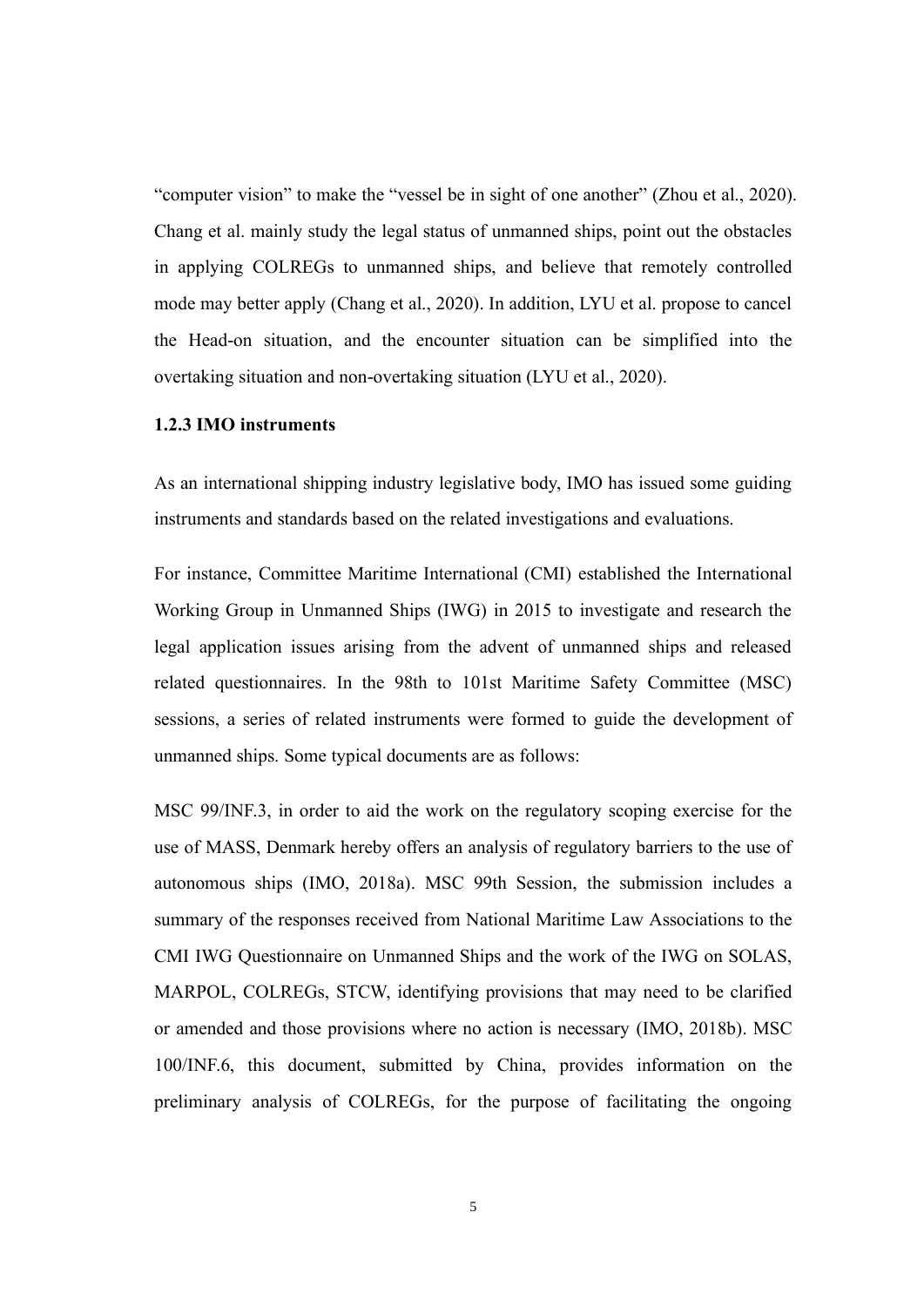<span id="page-14-0"></span>regulatory scoping exercise for the use of MASS (IMO, 2018c).

#### **1.3 Methodology**

Reading of journal papers, conference papers, questionnaire analysis reports, research reports, which are related to the subject of this dissertation, has been conducted. In order to improve the validity of the literature, the authors try to extensively use articles from different sources and focus on fine papers, research, and IMO instruments.

It is the literature-based analysis of the purpose, the scope of application, and specific clauses of COLREGs, such as the "good seamanship" clause, the "lookout" clause, the "in sight of one another" clause, and the "vessel not under command" clause. Clarify the meaning, subject, requirements of each clause, and the main obstacles to the application of each one to unmanned vessels. And then, based on the salient features of unmanned vessels and the difference between the shore-based control mode and the fully autonomous mode, comprehensive analyses are conducted on related provisions of COLREGs for unmanned vessels.

Another analysis method is historical analysis. From the perspective of the development of maritime shipping practice, as well as the legislative background and history of COLREGs, this paper summarizes the lag and applicable issues caused by the development of the shipping industry and the emergence of unmanned vessels. The historical process of ship development from sailing vessels to power-driven vessels to unmanned vessels, as well as the corresponding revisions of COLREGs, are discussed. Based on the characteristics of unmanned vessels and the legislative purpose of COLREGs, suggestions for legal amendments are made to the current COLREGs.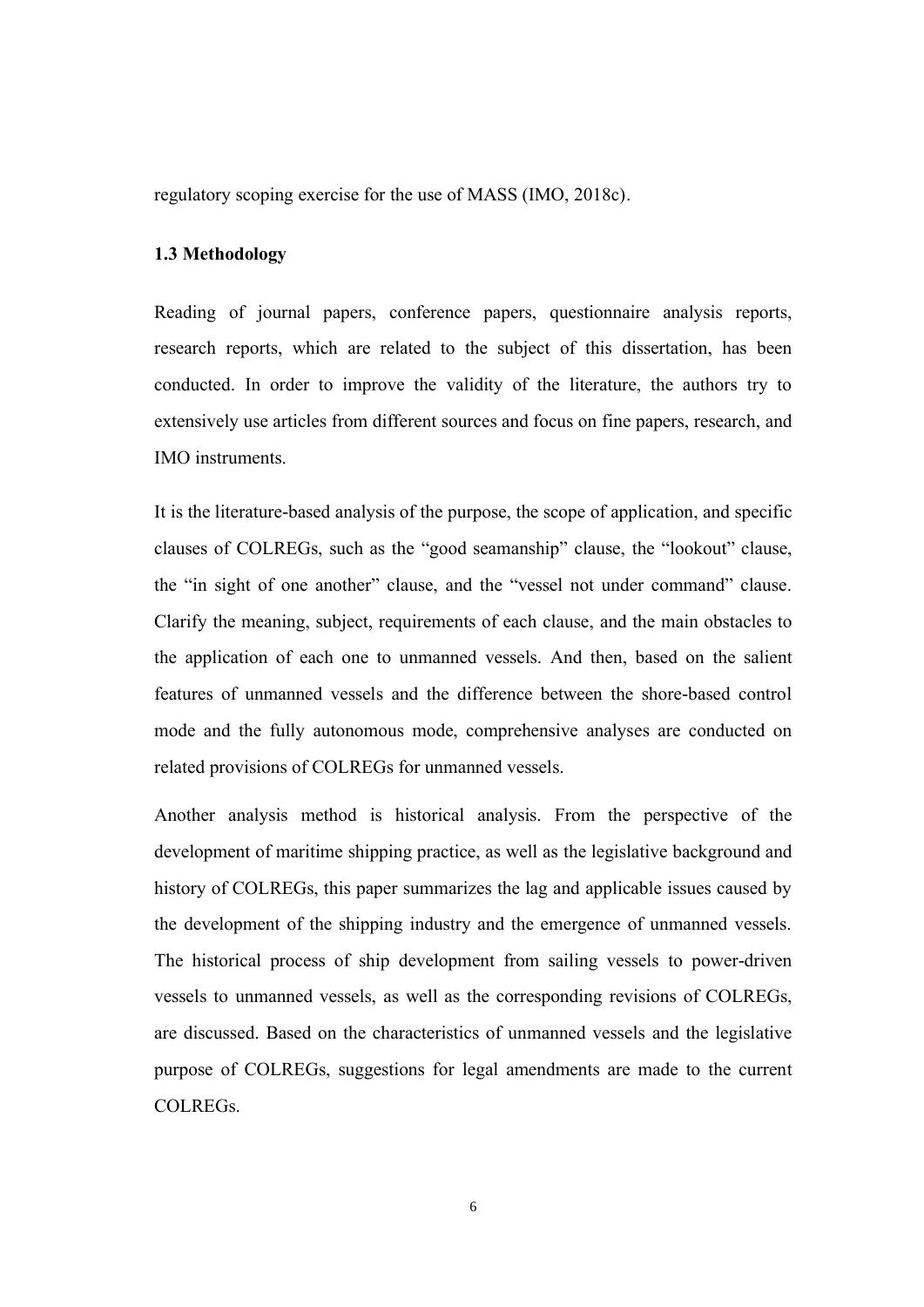There is also experiential analysis method, this paper use some sailing experience or typical cases, to demonstrate the argument and increase the persuasiveness of the standpoints. Since COLREGs is formulated through centuries of accumulated experience in history. It can be said that COLREGs are the summary of the navigation experience of centuries. Some typical cases are very valuable and can reflect the essence of COLREGs. In addition, the author has several years of marine experience so as to analyze some clauses of COLREGs from the crew's perspective.

In summary, research on the relationship between unmanned vessels and COLREGs is a new topic. The effective way to study the topics of this dissertation is to conduct theoretical, qualitative analysis and discussion based on reading and understanding relevant literature, combined with typical cases or sailing experience.

#### <span id="page-15-0"></span>**1.4 Structure of the paper**

This dissertation is divided into four chapters:

Chapter 1 introduce the research background and purpose of this research, literature review and research methods.

Chapter 2 mainly describes the relevant information of unmanned vessels and COLREGs. In terms of unmanned ships, there is a comprehensive description of their definition, classification, and some specific research programs. In terms of COLREGs, it contents the formulation and revision history, as well as main provisions of COLREGs and their evaluation.

Chapter 3 is the core chapter of this dissertation. It discusses the interaction between unmanned vessels and COLREGs. It concentrates on the obstacles and countermeasures of the application of COLREGs for unmanned vessels. The following issues are discussed, such as unmanned vessels and the definition of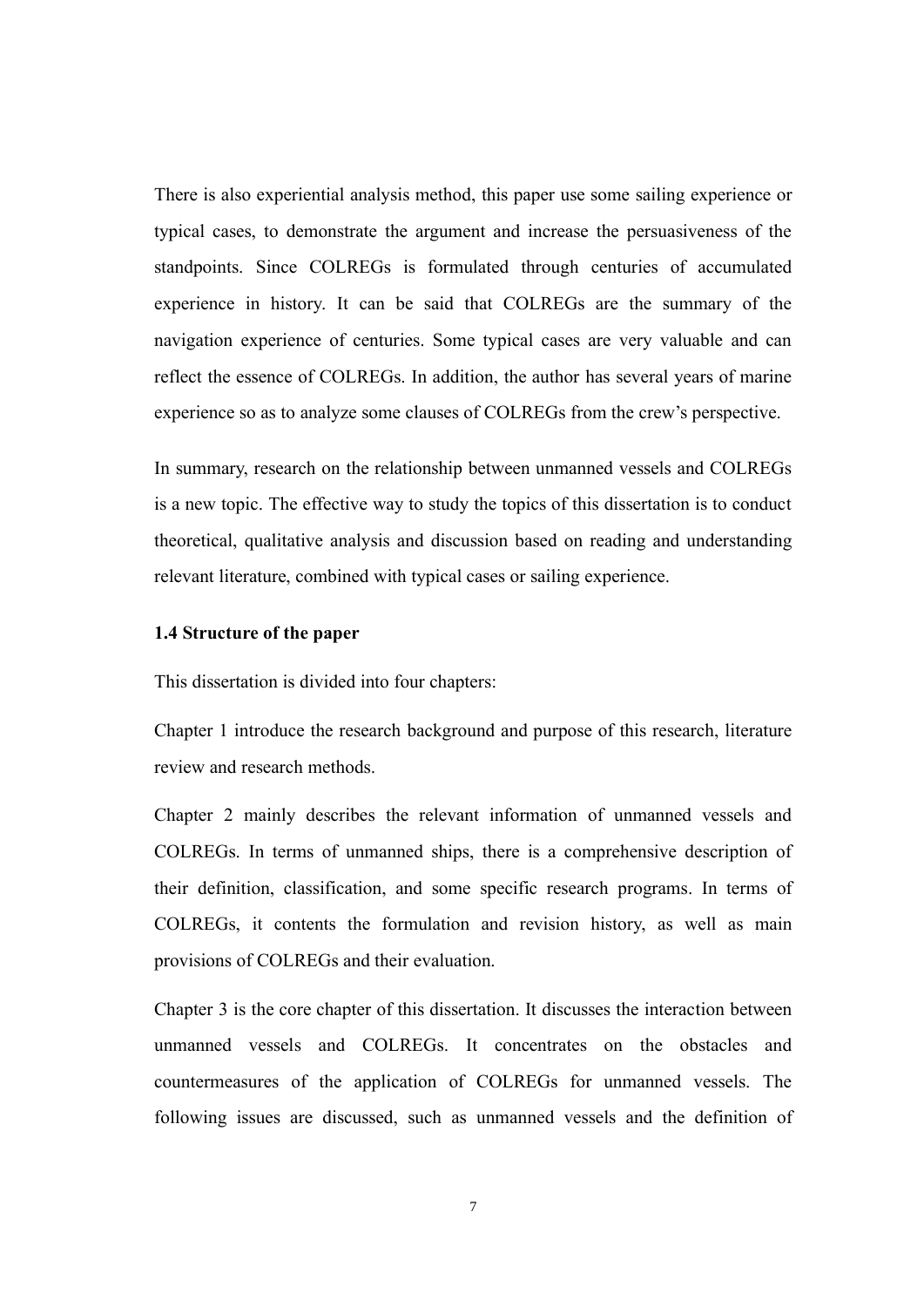"vessel" in COLREGs; the "priority" of unmanned vessels; issues on "lookout", "good seamanship" and "be in sight of one another".

Chapter 4 summarizes this dissertation. The conclusion is given in this chapter.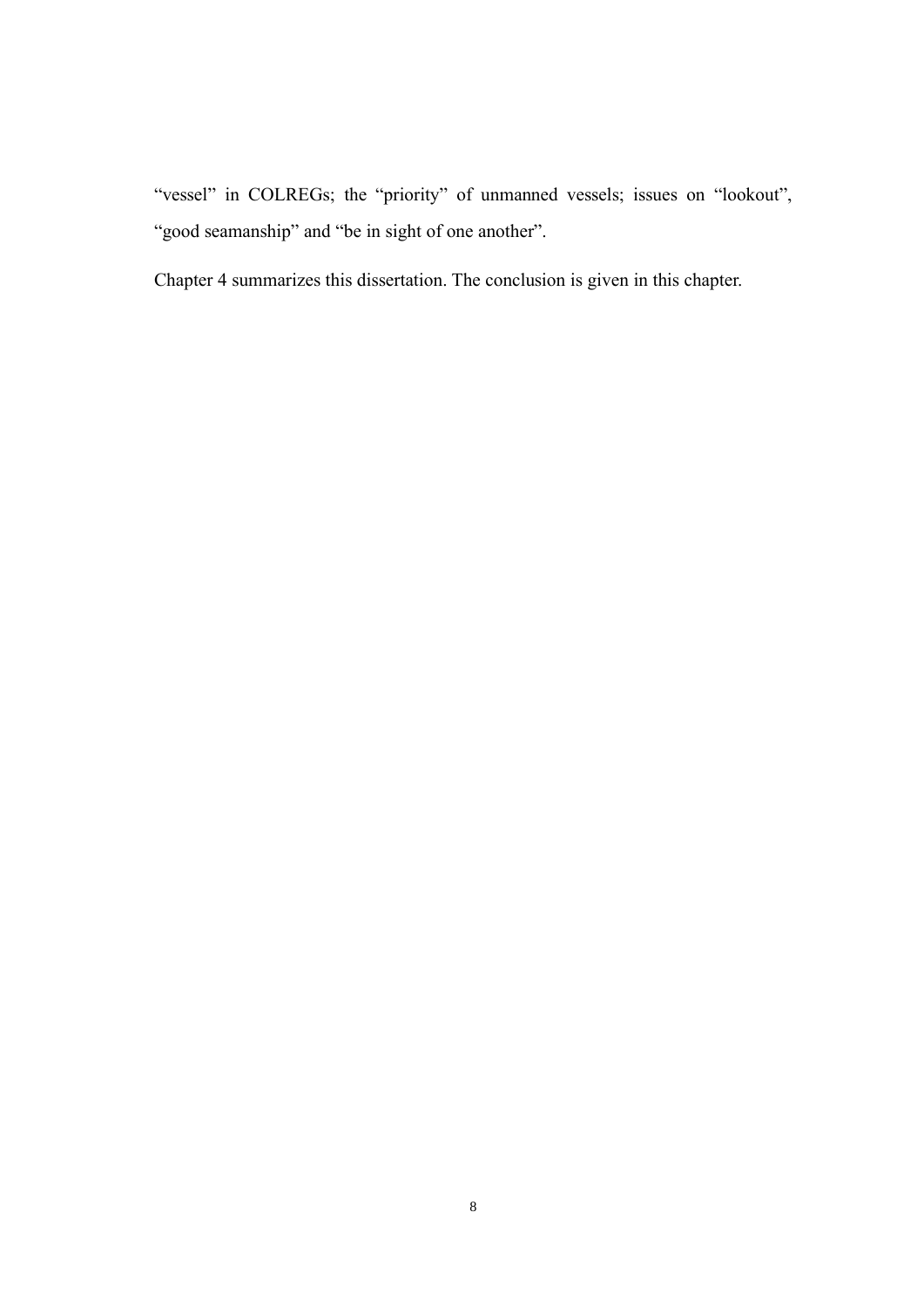#### <span id="page-17-0"></span>**CHAPTER 2 INFORMATION**: **UNMANNED VESSEL AND COLREGs**

Before the discussion, some necessary information involved in the issues should be introduced first. It includes information about unmanned vessels and COLREGs.

#### <span id="page-17-1"></span>**2.1 Information about unmanned vessel**

#### <span id="page-17-2"></span>**2.1.1 Definition of unmanned vessel**

The definition of "unmanned vessel" has not yet been unified. Different countries, institutions, scholars, and international organizations have different definitions, and some are quite different. For instance, the U.S. Navy's combat manual defines unmanned surface vehicles (USVs) as automatic or remote-controlled vehicles launched from the ground, underground, or aerial platforms (Savitz et al., 2013). while some scholars in the United States also define USV as a craft built to navigate the ocean and provide defence on maritime fronts (Vallejo, 2015). Unmanned surface vessel (USV) has a vital role in ocean survey, ocean patrol, ocean operation, and other missions (Li & Zheng, 2020). The European States prefer "autonomous ships" to USVs. Germany defines "autonomous vessels" as vessels equipped with modular control systems and communication technology to enable wireless monitoring and control, including advanced decision support systems and the capabilities for remote and autonomous operation (MUMIN, 2016). European academics also use the concept of "unmanned ship". China adopts the concept of China Classification Society (CCS) "intelligent ship" or "smart ship", defined as ships which automatically perceive and obtain information and data on the ship itself, marine environment, logistics, and port by making use of sensors, communication, the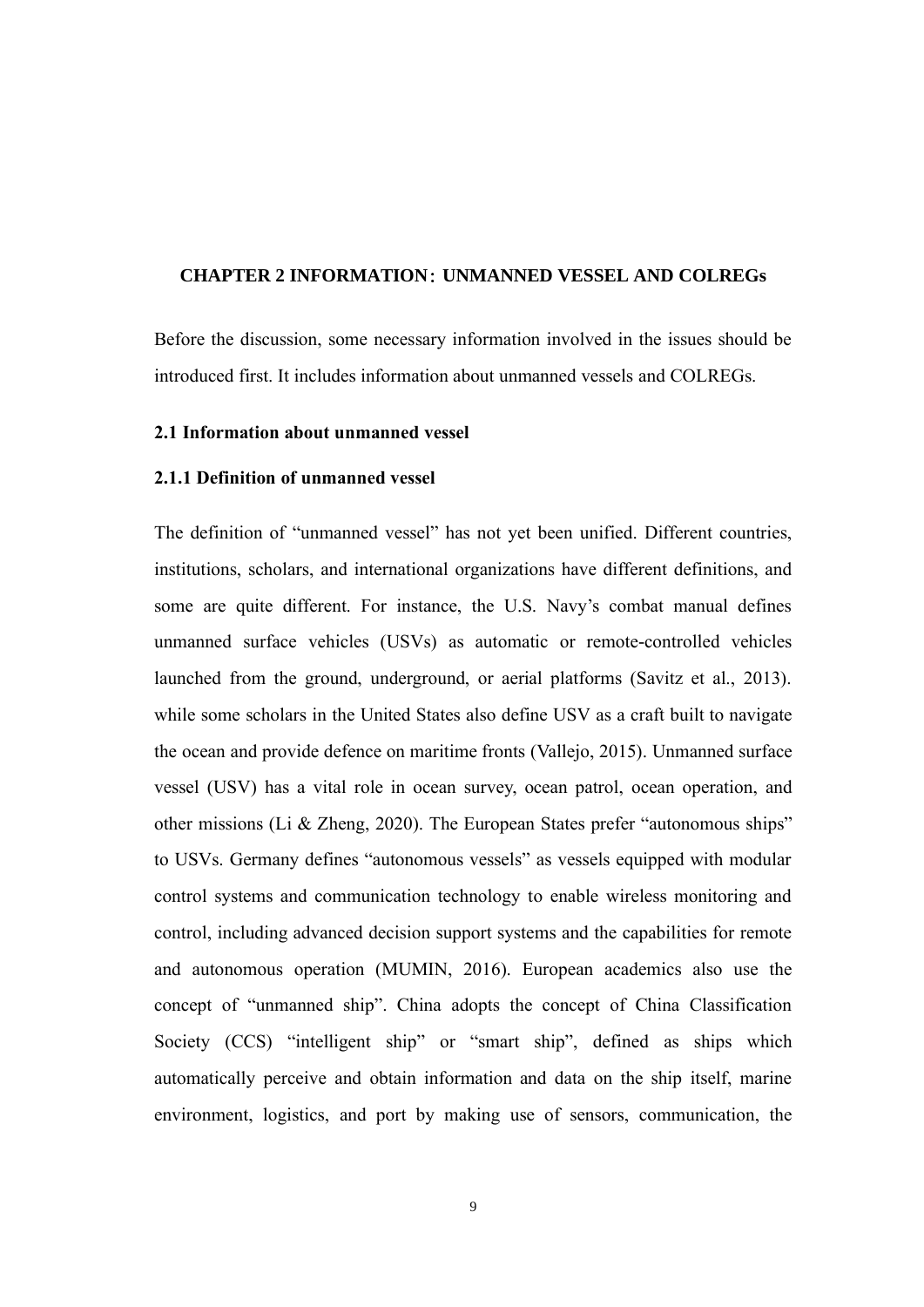Internet of Things, the Internet and other technical means, and achieve intelligent operation in terms of ship navigation, management, maintenance, and cargo transportation based on computer technology (CCS, 2020).

International Maritime Organization (IMO) is the most authoritative organization in the global shipping industry. Thus, the definition formulated by IMO should be well considered. In May 2018, The Maritime Safety Committee (MSC) of the IMO held its 99th session and defined "Maritime Autonomous Surface Ships" (MASS) as a ship which, to a varying degree, can operate independently of human interaction. (IMO, 2018b).

It should be noted that because the word "vessel" is used in COLREGs, and this paper mainly focuses on COLREGs. Hence, the terms used in most places of the dissertation are "vessel", not "ship", such as "unmanned vessel". Moreover, one more point should be explained that In this paper, the words "ship" and "vessel" have the same meaning. The "unmanned vessel" is equal to the "unmanned ship".

#### <span id="page-18-0"></span>**2.1.2 Classification of unmanned vessel**

Unmanned vessels are an inevitable trend in the development of ships. IMO, classification societies and some relevant companies have relatively consistent views in this regard, but their views on the degree of autonomy and development classification of unmanned vessels are different. Lloyd's Register of Shipping classifies unmanned vessels into six levels, AL1 to AL6. The Bureau Veritas (BV) classifies unmanned vessels into four levels, Level  $1 \sim$  Leve 4. Rolls-Royce company classifies unmanned ships into four steps.

MASS is also classified into four levels, level 1 to Level 4, which are replaced by L1 to L4 in this paper. We can see from Figure 1, the MASS at L2 and L3 are all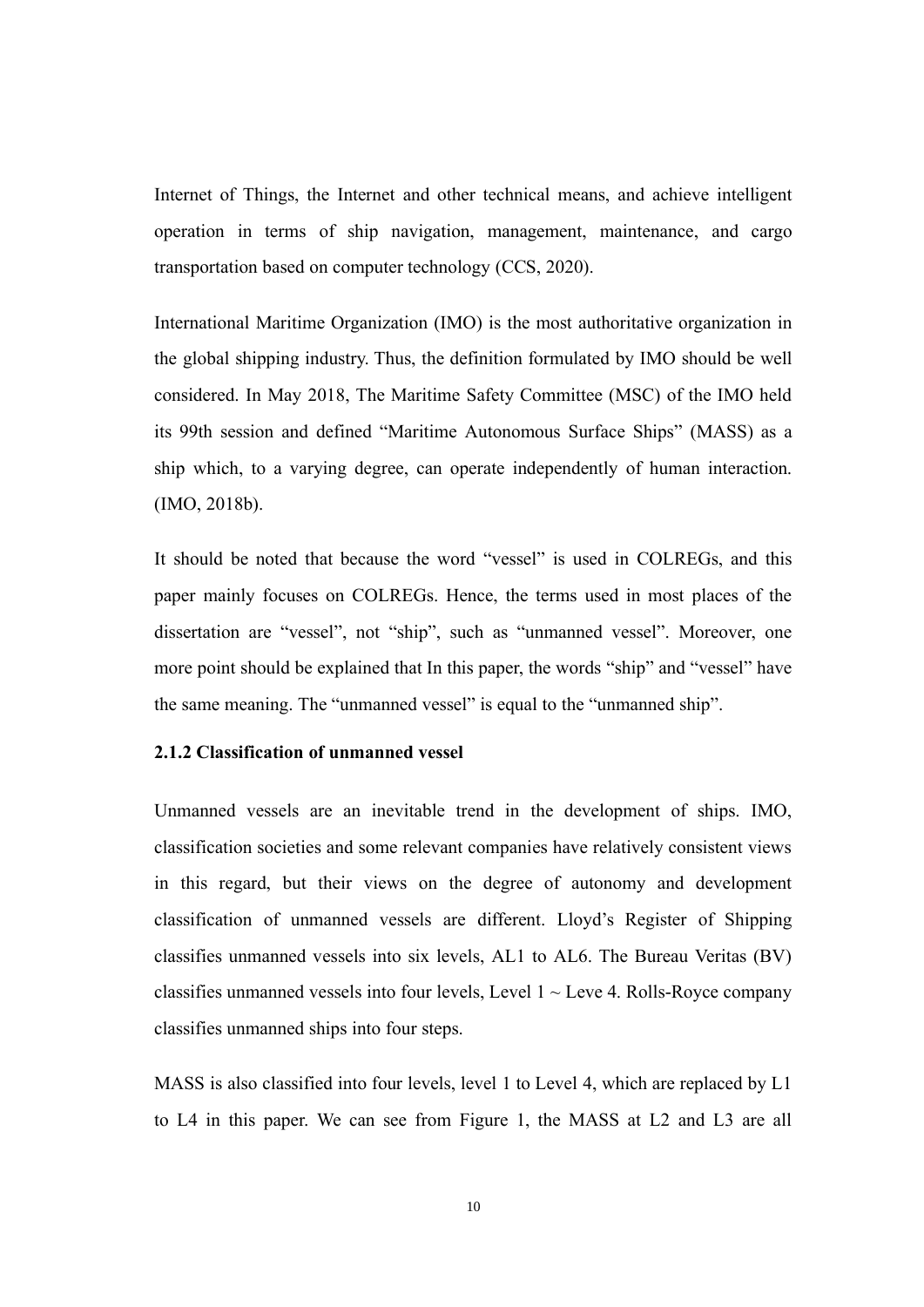remotely controlled ships; their autonomous navigation needs to be conducted with the support of the Shore-Based Control Centre. The MASS at L4 is a fully autonomous unmanned ship, which is the ultimate goal of the development of unmanned ships. It can independently identify obstacles to avoid collision and accomplish specified tasks considering its manoeuvring characteristics. So, based on these standards, some scholars have proposed a non-linear model of autonomy level and manning on board, that is, the higher the autonomy level, the fewer the staff on board, and the highest autonomy level is without crew on board (Ringbom, 2019).



Figure 1. The process of development of MASS Source: Author.

This paper adopts IMO standards. It is mainly discussed on MASS at L3 and MASS at L4. And the word "unmanned vessels" in this paper is equivalent to MASS at L3 and MASS at L4 together.

#### <span id="page-19-0"></span>**2.1.3 Representative project**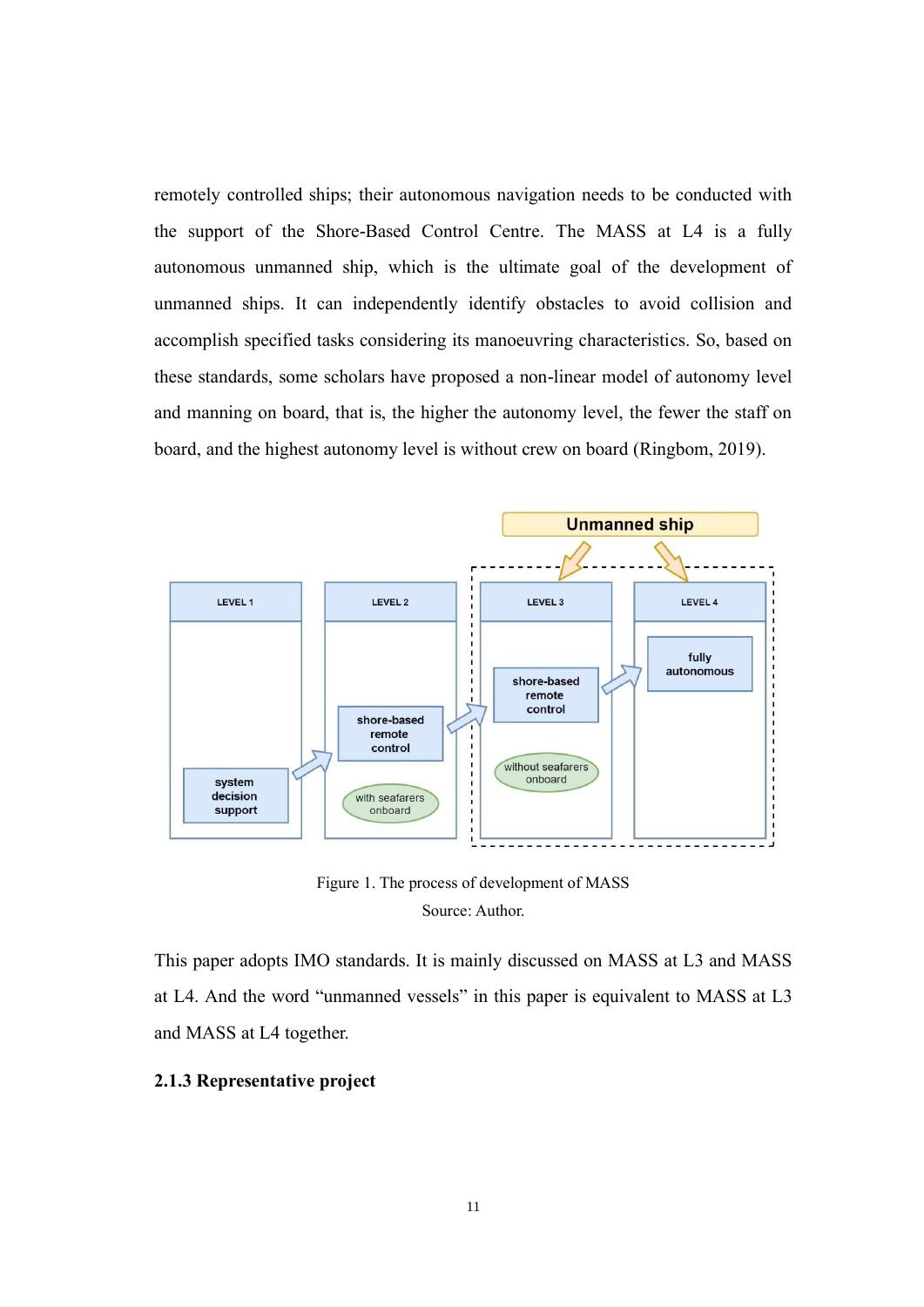The first decades of the 21st century have seen a large number of unmanned navigation projects, such as the Maritime Unmanned Navigation through Intelligence in Networks (MUNIN) project (Burmeister et al., 2014) and the Advanced Autonomous Waterborne Applications (AAWA) Initiative (Rolls-Royce, 2016). These research projects were impressive in the shipping industry. They have made unmanned ships become the focus of the industry.

In recent years, DNV-GL and Kongsberg invented a type of concept ship named "ReVolt" (DNV-GL, 2018) for a short voyage, and it is also the first fully electric and autonomous container ship in the world, named "YARA Birkeland" (KONGSBERG, 2017).

In 2018, Wärtsilä successfully carried out the test at autonomous dock-to-dock operation without human intervention, visiting three ports serviced by "Folgefonn," an 83-metre-long ferry (Wärtsilä., 2018a). And it was also used for the first autodocking tests of the world (Wärtsilä, 2018b). Wärtsilä also successfully tested remote control vessel from San Diego, California, to the North Sea.

In December 2018, the world's first remotely-controlled trial took place using the existing ice-class passenger ferry "Suomenlinna II", which was retrofitted with ABB Ability Marine Pilot Vision situational awareness solution (ABB, 2018).

At the end of 2018, the first fully autonomous ferry in the world, "Falco" which can be remotely controlled, navigate autonomously, and the auto dock was successfully demonstrated by Rolls-Royce and the Finnish state-owned ferry operator Finferries (Rolls-Royce, 2018).

#### <span id="page-20-0"></span>**2.2 Information about COLREGs**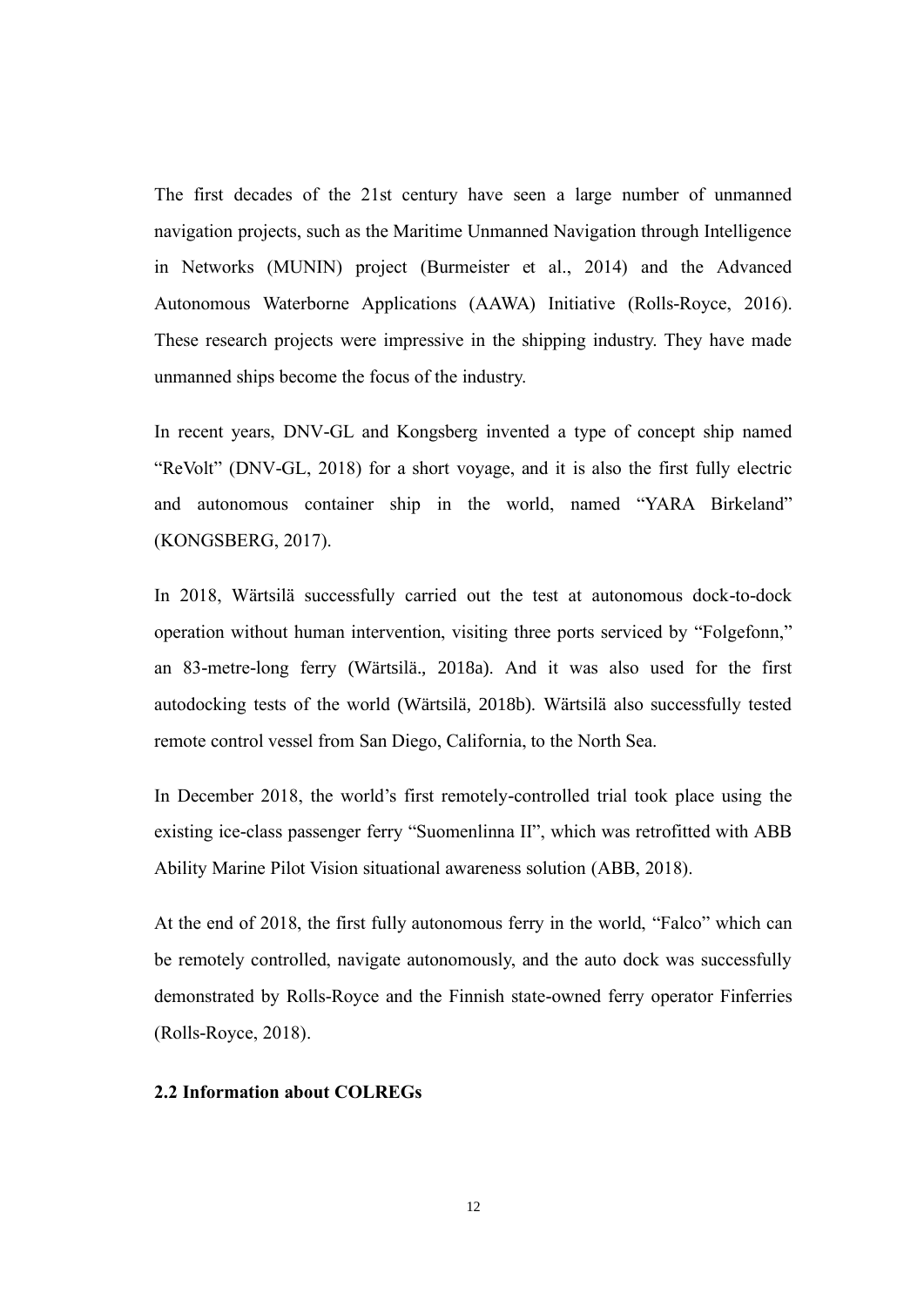The 1972 International Regulations for Preventing Collisions at Sea (COLREGs) is one of the essential international conventions for maritime safety. It is the rule that vessels must comply with to avoid collisions at sea. It is a summary of centuries of sailing experience and the crystallization of human wisdom. COLREGs has 169 contracting parties, representing about 99% of world tonnage. The fundamental goals of COLREGs are establishing navigational standards to avoid the risk of collisions and ensure safety at sea.

#### <span id="page-21-0"></span>**2.2.1 Contents of COLREGs**

COLREGs contents six parts. Part A stipulates the general provisions of applicability; Part B stipulates the detailed rules of manoeuvring and navigation; Part C stipulates the lights and signal type; part D stipulates the sound and light signals; Part E stipulates exemptions.

In addition, COLREGs are composed of nine articles of a general nature, followed by thirty-eight rules, establishing the traffic norms, and four annexes providing technical requirements. The normative structure is complex since the first articles oblige States to put into effects the enclosed provisions devoted to regulating the circulation of ships at sea (due to this, also colloquially called "Rules of the Road") (Giunta, 2015).

COLREGs required that all vessels upon the high seas and in all waters connected there with navigable by seagoing vessels (IMO, 1972) should obey the rules, except for implementing local special rules in roadsteads, harbours, rivers, lakes, and inland waterways.

COLREGs specified the lights and shapes that the vessel should hoist under conditions of underway, at anchor, not under command, etc. In the action guidelines for collision avoidance, the actions under the condition of vessels "be in sight of one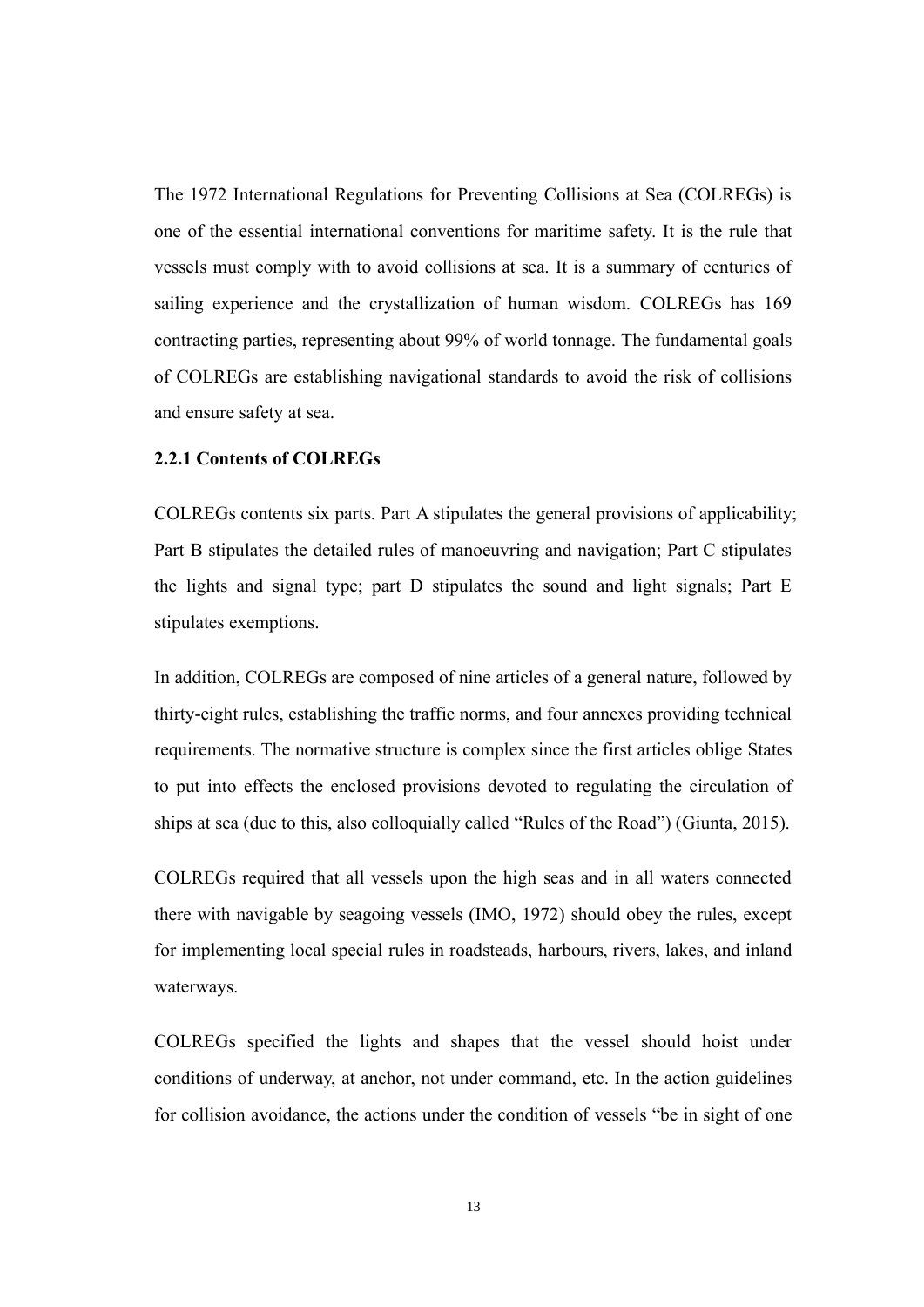another" are stipulated, such as head-on situation, crossing situation, overtaking situation. On the other side, there are detailed regulations for navigation and collision avoidance under restricted visibility condition too. In addition, COLREGs also included clauses related to human experience and responsibility.

The set of rules is based on good seamanship and has been established through decades of marine operations. Although those operations have been performed by manned vessels and COLREGs, put all the required tasks and the responsibility on vessels' crew officers of the watch and masters of sea-going ships (Felski & Zwolak, 2020).

#### <span id="page-22-0"></span>**2.2.2 History evolution**

During the sailing vessel era, the content of the collision avoidance Rule was only about the actions of sailing vessels. Around two centuries ago, with the emergence of steamships, the Rule was developed. It formulated the actions not only between two power-driving vessels but also between the power-driven vessels and the sailing vessels. Besides, it still retained the relative provisions between two sailing vessels. It is noteworthy that, because of the co-existence of power-driven vessels and sailing vessels in the same environment, a unified set of rules had been developed for observance by both power-driven vessels and sailing ships, though different obligations for collision avoidance had been laid down for them according to their different manoeuvrabilities (Jurak, 2020).

The current COLREGs were formulated in 1972 and entered into force in 1977. So far, there were seven revisions in 1981, 1987, 1989, 1993, 2001 and 2007. These amendments are all negotiated and formulated after the emergence of new conditions or new technologies.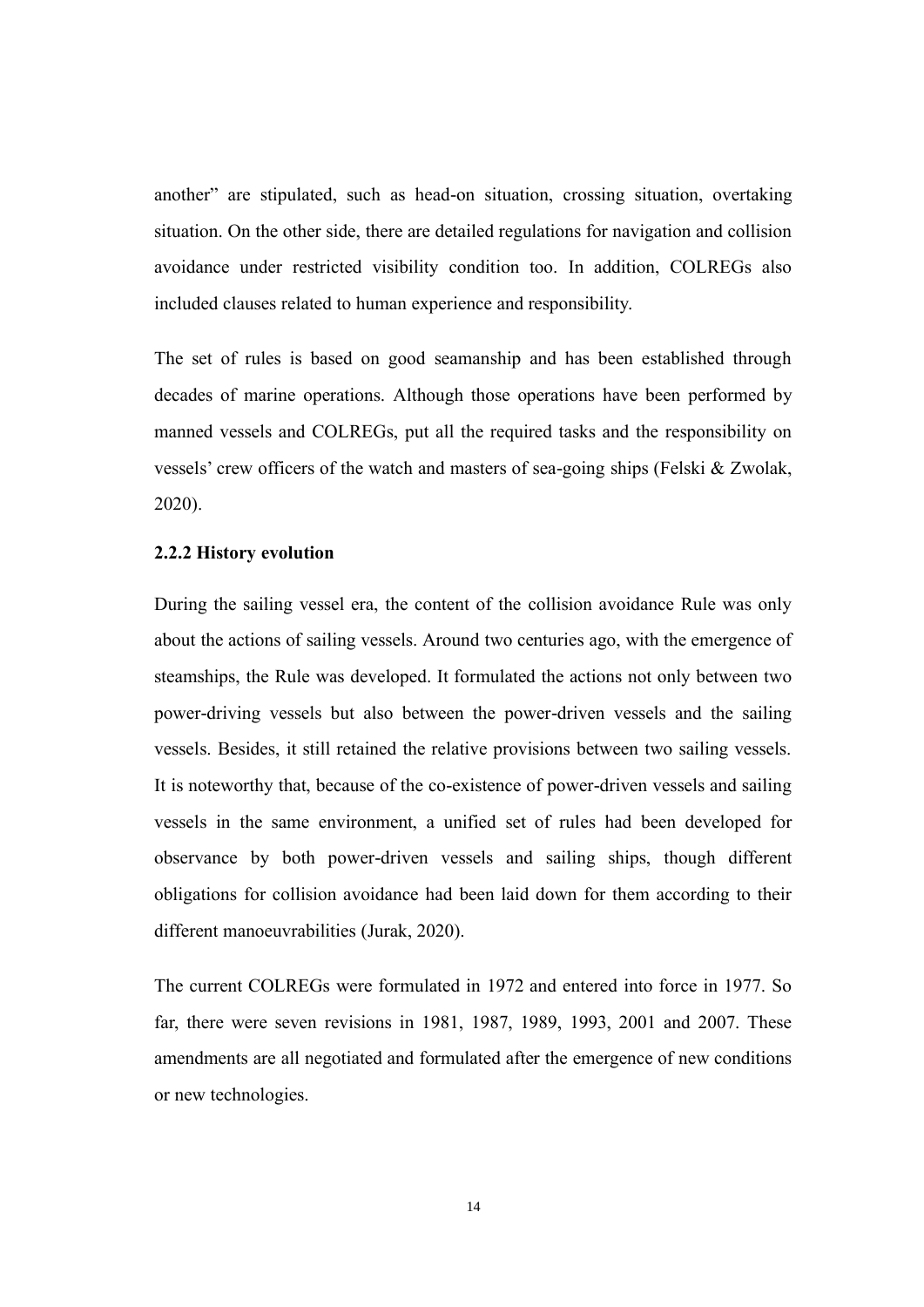From the historical evolution of the rule, we can see the lag of the legislation. The birth of new things always precedes the constraints of the legislation. The new things usually come first, and then the legislators formulate laws to restrict them according to their characteristics, functions, and influences. It is the same for COLREGs. Due to the lagging nature of the legislation, the legislators did not consider unmanned vessels when formulating COLREGs.

#### <span id="page-23-0"></span>**2.2.3 Evaluation of COLREGs**

As the norm to guide ships' collision avoidance and maneuvering at sea, the purpose of COLREGs is to ensure navigation safety. It is an essential rule formulated by IMO. COLREGs has dual natures, the nature of technical regulations and the nature of legal regulations, which has been affirmed and recognized by the shipping industry. As a technical specification, the role of COLREGs is mainly to guide navigators on how to take avoidance actions to avoid collision accidents. As a legal regulation, the primary function of COLREGs is to restrict the behaviour of vessels and serve as the fundamental law for judging collision liability. Hence, it is unique and irreplaceable the COLREGs is in the maritime field.

However, COLREGs is not perfect. It has some flaws. There are some subjective and ambiguous definitions in COLREGs. For example, some relevant clauses require seaman to manoeuvre the ship with "good seamanship", but it does not accurately define "good seamanship".

In addition, there are some obsolete clauses in COLREGs. For example, Rule 35 Paragraph (g) "A vessel at anchor shall at intervals of not more than one minute ring the bell rapidly for about 5 seconds. In a vessel of 100 metres or more in length the bell shall be sounded in the fore part of the vessel, and immediately after the ringing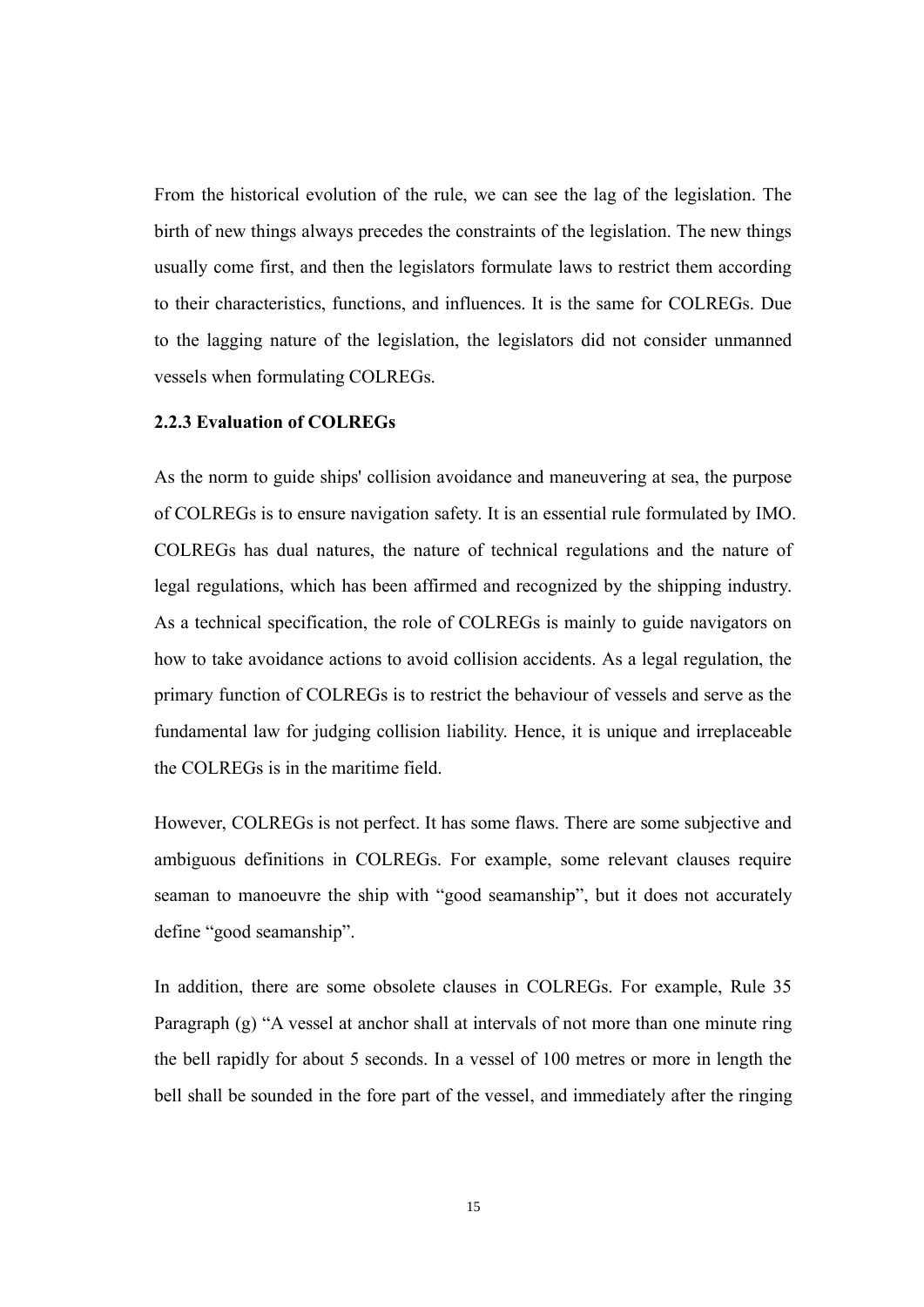of the bell, the gong shall be sounded rapidly for about 5 seconds in the after part of the vessel" (IMO.1972). The author believes that this rule has little effect on modern merchant vessels. Almost no vessel does as this clause is required. These clauses cannot keep up with the current rapid development of the shipping industry. Even if it is not due to the advent of unmanned vessels, they still need to be amended.

#### <span id="page-24-0"></span>**CHAPTER 3 DISCUSSION: OBSTACLES AND COUNTERMEASURES**

#### <span id="page-24-1"></span>**3.1 Interaction between unmanned vessels and COLREGs**

#### <span id="page-24-2"></span>**3.1.1 Mixed navigation mode and COLREGs**

The so-called "mixed navigation mode" or "mixed mode" refers to the navigation mode in which unmanned vessels and manned vessels coexist and navigate the same area of the sea with equal legal status.

This similar kind of "mixed mode" has also appeared in history and continued to the present. As mentioned above, the advent of steamships (power-driven ships) significantly impacted the global shipping industry. This mixed mode of power-driven vessels and non-power-driven vessels (such as sailing vessel) still exists today and may continue for a long time.

Therefore, the legislators also made corresponding amendments to COLREGs for the power-driven vessels to make it not only applicable to collision avoidance between two sailing vessels, between two power-driven vessels, but also between a sailing vessel and a power-driven vessel, such as Rule 18.

In the same situation, unmanned vessels, as the future of the shipping industry, will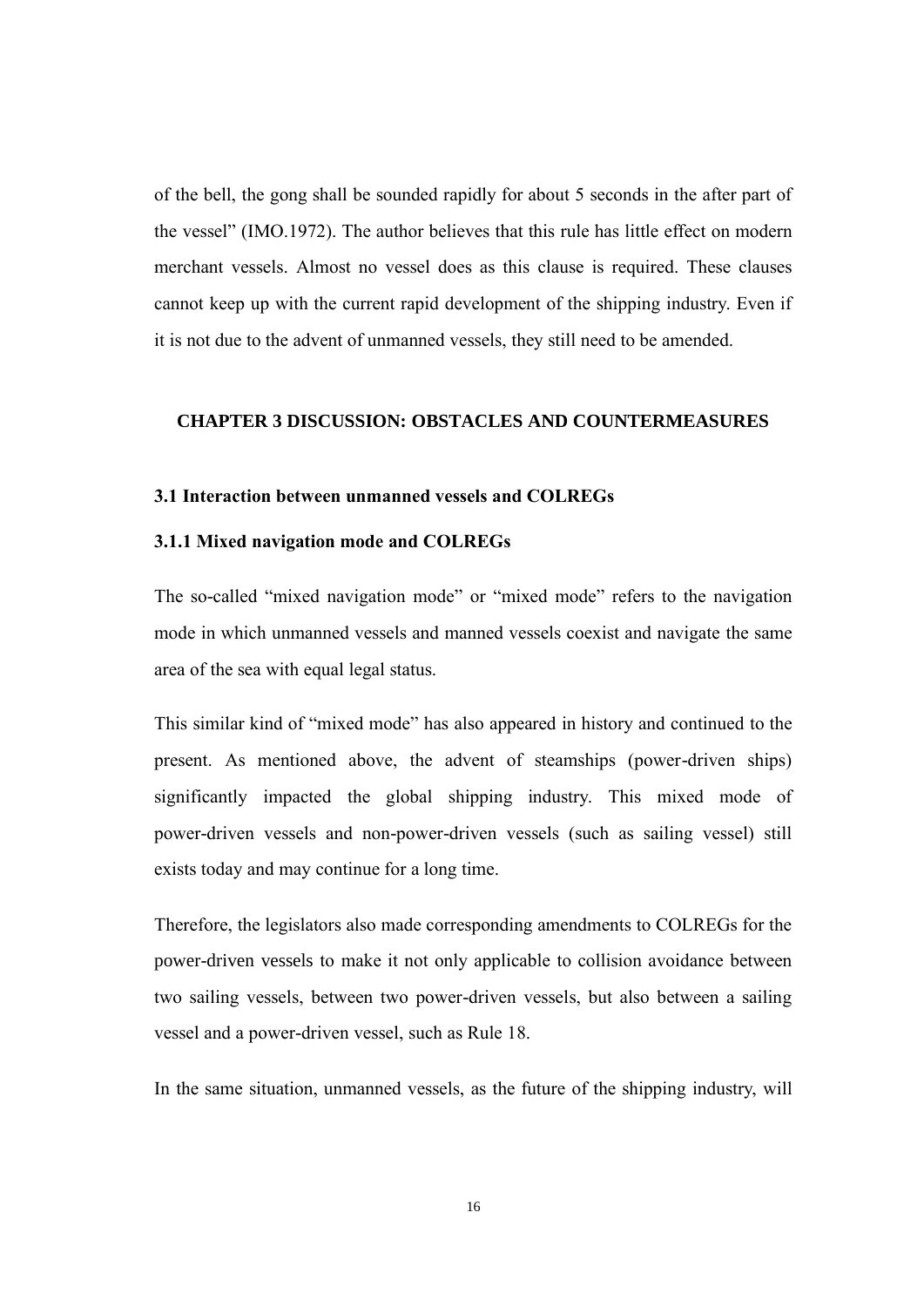coexist with manned vessels for an extended period. It is the consensus in the maritime field. The shipping industry is very complex and traditional. Such as mentioned above, more than 200 years after the emergence of a power-driven vessel, sailing vessels are still existing and may never wholly replaced by power-driven vessels. People still need sailing vessels and rowing boats for recreation, fishing, and even transportation operations.

In the same way, even if unmanned vessels have developed to replace other ships completely, people still desire to perform leisure, fishing, and other operations on board. No one can stop human beings from boarding ships. Therefore, it may take a long process for unmanned vessels to replace manned vessels completely, and perhaps it is impossible. Development of rules of cooperation between manned and unmanned vessels is one of the biggest challenges of autonomous ships industry. (Felski & Zwolak, 2020)

#### <span id="page-25-0"></span>**3.1.2 New rule or current COLREGs**

When unmanned vessels are put into operation, they face the issues of ship collision avoidance firstly. Some scholars believe that a new collision avoidance rule only for unmanned vessels can be formulated, and it can be used to coordinate collision avoidance operations between unmanned vessels. This method can coordinate two encountered unmanned vessels. And it can make the provisions of the new rule more simplified or even wholly quantified. But under the context of long-term mixed mode, it also brings new issues, e.g., if a MASS is required to meet a set of new rules in an encounter with another MASS, and to meet the existing rules in an encounter with an MSS, uncertainty and incoordination would also arise (IMO, 2018b). when unmanned vessels and manned vessels encountered, they can not determine which rule should be followed, the COLREGs for manned vessels or the new rule for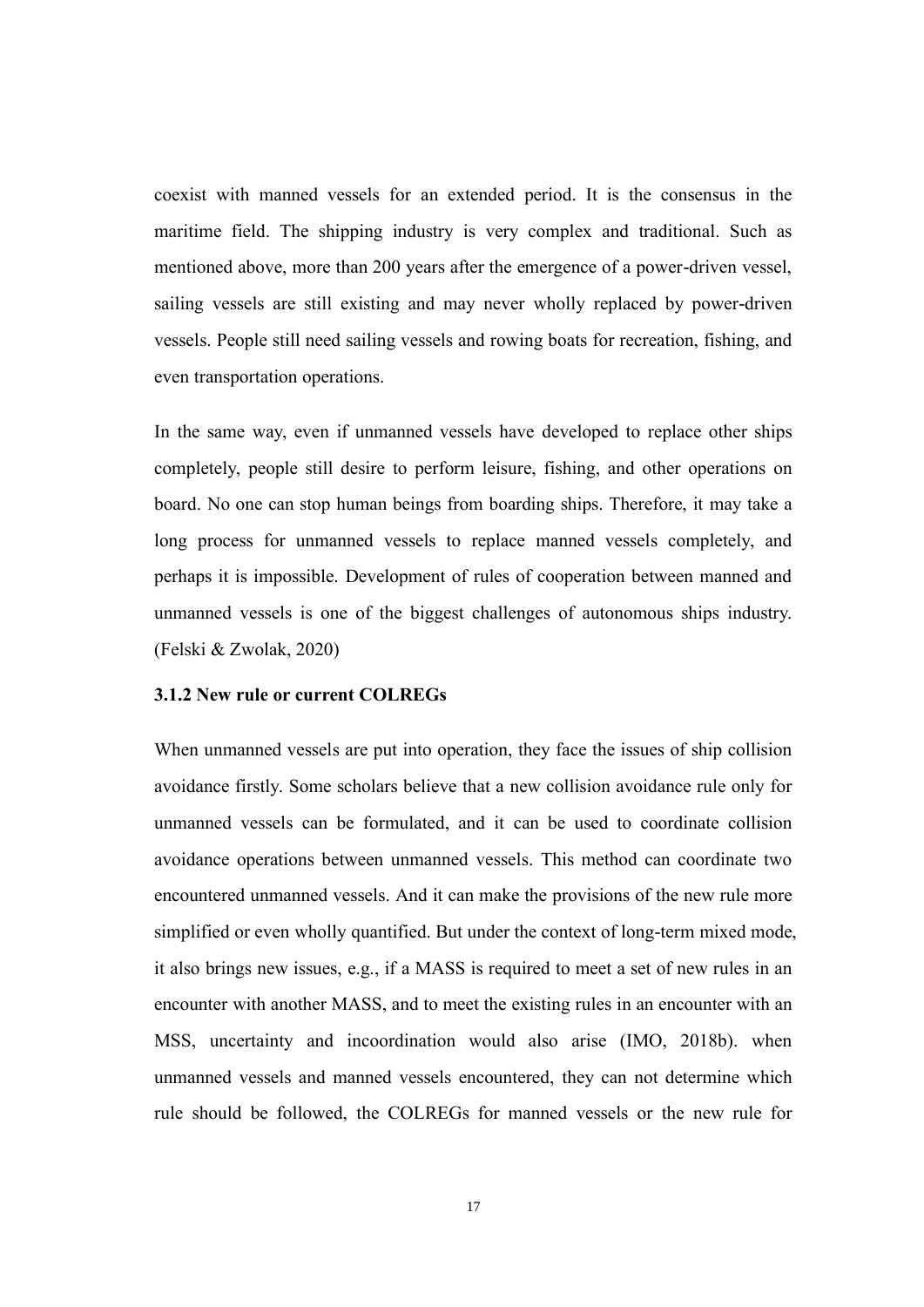unmanned vessels, nor to quickly determine the vessel encountered is an unmanned vessel or a manned vessel. Therefore, it is imperative to follow uniform rules.

The unified adjustment of COLREGs to manned and unmanned vessels plays a significant role in maintaining maritime safety in anticipation of hazards and manoeuvres. When vessels apply uniform navigation rules, it can strengthen their trust in each other. One vessel believes that the other one also follows the same rule. The crew on board will not have suspicion and panic, and the procedures and algorithms of the unmanned vessel will not confuse. According to the navigation conditions at that time, it can make better predictions on the manoeuvring of the other vessel, and at the same time enable the other vessel to predict the manoeuvring behaviour and make corresponding responses according to the circumstance, the two encountering vessels can better predict the intention of each other and take the corresponding actions. If the unmanned vessel applies the different rules from the manned vessel, it can sharply increase the difficulty of predicting between vessels, the intensity of training and learning for ship navigators, and the complexity of the programming of the autonomous system.

Compared with the new collision avoidance rule, it is better to choose to comply with the existing COLREGs. Especially at present, since the unmanned vessel is in the primary developing stage, the research and construction should be carried out in accordance with the current COLREGs requirements, which is the best solution. Therefore, the unmanned vessel must meet the definition of "vessel" in COLREGs, follow its relevant regulations.

it is presumed that a large number of collisions can be effectively reduced by increasing the degree of automation of the ship, especially for collision avoidance in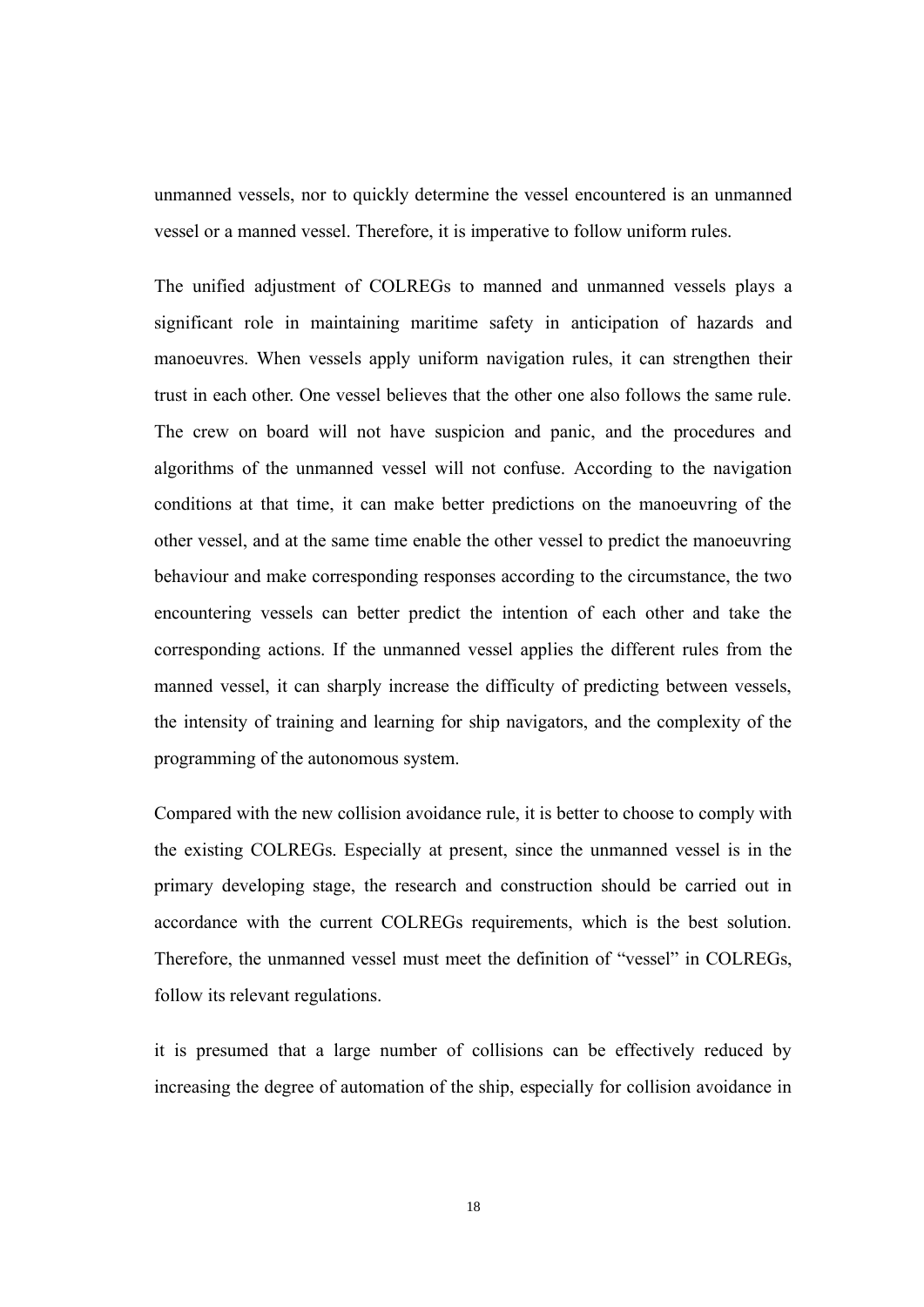accordance with the COLREGs (Shen, 2019). There is little practical significance to research intelligent collision avoidance strategies and algorithms without COLREGs. COLREGs should be used as the fundamental basis for the design of intelligent collision avoidance strategies and algorithms.

Currently, maintaining the equivalent safety standard of conventional vessels is one of the problems and bottlenecks that is difficult to solve with existing artificial intelligence technology (Pietrzykowski & Malujda, 2018), especially for the collision situations where COLREGs do not apply and when they are applied (Zhao, 2008).

#### <span id="page-27-0"></span>**3.1.3 Amending COLREGs**

The obsolete clauses in COLREGs need to be further clarified, expanded, or even amended. Only in this way can we solve the problems caused by the unmanned vessel - such a new thing for us. COLREGs can also guide the development of unmanned vessels and point out the healthy and orderly direction for them.

According to the degree of obstacles to the application, the clauses in COLREGs can be divided into three types: the first type applies to unmanned vessels without obstacles; the second type applies to unmanned vessels with obstacles that can be solved by advanced technology; the third type applies to unmanned vessels with obstacles that only can be solved by amended provisions.

In terms of the second type, the implementation of such clauses can be achieved through technological advancement. There is no need to amend the main body of the clauses, but some of them need to be clearly explained or declared. It includes Rule 6 "Safe speed", Rule 7 "Risk of collision", Rule 9 "Narrow channels", Rule 19 "Conduct of Vessels in Restricted Visibility", Part C "Lights and Shapes", Part D "Sound and Light Signals".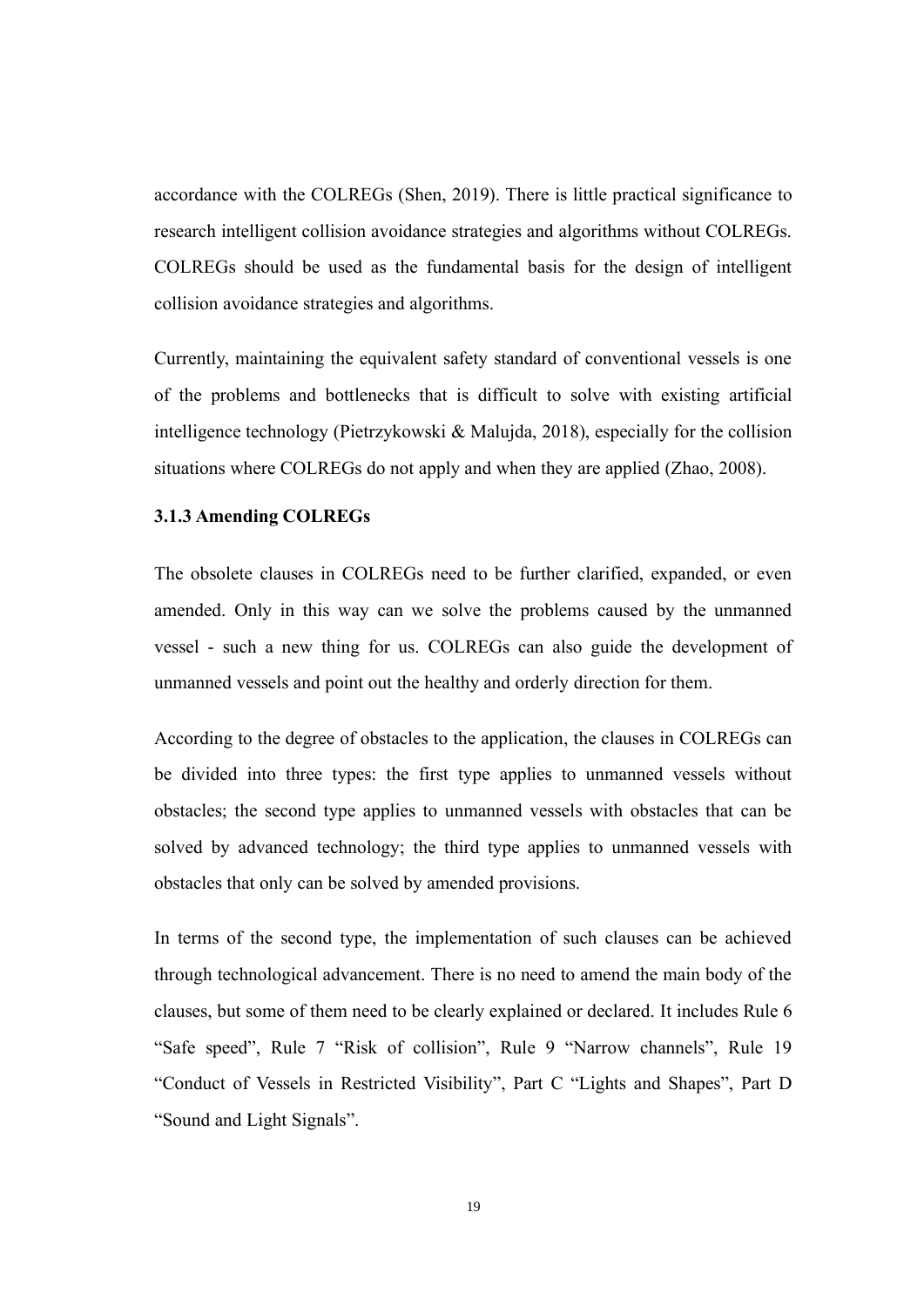As for the third type, there are obstacles to applying unmanned vessels, which cannot be solved by relying only on technology, including Rule 2 "Responsibility"; Rule 3 "General Definitions", "vessel not under command", "vessel restricted in her ability to manoeuvre", "in sight of one another"; Rule 5 "Lookout"; Rule 8 "Actions to Avoid Collision", "Good seamanship". COLREGs does not quantify the relevant concepts of these clauses. And there is no equivalent standard specified. In other words, the COLREGs cannot be described in quantified. It came from human thinking and experience. Therefore, under the COLREGs framework, automatic collision avoidance cannot be achieved. It should be optimized and modified.

IMO member states also put forward relevant proposals for the purpose of certainty and coordination. It is preferable to have a unified set of rules to be developed for observance by both MSS and MASS. It is anticipated, therefore, that the advent of MASS is necessitating amendment to the COLREGs 1972 for application to MASS (IMO, 2018b)

Since unmanned vessels are developed in accordance with COLREGs, COLREGs should give certain concessions on the relevant clauses that cannot be achieved in a short period, even after the technological advancement. The revised methods of amendments include but are not limited to clarify the explanation of some clauses and add the description about the unmanned vessel; Expand the particular scope of application to include unmanned vessels; Modify some clauses to make them applicable to unmanned vessels; Quantify the specific required standards, to ensure the application of unmanned vessels.

In summary, COLREGs were not formulated considering unmanned vessels. it was written to be interpreted by well-experienced sailors and imply the usage of their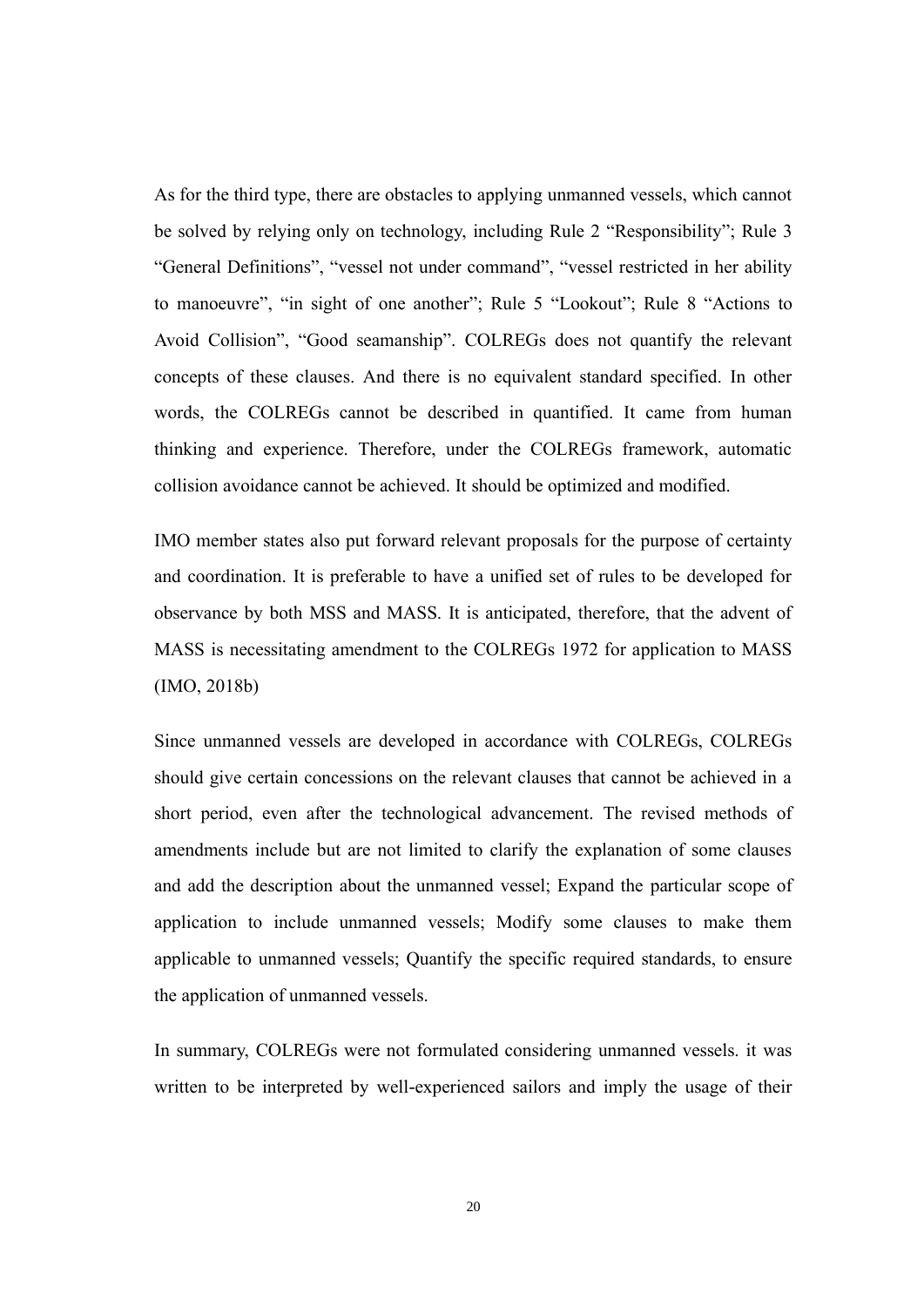experience and common sense. There are gaps to be filled and subjective or ambiguous definitions to be addressed (Jurak, 2020).

#### <span id="page-29-0"></span>**3.2 Unmanned vessel belongs to "vessel" of COLREGs**

At first, it needs to be discussed whether the unmanned vessel belongs to the "vessel" specified in the definition of COLREGs and whether the unmanned vessel fits the scope of application in the COLREGs. It determines whether the unmanned vessels are subject to the jurisdiction and constraints of COLREGs. If COLREGs is not scoping unmanned vessels, there is no significance in discussing other provisions in-depth because it is the prerequisite for discussing others.

#### <span id="page-29-1"></span>**3.2.1 Definition of "vessel" in COLREGs**

Rule 1 of COLREGs stipulates that all vessels upon the high seas and in all waters connected there with navigable by seagoing vessels (IMO, 1972) should follow COLREGs. In other words, all ships sailing in waters outside the scope of national jurisdiction are required to comply with COLREGs. Within the scope of national jurisdiction, in addition to COLREGs, there may be local laws or rules. But they are basically the same. Most domestic laws on collision avoidance are all derived from COLREGs. It is therefore hard to argue against the fact that compliance to the COLREGs is a requirement even for vessels without a crew on board (Öhland  $\&$ Stenman, 2017).

Rule 3 of COLREGs stipulates that "The word vessel; includes every description of water craft, including non-displacement craft, WIG craft and seaplanes, used or capable of being used as a means of transportation on water" (IMO, 1972). This is the definition of "vessel" clearly listed in COLREGs. From a literal analysis, the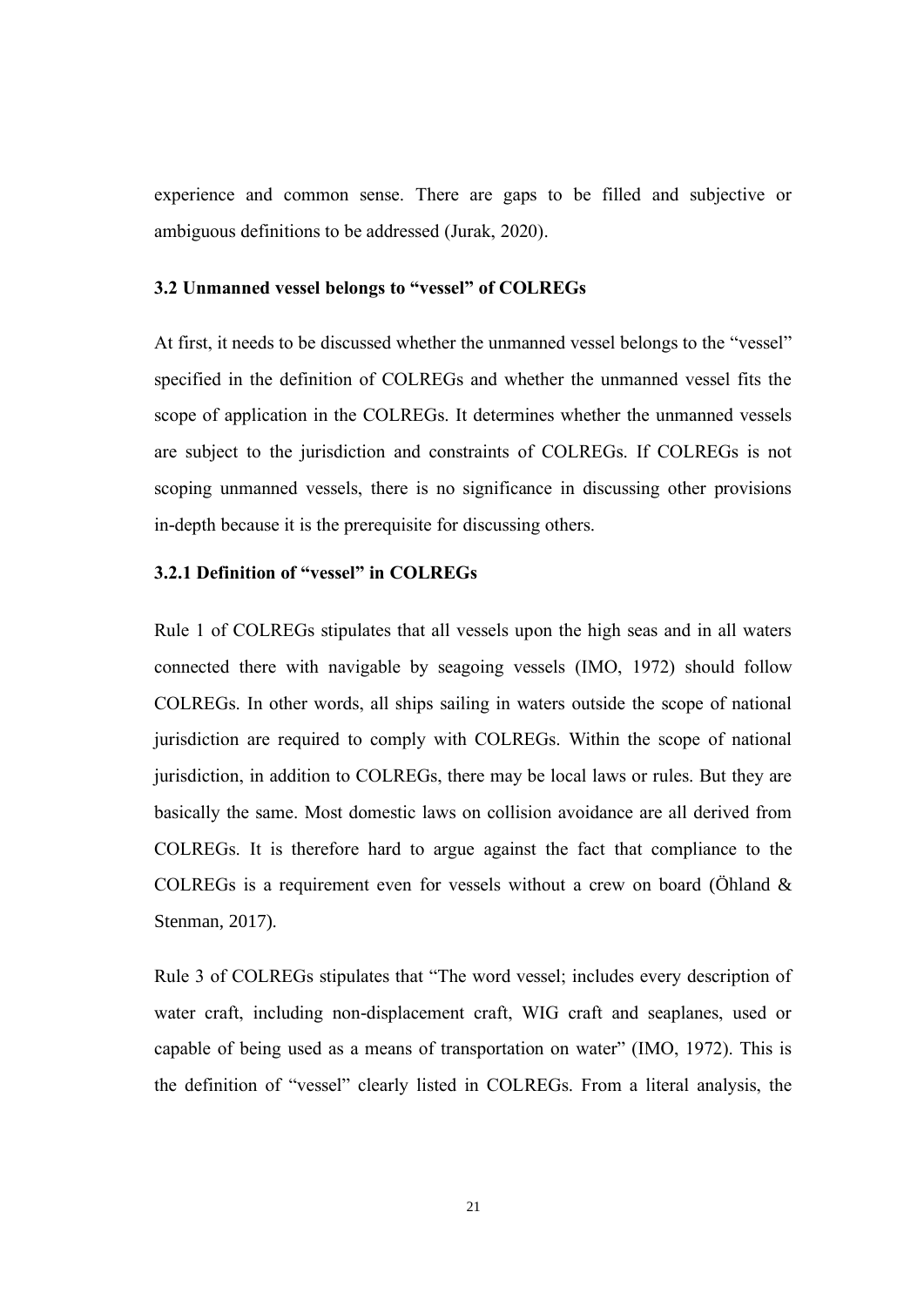scope of "vessel" in COLREGs extends a vast range. It does not require the standards of type, tonnage, length, or drift, even the name or title. For example, the "seaplane" also belongs to "vessel".

The definition puts more emphasis on the "transportation" function of a vessel. It includes both the vessel is used for transportation or can be used for transportation.

However, with the diversity of human activities at sea, the functions of vessels have also appeared diversified, such as scientific research ships, recreational ships, and other non-transport operation ships. Therefore, "transportation" is no longer the fundamental attribute of "vessel". It is defining "vessel" with "transportation" as the fundamental attribute can make the connotation and extension of "vessel" too narrow. The clause is obsolete and needs to be amended.

It is also important to note that COLREGs does not specify that the ship must be staffed with seafarers or that the seafarers must be on board. The clause of COLREGs itself does not exclude unmanned ships from the scope of application. And hence do not seem to pose any particular issues for unmanned vessels (Fastvold, 2018).

#### <span id="page-30-0"></span>**3.2.2 Extension of the definition**

For confirming that the unmanned vessel is a "vessel" of COLREGs, the argument is focused on whether the master and crew working on board are recognized as a necessary factor for being a "vessel". When legislators defined vessel, they did not foresee the occurrence of unmanned vessels, and nor is it stated in COLREGs that "carrying crew" is a precondition for the vessel. Regarding the legal determination of whether an unmanned vessel is a "vessel", the most critical element is whether the "no crew onboard" violates the legal requirements. It is the primary issue when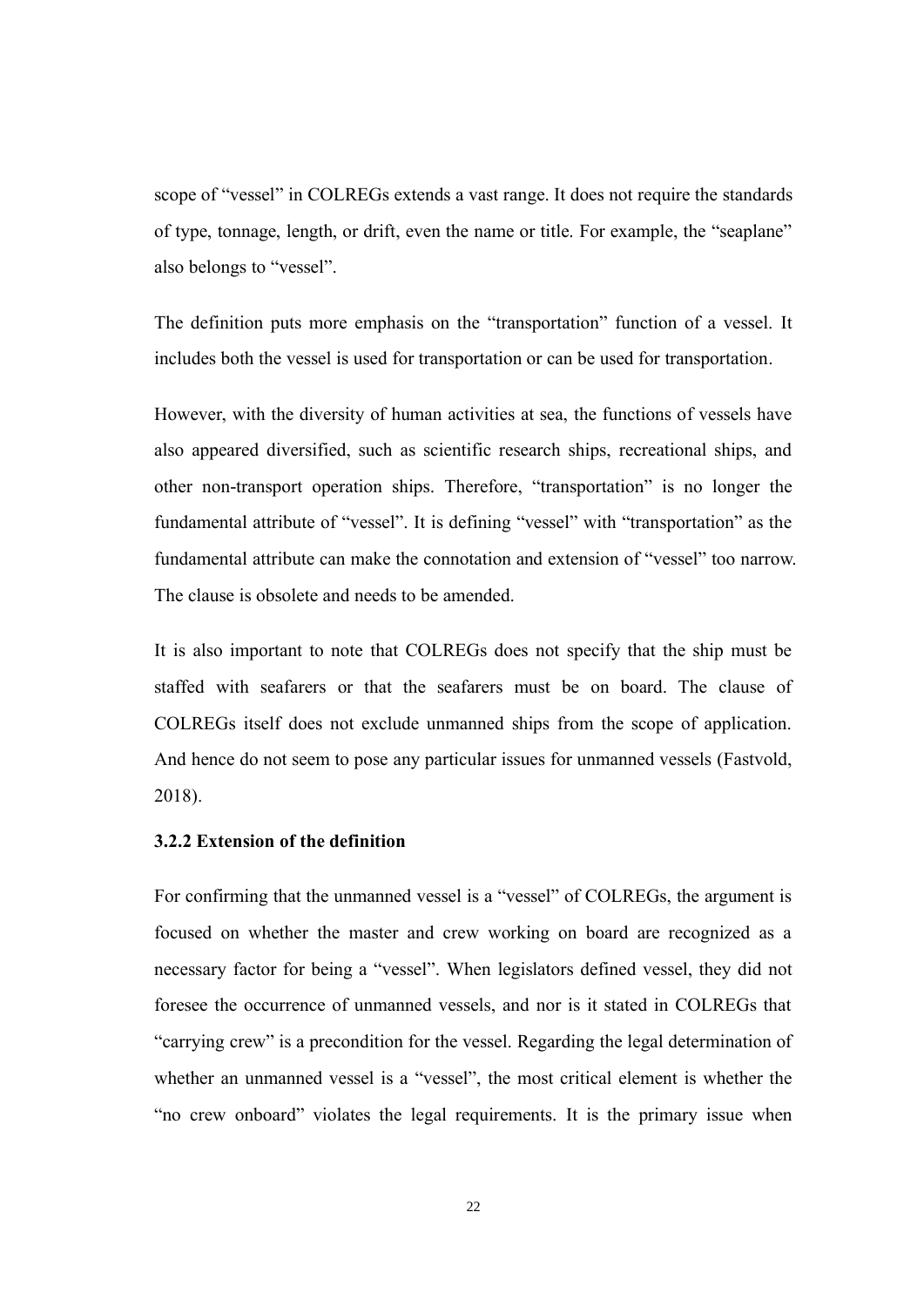discussing unmanned vessels and COLREGs.

Some scholars believe that "vessel" is a "generic term" (Veal & Tsimplis, 2017). The generic term used in treaty law is permanent or continuously effective. It can be understood as the meaning of making the treaty applicable in different situations, regardless of the original meaning when the treaty was concluded.

So, the definition of "vessel" in COLREGs is a generic term or not? First, the term "vessel" is universal because of its abstract nature. Its primary connotation is a watercraft sailing on the water, and it has different types and classifications according to different forms. For example, according to the functions, vessels can be classified into oil tankers, cruise ships, bulk carriers, fishing boats, etc. According to other classification methods, it can also be classified into civil ships, military ships, power-driven vessels, sailing boats, rowing boats, and even large ships, small crafts, and so on. Therefore, to a certain extent, the unmanned vessel is a new type of vessel based on intelligent technology. It is the concretized concept of "vessel", and it should belong within the meaning of "vessel". Secondly, the current legal framework is intended to permanently address the matters involved, especially on marine safety issues. In the upcoming mixed navigation era, when unmanned vessels and manned vessels coexist, it is an inevitable trend for unmanned vessels to apply the current shipping legal framework. "Vessel" should be interpreted as including unmanned vessel.

Furthermore, according to Article 31(1) of the Vienna Convention on the Law of Treaties (1969), the treaty "shall be interpreted in good faith in accordance with the ordinary meaning to be given to the terms of the treaty in their context and in the light of its object and purpose". Incorporating unmanned vessels into the regulatory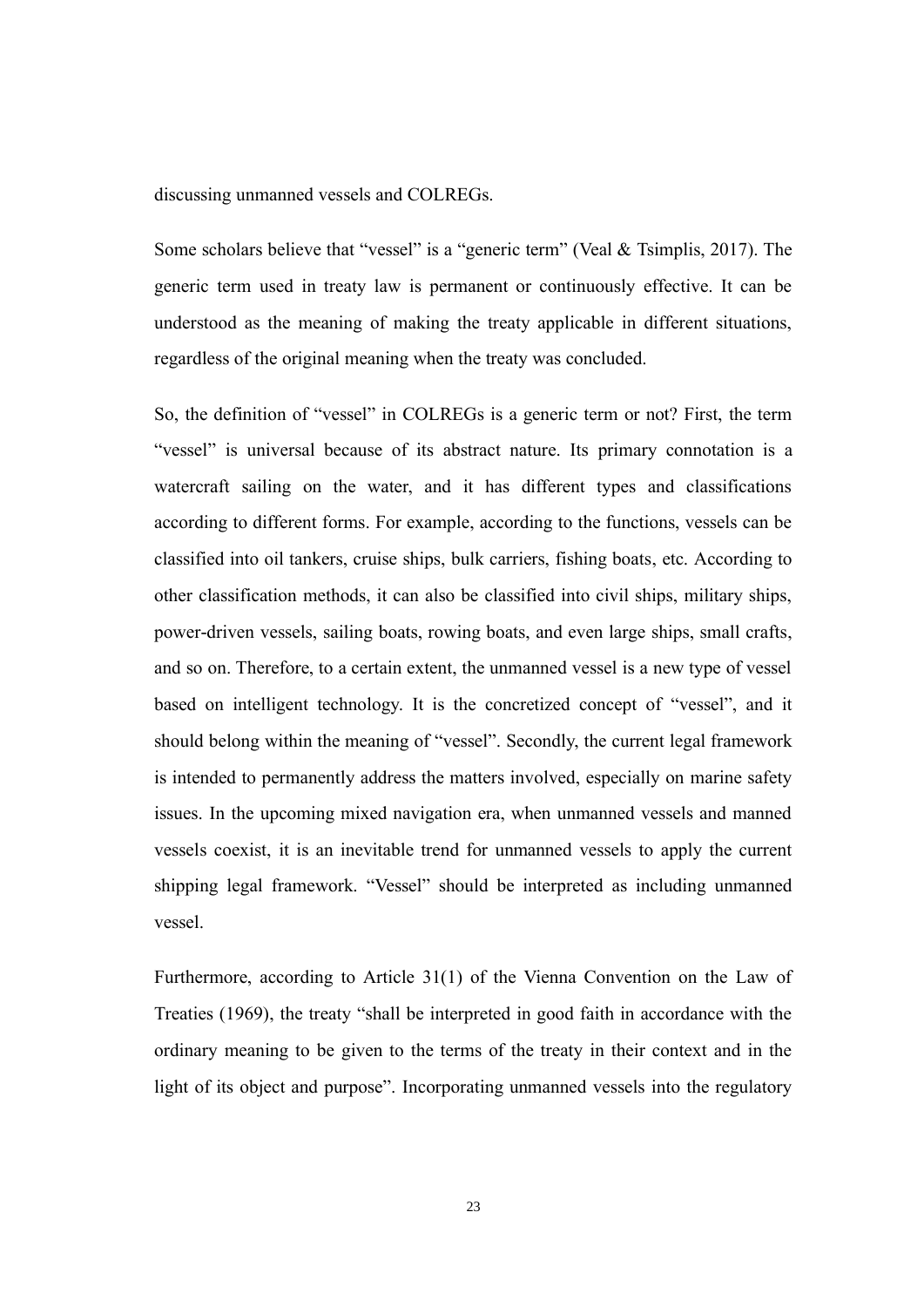scope of COLREGs is entirely in line with its goals. In this way, it can be clarified that the unmanned vessel will perform related operations in accordance with the provisions of COLREGs when sailing at sea. It can not only enhance the safety of unmanned vessels and manned vessels navigating in the same waters but also determine the responsibilities of related parties after an accident.

To shape the complete scope of the "vessel" according to what the drafters thought at the original time was a primary and secondary reversal. The term "vessel" is sufficiently versatile and inclusive. Unmanned vessels equipped with new intelligent technologies have not changed the fundamental characteristics of vessels. Therefore, unmanned vessels have the legal status of a "vessel". As a result, "vessel" has the attributes of a generic term. In the abstract sense, the "vessel" represents the connotation, while the unmanned vessel belongs to the extension of "vessel".

#### <span id="page-32-0"></span>**3.2.3 Amend the definition**

The above analysis has shown that unmanned vessels can fit the requirement of COLREGs. But it needs a deep understanding to prove it, and there is no clear legal statement. Thus, Rule 3 of COLREGs needs to be amended. Add unmanned vessel into the definition of "vessel", and a separate definition for fully unmanned or remote-controlled vessels also need to be considered to guarantee that they are both included.

It is just like Wing-In-Ground (WIG) craft, which was clarified as a "vessel" in the 2001 amendment of COLREGs. And the definition of WIG was also added to Rule 3. The Wing-In-Ground craft means "a multimodal craft which, in its main operational mode, flies in close proximity to the surface by utilizing surface-effect action" (IMO, 1972). It is a product of the development of science and technology,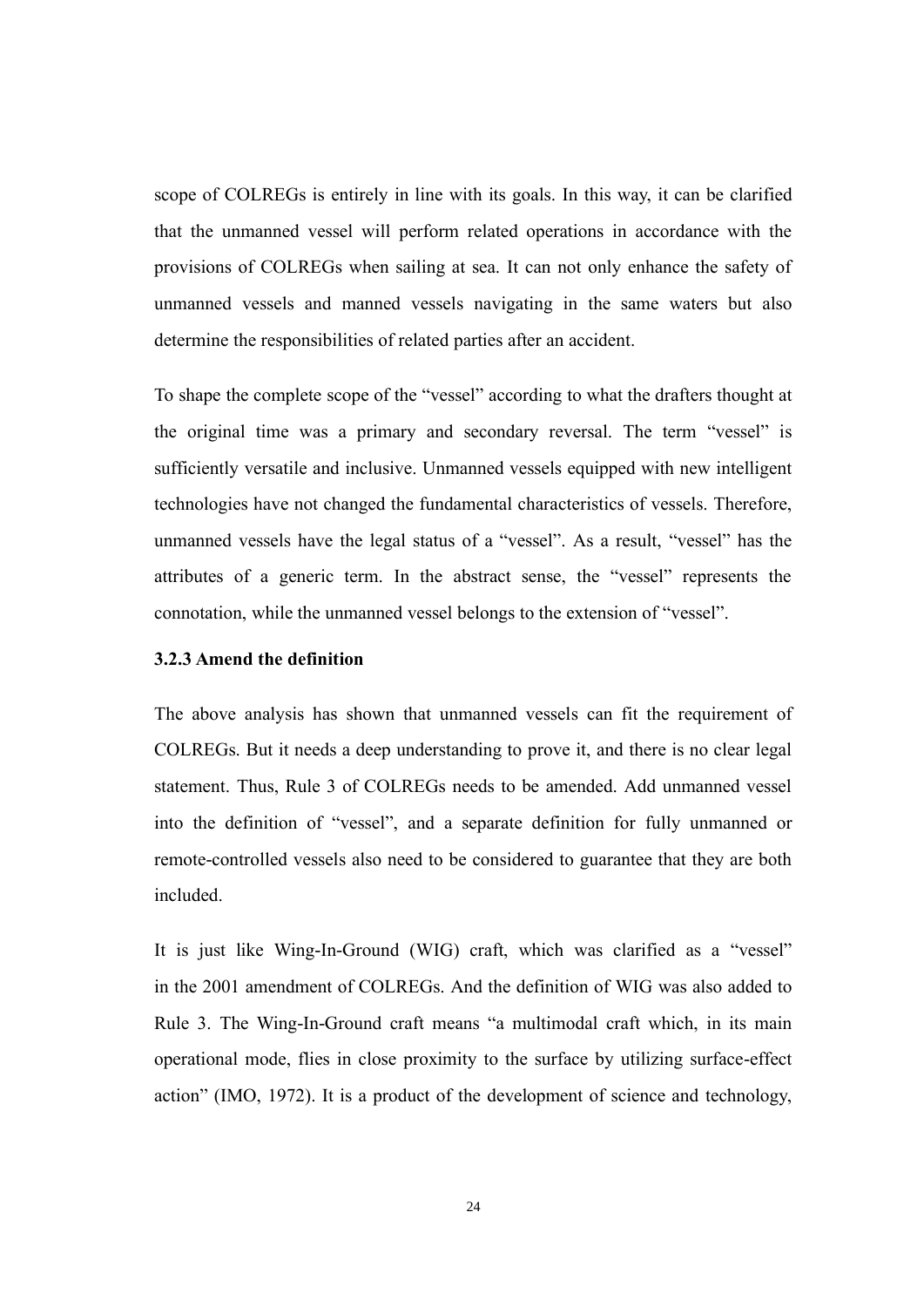the same as unmanned vessels. It shows that unmanned vessels can also be specially specified in the definition of "vessel" in COLREGs, just like WIG craft.

#### <span id="page-33-0"></span>**3.2.4 Confirm the legal status**

In COLREGs Rule 2 responsibility Paragraph (a), the seafarers have been mentioned. It stipulates that "Nothing in these Rules shall exonerate any vessel, or the owner, master or crew thereof, from the consequences of any neglect to comply with these Rules or of the neglect of any precaution which may be required by the "ordinary practice of seamen", or by the special circumstances of the case" (IMO, 1972). It is known that COLREGs is not only a technical specification for guiding vessels but also the legal basis for determining liability when a vessel is involved in a collision. And this clause declares the relevant responsibilities of the master or crew. But if there is no master or crew on the unmanned vessel, no clear responsible person when the vessel collides.

The difference between MASS at L3 and traditional ships in terms of subject responsibility is the location of the controller. MSC 99/INF.3 submits that the core element of COLREGs is that vessels are controlled by humans through seamanlike assessment. It is decisive "who" is controlling the ship, not from "where". Remotely controlled vessels will fulfill the requirements of COLREGs to the extent that the technology provides sufficient situational awareness (IMO, 2018c). For L3 unmanned vessels, it should be clear that the remote controller can be recognized as a master or crew member and has fairly "good seamanship", capable of handling urgent situations.

The MASS at L4 should be retained final responsibility of the owners, actual managers, and direct controllers should be to deal with special circumstances and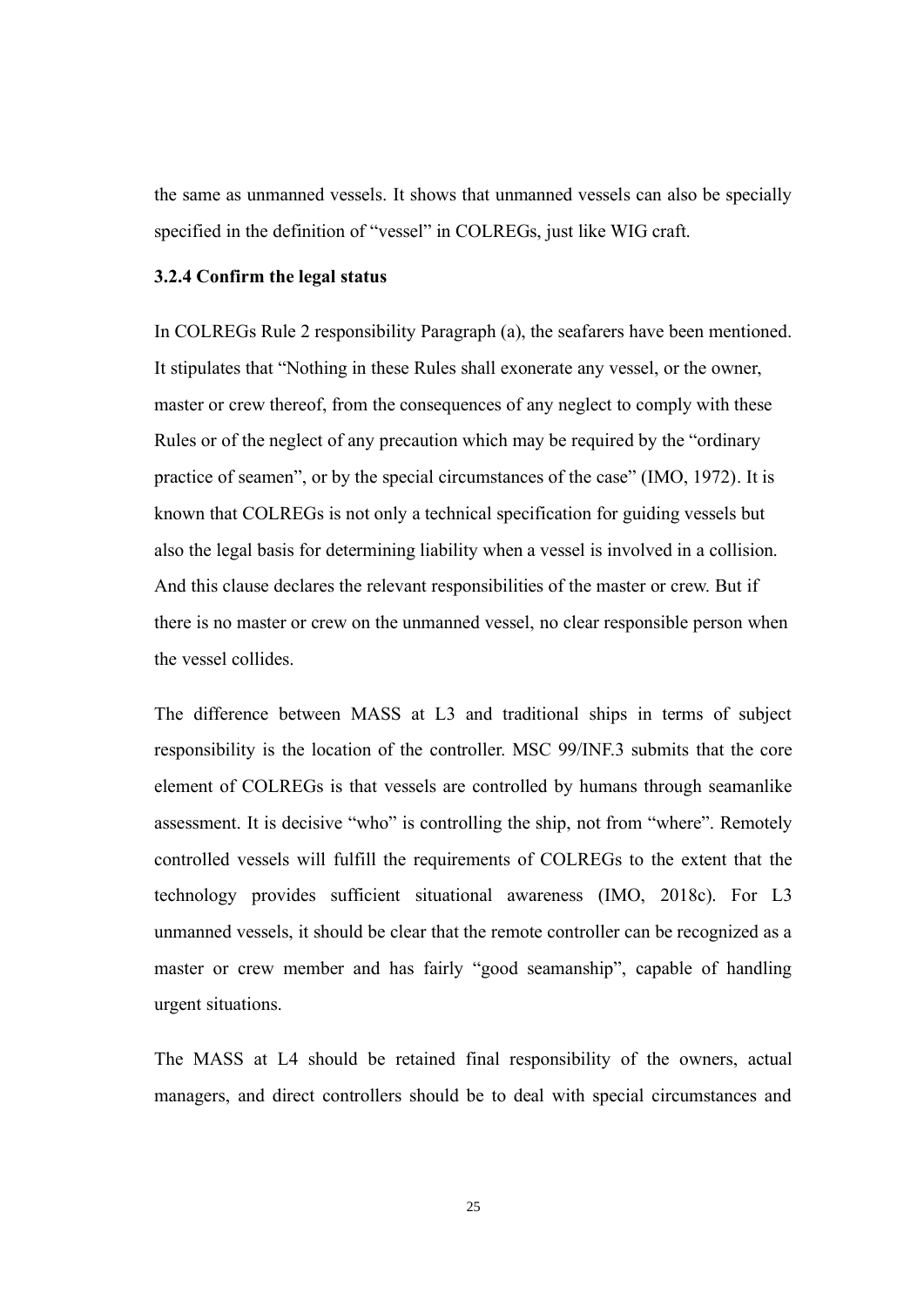specific scenarios. It should also include actual managers and direct controllers or other relevant persons.

#### <span id="page-34-0"></span>**3.3 Unmanned vessels and "priority"**

The unmanned vessel is a special kind of vessel. It is different from traditional ships in terms of hull, structure, equipment, especially manning. So, can COLREGs give the unmanned vessels the "priority"? The unmanned vessel is deemed as a "vessel not under command" or "vessel restricted in her ability to manoeuvre" e.g. some scholars proposed that COLREGs could be amended to include autonomous ships within the class of vessels restricted in their ability to manoeuvre (Carey, 2017). So that the unmanned vessels can achieve specific navigational priority.

#### <span id="page-34-1"></span>**3.3.1 "Priority" in COLREGs**

Rule 3 Paragraph (f) stipulate the definition of "vessel not under command" as "a vessel which through some exceptional circumstance is unable to manoeuvre as required by these Rules and is, therefore, unable to keep out of the way of another vessel" (IMO, 1972). From the definition, it can be seen that the main reason that causes the vessel to lose control is "exceptional circumstance". "Vessel not under command" is caused by circumstance factors, not because of its own characteristics. Any type of vessel in COLREGs can become a "vessel not under command" during a period. It is a special situation, not a particular kind of vessel. Becoming a "vessel not under command" is just holding for a certain period, not all the time. When the "exceptional circumstance" recovered to normal condition, the vessel would return to a common vessel again, no longer a "vessel not under command."

Rule 3 Paragraph (g) of COLREGs defines the "vessel restricted in her ability to manoeuvre" as "a vessel which from the nature of her work is restricted in her ability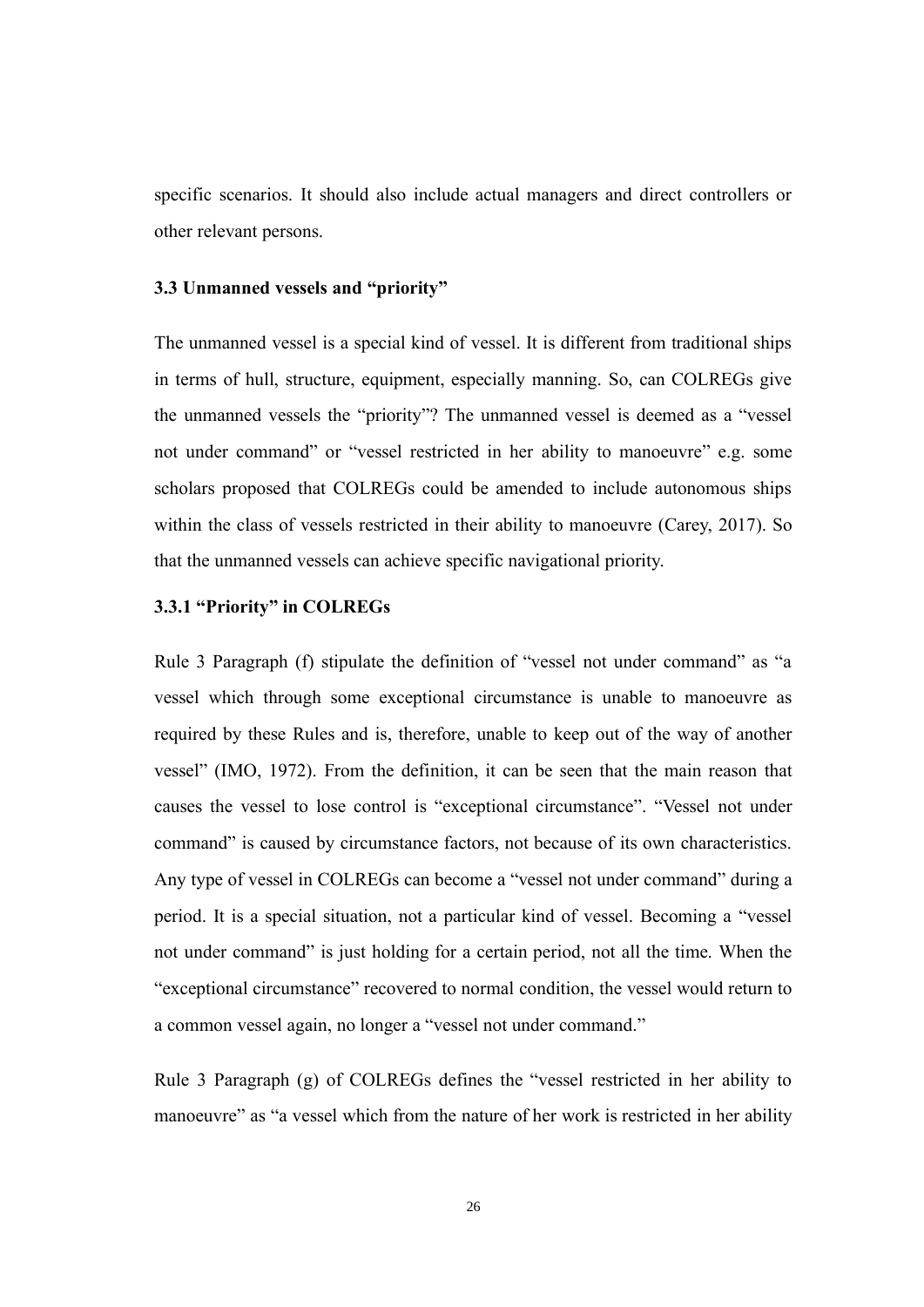to manoeuvre as required by these Rules and is, therefore, unable to keep out of the way of another vessel"(IMO, 1972). Some typical situations are also listed in the rule, such as a vessel engaged in dredging, launching, or recovery of aircraft, underwater operations, or mine clearance operations. It can be seen from the definition that the main element that becomes "vessel restricted in her ability to manoeuvre" is the "nature of work". Because the work which the ship is doing affects its ability to manoeuvre, it cannot give way to the other ship if there is a danger of collision between them. But when the work is stopped or finished, it no longer has the identity of "vessel restricted in her ability to manoeuvre" nor the "priority". So, "vessel restricted in her ability to manoeuvre" doesn't specifically refer to a certain kind of ship. It is a special working status. This status will last until the maneuvrability is recovered.

The reason for clearly defining "vessel not under command" and "vessel restricted in her ability to manoeuvre" is to declare and confirm the status that they have poor manoeuvrability. They are unable to take the collision avoidance actions due to the exceptional circumstance or the nature of their work and can not give way to other vessels. Hence, COLREGs gives them particular "priority" to achieve the "right of way". In addition to listing "vessel not under command" and "vessel restricted in her ability to manoeuvre", the rules also list other vessels with poor manoeuvrability, such as "a vessel engaged in fishing" and a sailing vessel.

Furthermore, Rule 18 of COLREGs, "Responsibilities between Vessels", stipulates the hierarchy of collision avoidance responsibility between these vessels. The "priority" of "giving way" from high to low, equivalent to manoeuvrability from low to high, is a vessel not under command or a vessel restricted in her ability to manoeuvre; a vessel engaged in fishing; a sailing vessel; a power-driven vessel.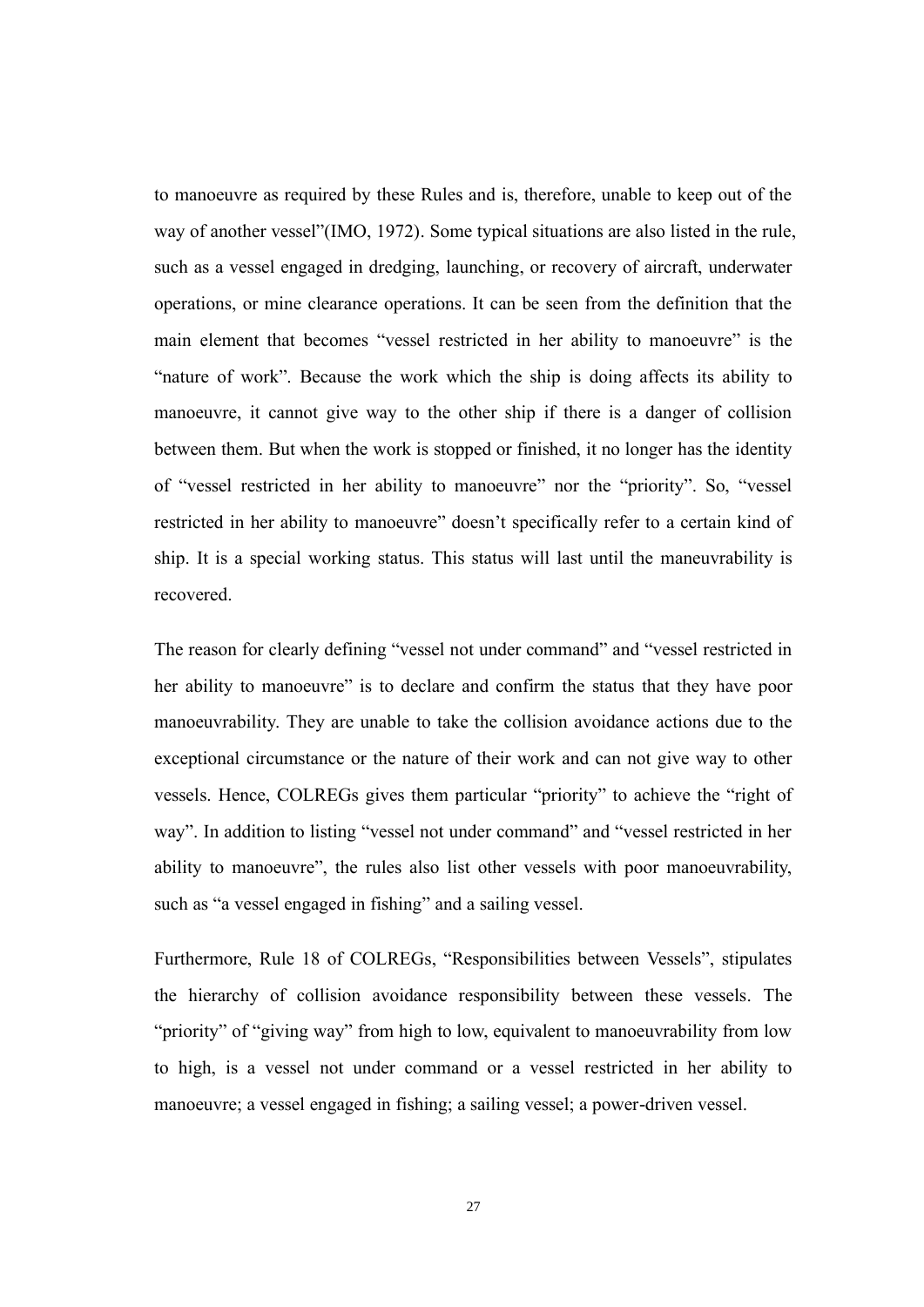According to the manoeuvrability, the nature of the work, different types of vessels is required to perform different collision avoidance obligations and bear different responsibilities. Based on the quality of manoeuvrability to determine the distribution of priority, the COLREGs can form a responsibility hierarchy which is the essential "giving way system" of maritime traffic. "Vessel not under command" and "vessel restricted in her ability to manoeuvre" have the highest-level priority of "right of way".

#### <span id="page-36-0"></span>**3.3.2 No "Priority" for unmanned vessels**

Some scholars believe that we can start with the responsibility hierarchy system of COLREGs to clarify the collision avoidance responsibility levels of unmanned vessels and other vessels. For instance, give unmanned vessels a higher level of priority of "right of way" and formulate regulations on the reduction and exemption of unmanned vessels to a certain extent. If an unmanned vessel were labelled as "not under command" or "restricted in ability to manoeuvre", other vessels would be obligated to keep out of their way (Norris, 2013b).

It can appropriately simplify the requirements for collision avoidance operation of unmanned vessels, reduce the difficulty of the research, and promote its development and progress. In addition, for COLREGs, there is no need to make a lot of amendments or clarifications, and avoids disputes over the quantification of some definition such as "good seamanship". This system looks more stable and economic, may be more readily accepted by the state members of IMO.

The main theoretical basis of this view is that the MASS at L4 uses an artificial intelligence (AI) system through a special algorithm to collect information and make corresponding action decisions. Such behaviour is not under the command of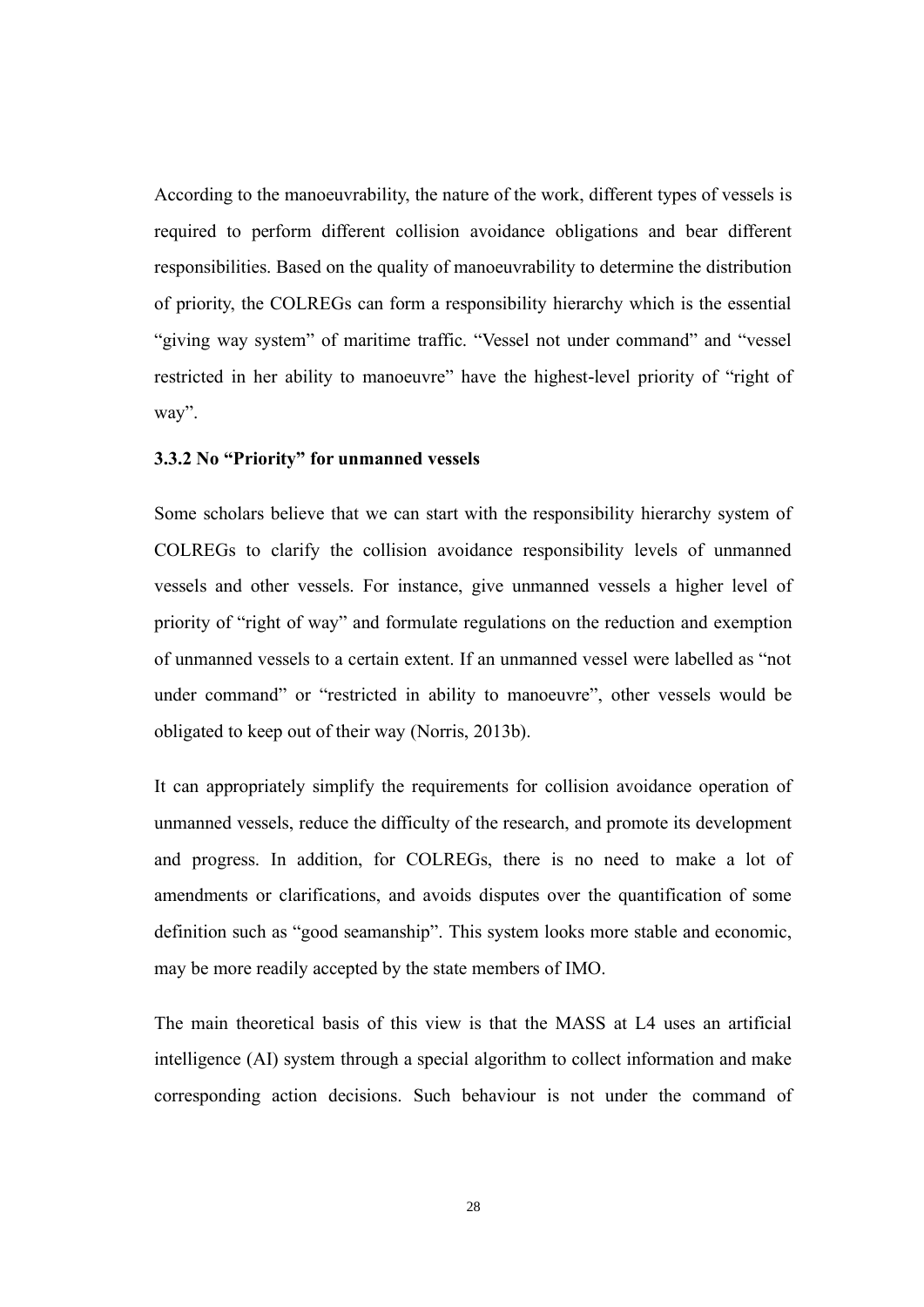"human". And for MASS at L3, the vessel is under the control of the shore-based operator who does not work onboard. It is actually under the control of "crew onshore", and it is an argument whether this type of control can be regarded as under the control of "crew onboard".

The main theoretical basis for treating an unmanned vessel as a "vessel restricted in ability to manoeuvre" is that the delay and interference of communication cause its manoeuvrability to be restricted. Especially for MASS at L3, there must be a communication delay between the unmanned vessel and the shore-based control centre. If the weather conditions are not good, there is likely to be a considerable delay or interference, which can cause great hidden dangers to safety. In addition, there are other effects such as the reaction time of the operator, the time of data procession, and the reaction time of the vessel executing the order itself, etc.

However, there are obvious shortcomings in treating unmanned vessels as a "vessel not under command" or a "vessel restricted in ability to manoeuvre". Firstly, there are moral hazard issues. If the status of an unmanned vessel is legally determined, almost all other vessels must give way for it. This means that researchers of an autonomous control system, ship owners, and shore-based operators can hardly consider the issues of unmanned vessels giving way to others. Therefore, some related personnel may deliberately cause a collision risk or an urgent situation between the unmanned vessel and the giving way vessel in order to gain some specific benefits by taking advantage of the unmanned vessel's higher priority of "right of way". Secondly, there is a risk of encountering an unfamiliar situation. When there is a danger of collision between an unmanned vessel and an actual "vessel not under command" or "vessel restricted in ability to manoeuvre", the unmanned vessel can no longer disguise. It should immediately take action to avoid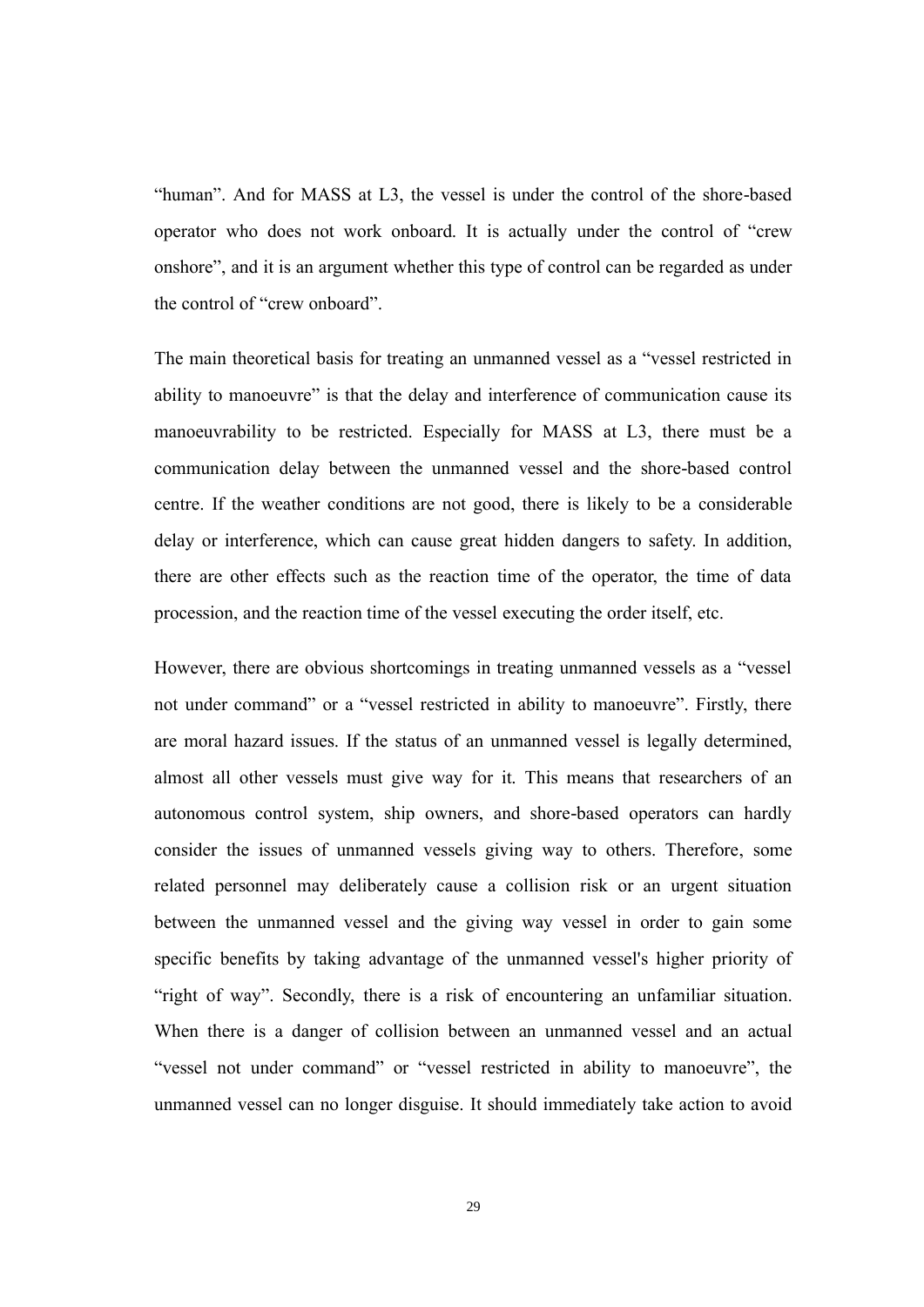collisions.

In addition, according to the definition, determining whether a ship is "not under command" is not due to its own characteristics, but the "exceptional circumstance". The vessel is supposed to be unmanned all the time, so this cannot be considered an "exceptional circumstance". Therefore, we do not see any reason for an unmanned cargo vessel to be labelled "not under command" (Van Dokkum, 2012). Furthermore, based on the actual cases, courts have interpreted the words 'not under command' as an exceptional circumstance caused by failure or damage and not as a normal mode of operation, such as the mode of an unmanned vessel. "The term exceptional circumstances clearly refers to circumstances other than a vessel's ordinary operational arrangements" (Veal & Henrik, 2017).

Under the mixed navigation mode, unmanned vessels and manned vessels should have the same navigation legal status. "There is not much justification for this since unmanned vessels are designed to work and behave like manned vessels at sea." (Norris, 2013a). Although there are significant differences between unmanned vessels and manned vessels in the navigation system, and the unmanned vessels do not have any crew on board, it does not mean that unmanned vessels should have priority navigation rights and higher navigation legal status. When unmanned vessels and manned vessels sail together, they should equally bear the navigation risks, follow the same conventions and regulations, and jointly undertake maritime cargo transportation tasks. Therefore, an unmanned vessel cannot be simply classified as a "vessel not under command" or a "vessel restricted in ability to manoeuvre".

#### <span id="page-38-0"></span>**3.3.3 The right of "not under command"**

An unmanned vessel is not a "vessel not under command", nor a "vessel restricted in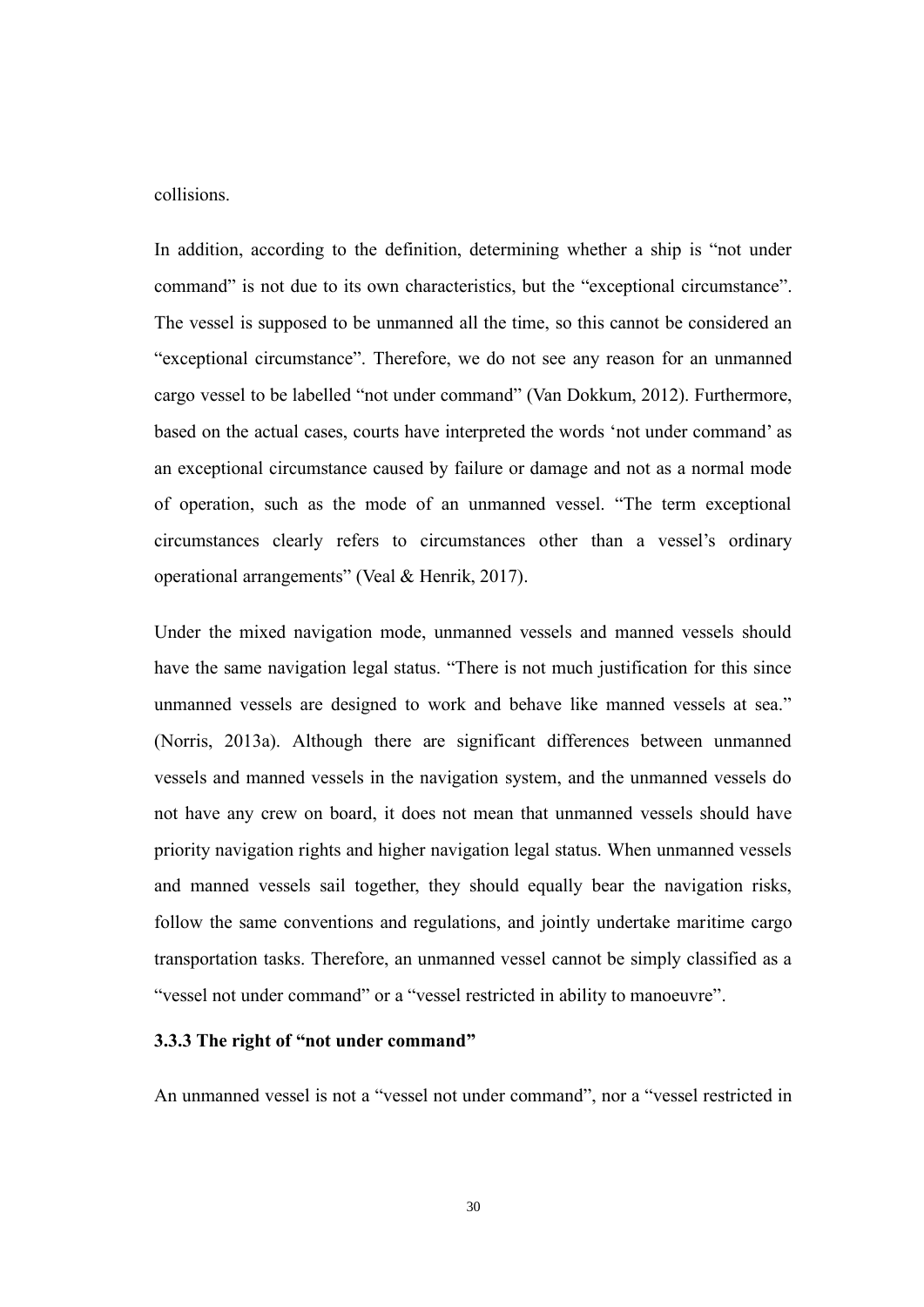ability to manoeuvre", but it is not always controllable. It should also have the right of "not under command".

Under normal working conditions, it should not be regarded as a vessel not under command, but under "exceptional circumstances", such as power loss, failure of the engine and (or) steering gear, and interruption of the communication between the SBO and unmanned vessel, it may also become a "vessel not under command". It should be noted that this kind of "not under command" should exclude the behaviour of the controller deliberately giving up the right of control in order to obtain the priority of navigation.

It just like a sailing vessel, which not only has a high level of "priority" but also has the right of "not under command". When a sailing vessel encounters rapids current with no wind, it is equivalent to losing power and considered to be "not under command". Unmanned vessels have similar situations and should be clearly listed as "not under command" status. Even some "more special circumstances" only for the unmanned vessel, such as, in strong winds, heavy rains, blizzards, or other extreme weather, the various sensors of the unmanned vessel may be strongly affected by the weather and cannot effectively receive surrounding information, which leads to that autonomous control system can not make the correct decision.

A noteworthy situation should be paid attention to the perception, decision-making, and control system of the MASS at the L4, which is composed of a series of algorithms. Any system may fail under specific conditions, so there is a certain probability that the MASS at the L4 can be incomprehensible to humans. In this case, whether an unmanned vessel can be recognized as a "vessel not under command" is an argument. Because it depends on the Legal status of an unmanned vessel; the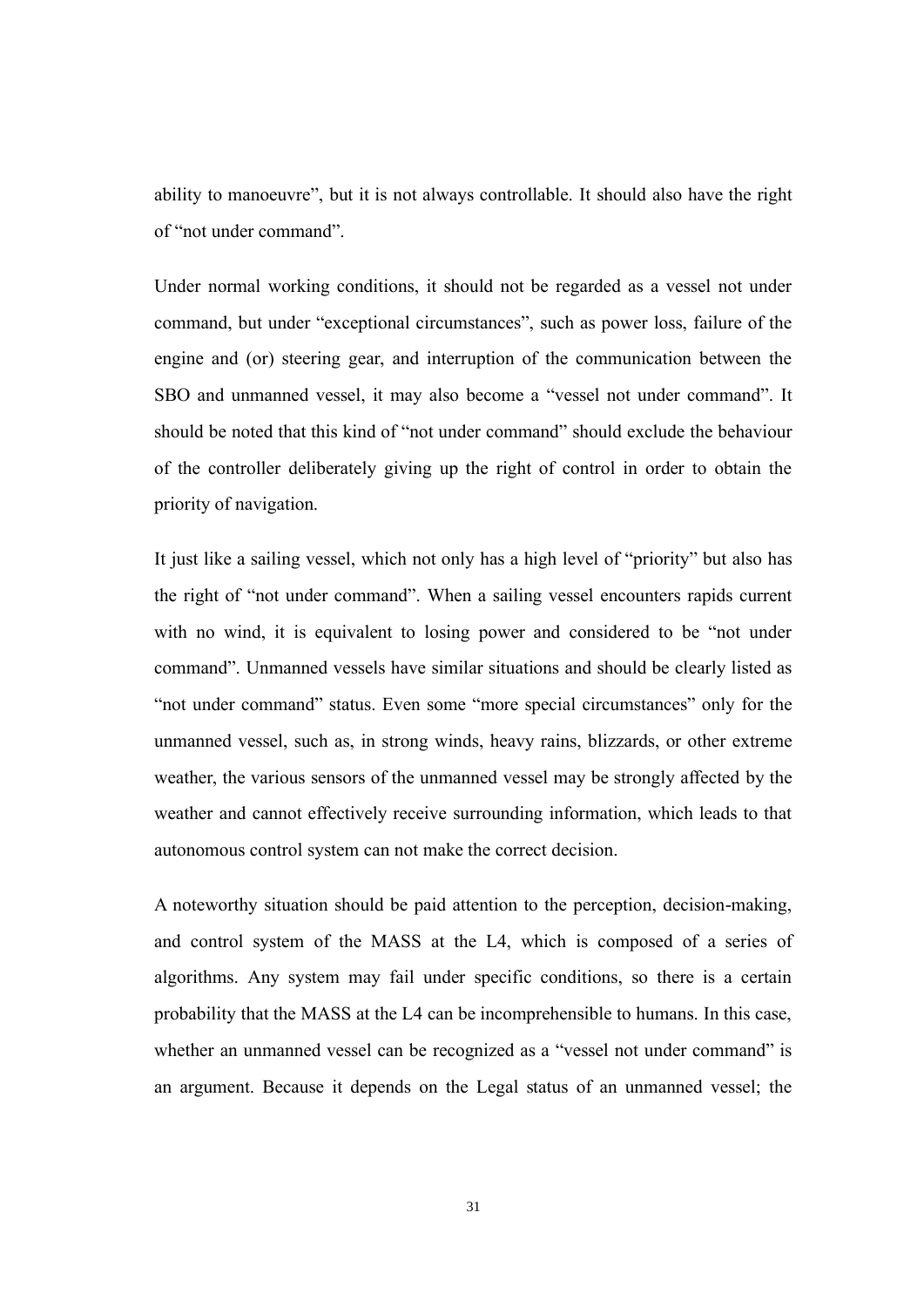difference between machine failures and design errors, etc (LYU et al., 2020).

Furthermore, for specific amendments to the provisions of COLREGs, Rule 3 Paragraph(f) can be supplemented. It should point out that for unmanned vessels, it cannot be directly identified as a vessel not under command because of its unmanned nature. It also stated that the conditions for the unmanned vessel to be "not under command" do not include deliberately giving up the right of control.

#### <span id="page-40-0"></span>**3.4 Electronic lookout: A better way for lookout**

"Proper lookout" is fundamental to ship collision avoidance. It is the paramount clause of COLREGs. Lookout is the cornerstone of navigation safety. Only when a ship always maintains a proper lookout can it have sufficient information and make reasonable estimates of the surrounding circumstance to take corrective actions. The unmanned vessel is no exception. It relies on various equipment and sensors installed on the ship to collect necessary information, including image, sound, echo, etc. They provide enough information for the autonomous control system, and through algorithm calculation, give the best action command. This type of "lookout" obtains information without relying on human senses, but on electronic devices, referred to as "electronic lookout".

#### <span id="page-40-1"></span>**3.4.1 Lookout clause**

Rule 5 of COLREGs stipulates that "Every vessel shall at all times maintain a proper lookout by sight and hearing as well as by all available means appropriate in the prevailing circumstances and conditions so to make a full appraisal of the situation and of the risk of collision." (IMO, 1972)

It is called the "Lookout Clause" and is one of the most important clauses of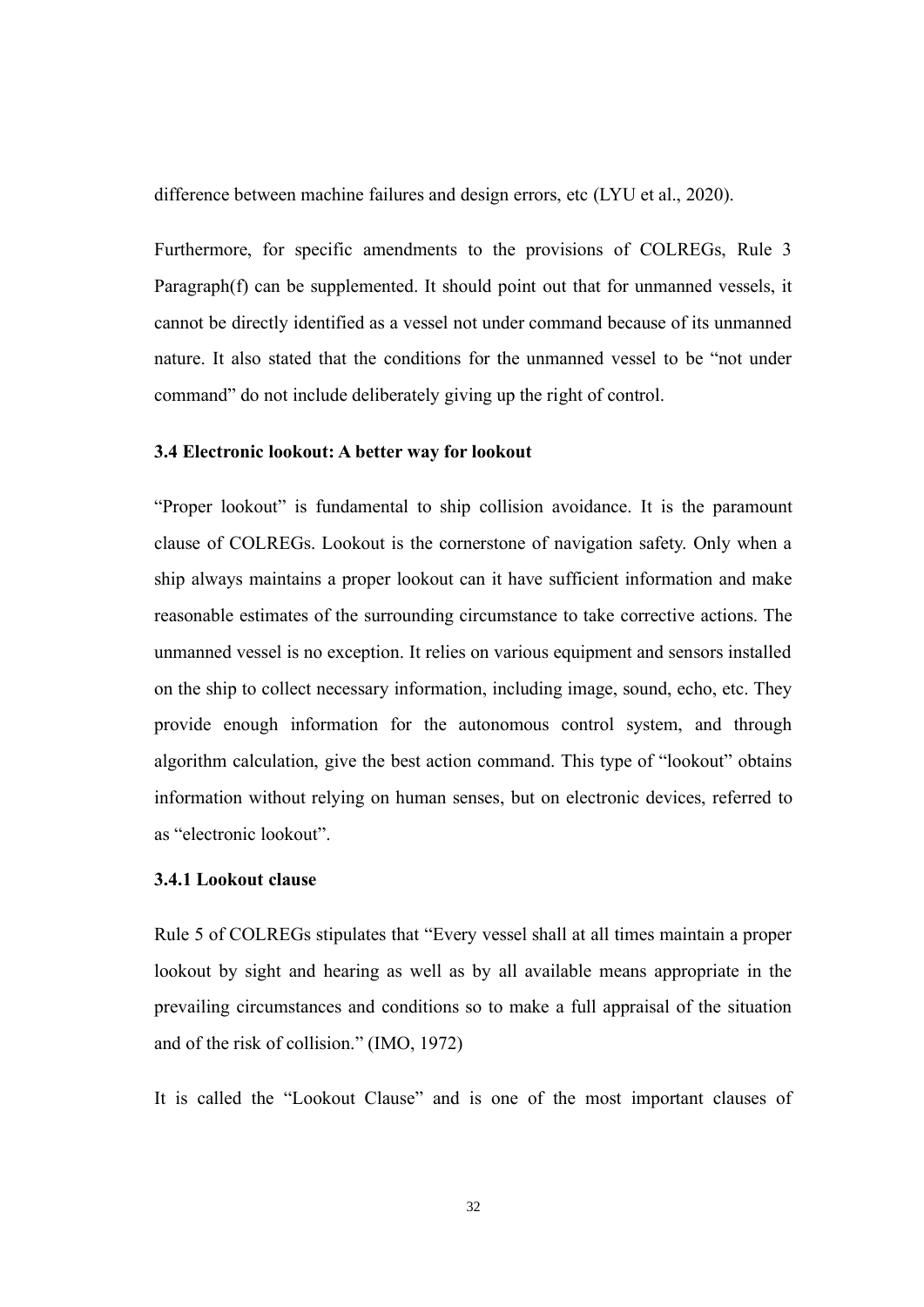COLREGs. In 1960, the "lookout" was only mentioned in Rule 2 responsibility in COLREGs. When the rules were demanded in 1972, the "lookout clause" was set as a separate clause in the first place of Part B, steering and sailing rules. From this, it can be seen that the importance of the "lookout" clause in COLREGs.

Any vessel must perform a "proper lookout", that is, as long as it is a vessel specified in Rule 3 of the "COLREGs", it is obligated to maintain a "proper lookout at all times, regardless of the weather, sea conditions, type, size and whether the vessel is a "vessel not under command" or a "vessel restricted in her ability to manoeuvre".

Ships must fulfill the obligation of proper lookout "at all time". Maritime risks may occur at any time and are quite complicated. No matter when the vessel is underway, anchoring, berthing or unberthing, the lookout should be comprehensive and continuous. The judiciary considers "lookout" to be persistent attention and endless vigilance. Besides, it warns that seafarers who have the duty of watching should bear the responsibility for the severe consequences caused by neglect of watching.

"Proper lookout" must use "sight" and "hearing" sense and "all available means appropriate in the prevailing circumstances and conditions". Among them, "sight" and "hearing" are the traditional ways of the lookout. It mainly depends on "human factors", the vision and audition, as the main lookout means clearly listed in the clause. Both have the natural attributes of human beings. "Sight lookout" is the most fundamental routine way to maintain a proper lookout. The advantage of "sight" lookout is that it is simple, convenient, intuitive, and can quickly obtain accurate information in different aspects simultaneously. "Hearing lookout" is the primary way to maintain a proper lookout when visibility is poor. The information obtained by traditional lookout ways is also the most direct and credible. In addition, the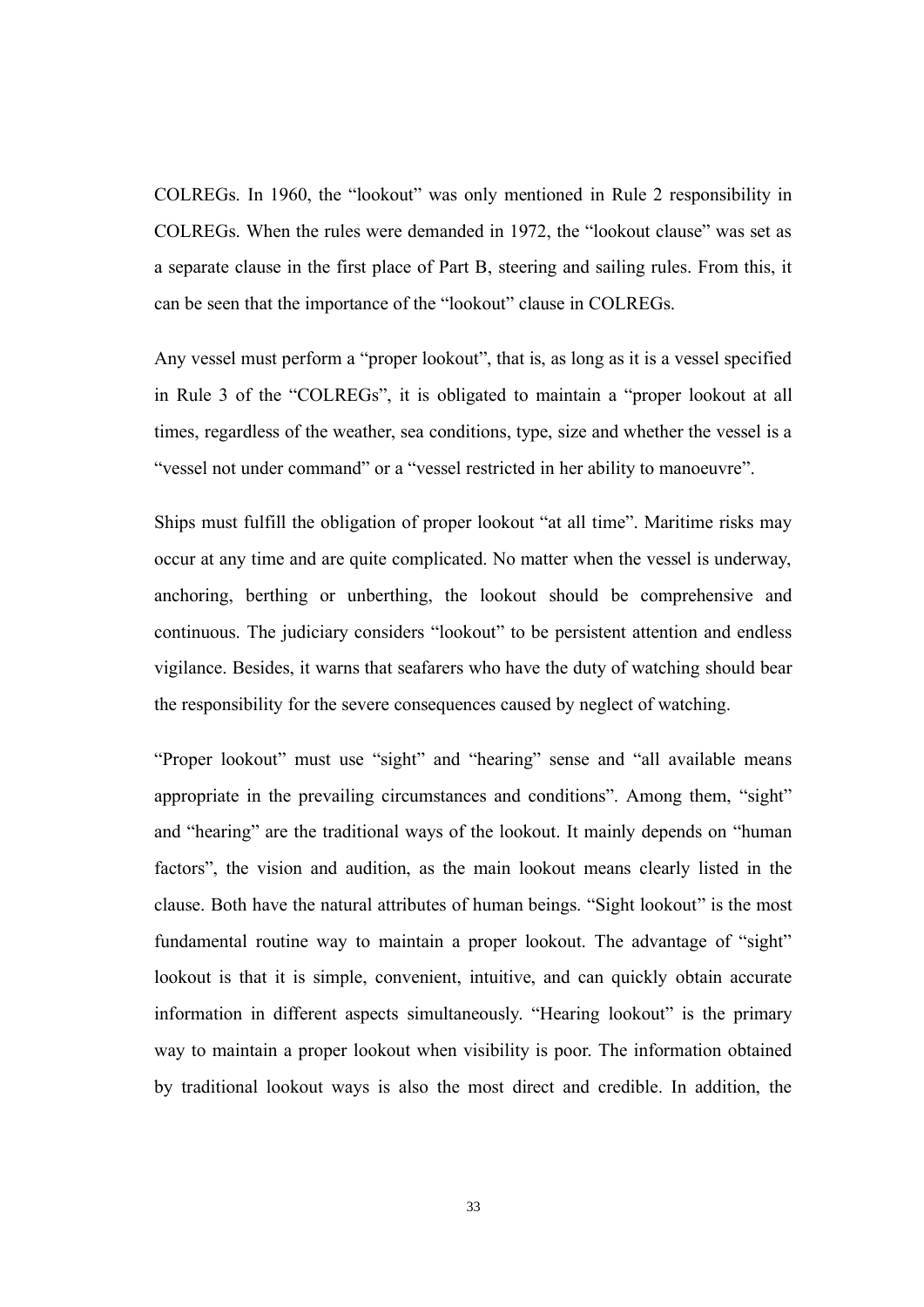lookout clause generalizes the means of the lookout. It refers to "all available means appropriate in the prevailing circumstances and conditions", including the use of binoculars, radar, GPS, AIS, and other electronic navigational instruments. They do this "lookout" task together.

For instance, when the vessel is equipped with radar, objects on the radar screen have to be compared with visually obtained information and vice versa. A visual lookout has to be conducted with the naked eye, with sunglasses or with the use of binoculars. (Van Dokkum, 2012). Proper lookout is a combination of "direct lookout" performed by human senses and "indirect lookout" by using navigation devices.

In addition, the lookout should be "proper". It aims to make a full assessment of the situation and the risk of collision to ensure maritime safety; Lookout is the process of ships continuously collecting and identifying and "appraisal" the information of the circumstance. It is an act of assessing something. Thus, referring to human judgment. The watchkeeping duty in STCW arguably contains this element as well. It means that sight and hearing are of no use unless the information is interpreted to avoid the risk of collision (Fastvold, 2018).

Therefore, the "proper lookout" is a prerequisite for "good seamanship". In addition to looking out to collect information, it is necessary to use "good seamanship" to analyze the information obtained from the lookout, to make a full appraisal of the situation and the risk of collision.

#### <span id="page-42-0"></span>**3.4.2 Electronic lookout**

The so-called "electronic lookout" can be classified into two situations: For MASS at L3, the vessel operator of the unmanned vessel is transferred from the vessel to the shore-based control centre where the SBO does not directly use the "sight" and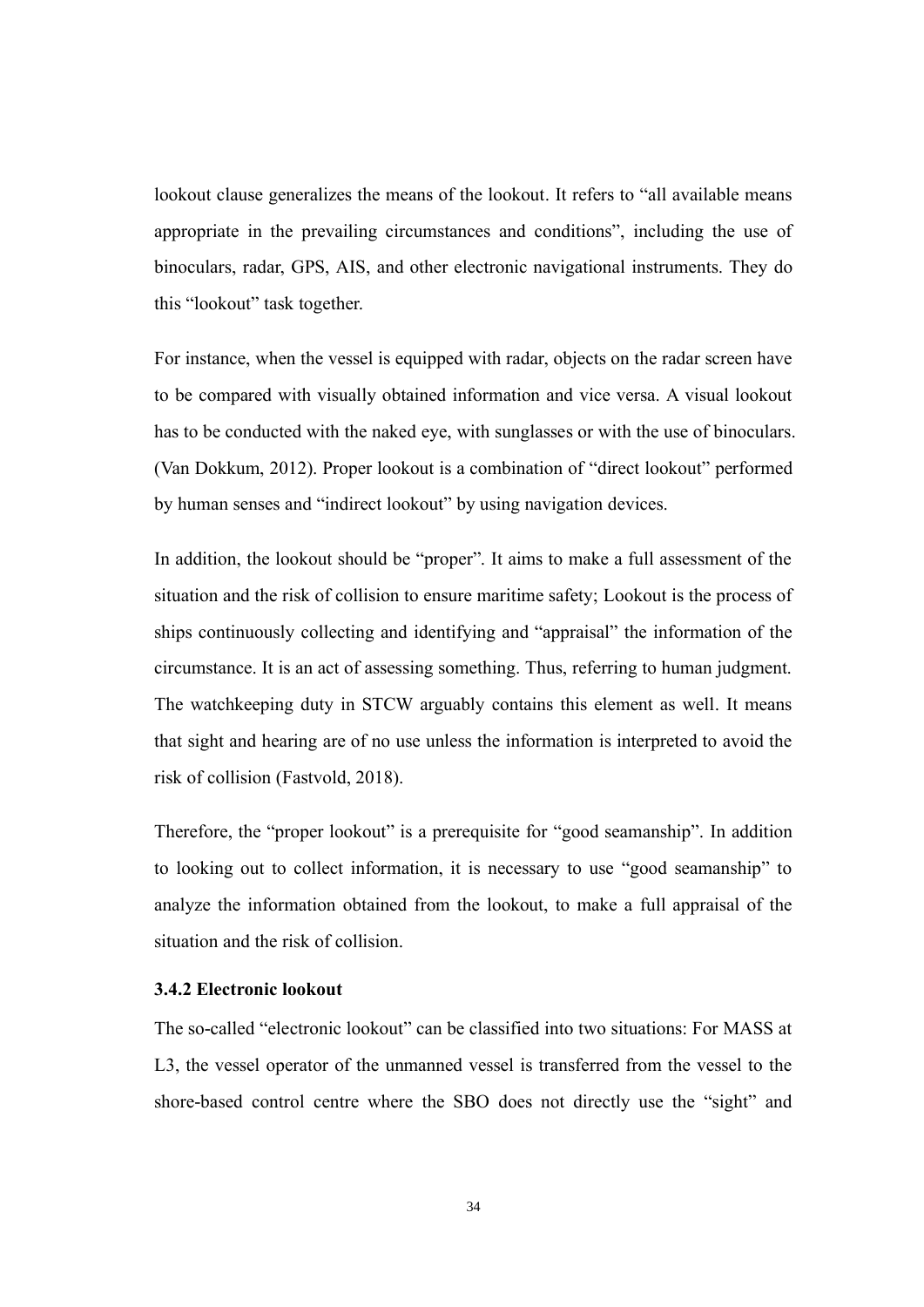"hearing" senses to achieve lookout on the vessel. And "sight" and "hearing" information can only be achieved through electronic equipment such as cameras and sonar installed on the vessel. For MASS at L4, the fully automatic mode has no crew and no SBO. There is no human auditory and visual information. Only the relevant information collected by electronic navigation aids is transmitted to the intelligent control system for analysis and processing.

The purpose of the lookout is to collect information around the vessel and make assessments and decisions accordingly. It is related to several factors, including adequate crew on watch to do this job; the position of the crew on watch is optimal; the means of "lookout" is enough; the crew on watch should be severe, cautious, and conscientious during the "lookout" process. And it is necessary to consider the moment when a vessel detects the encounter vessel and the distance between the two vessels in the meantime.

But The lookout clause does not limit the location of the crew on watch. The definition does not clearly state that the lookout must be on board. It means that the watchman is not necessarily a seaman on board. Therefore, it can be interpreted that the SBO of the MASS at L3 can also complete the duty of watching.

In addition, the technology of "lookout" is developing rapidly. For example, the US Navy has established a system for detecting objects at sea that uses electronic sensors to detect distant objects and record their position, in order to provide a reference for its navigation program, when determining a navigation route (Pritchett, 2015).

For MASS at L4, the autonomous collision avoidance algorithm is continuously optimized. The accuracy of measurement and perception of electronic navigational instruments such as GPS, AIS, radar, cameras, and various sensors continues to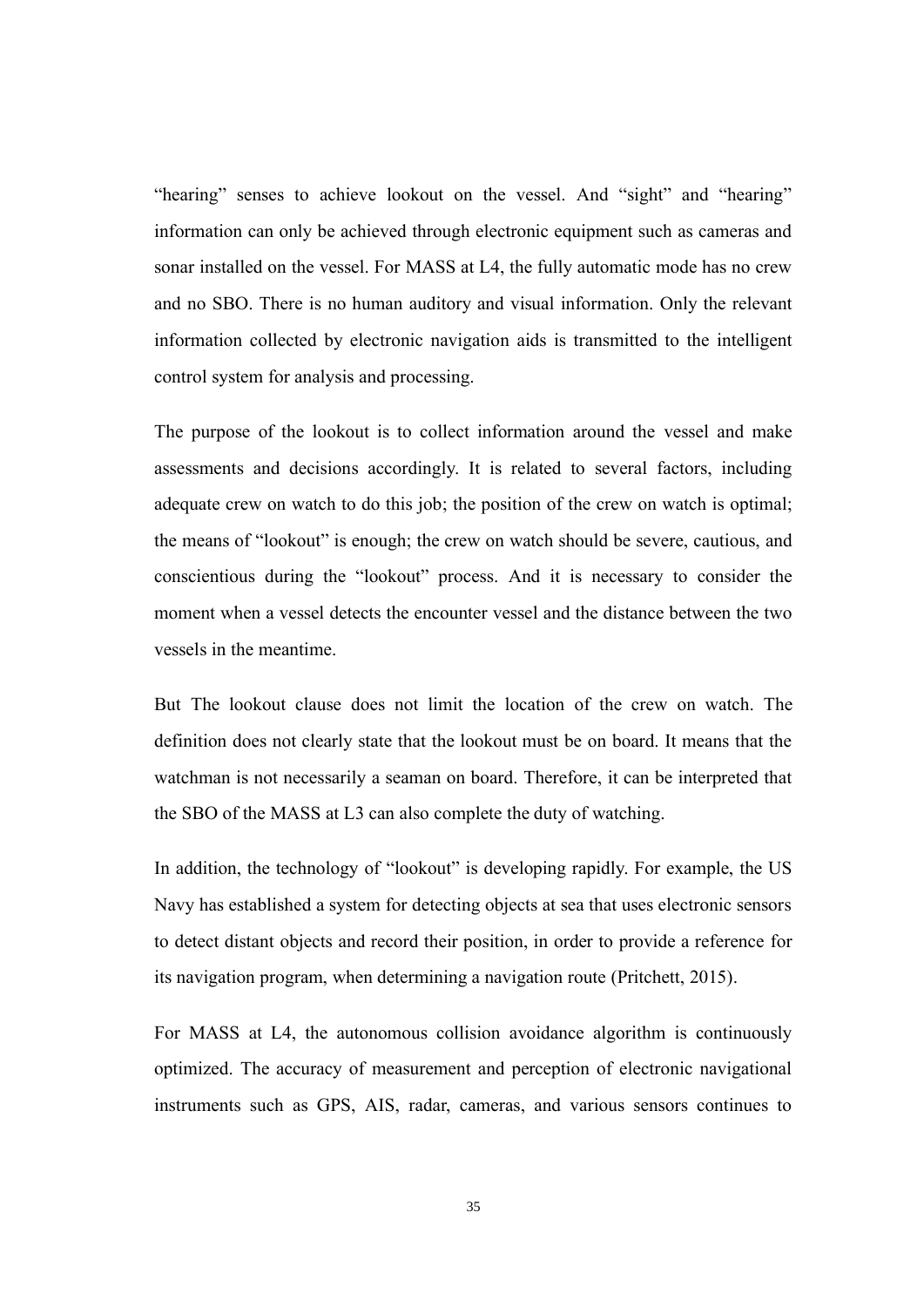develop significantly. It is becoming possible for computers to replace human eyes to identify, track and measure a target (Zhou et al., 2020). The autonomous sensing and response capabilities of the unmanned vessel can surpass the human's ability to the "lookout".

The "electronic lookout" means of unmanned vessels can be identified as "all available means" of lookout definition. Arguably the look-out requirement might not need any amendment and is articulated in a manner that allows for expansive interpretation without jeopardizing the predictability or stability and opens for weighting the intention. (Fastvold, 2018)

Furthermore, an "Electronic lookout" has other advantages. For MASS at L4, it does not rely on humans, does not involve fatigue factors, distracted attention, and other issues. Thus, it eliminates the hidden dangers that fatigue brings to the lookout. Automated eyes and ears could prevent us from human errors arising when we are tired, sick, or fatigue. The further technology advances, the more likely it is that the systems could meet the current standards (Kaminski, 2016). There are views that the look-out system can compete with a crew with relevant experience, in fulfilling the responsibility (Chang et al., 2020). Hance, "electronic look-out" can do the same, or even better.

Based on some practical navigation experience, it can be concluded that electronic instruments onboard are trustworthy. These electronic navigation aids are becoming more advanced and reliable, with higher precision and fewer errors. Crew members use them daily as a basic lookout means. They can collect more information that even cannot be seen or heard. And the information collected by them can be more timely, accurate, and comprehensive than "sight and hearing".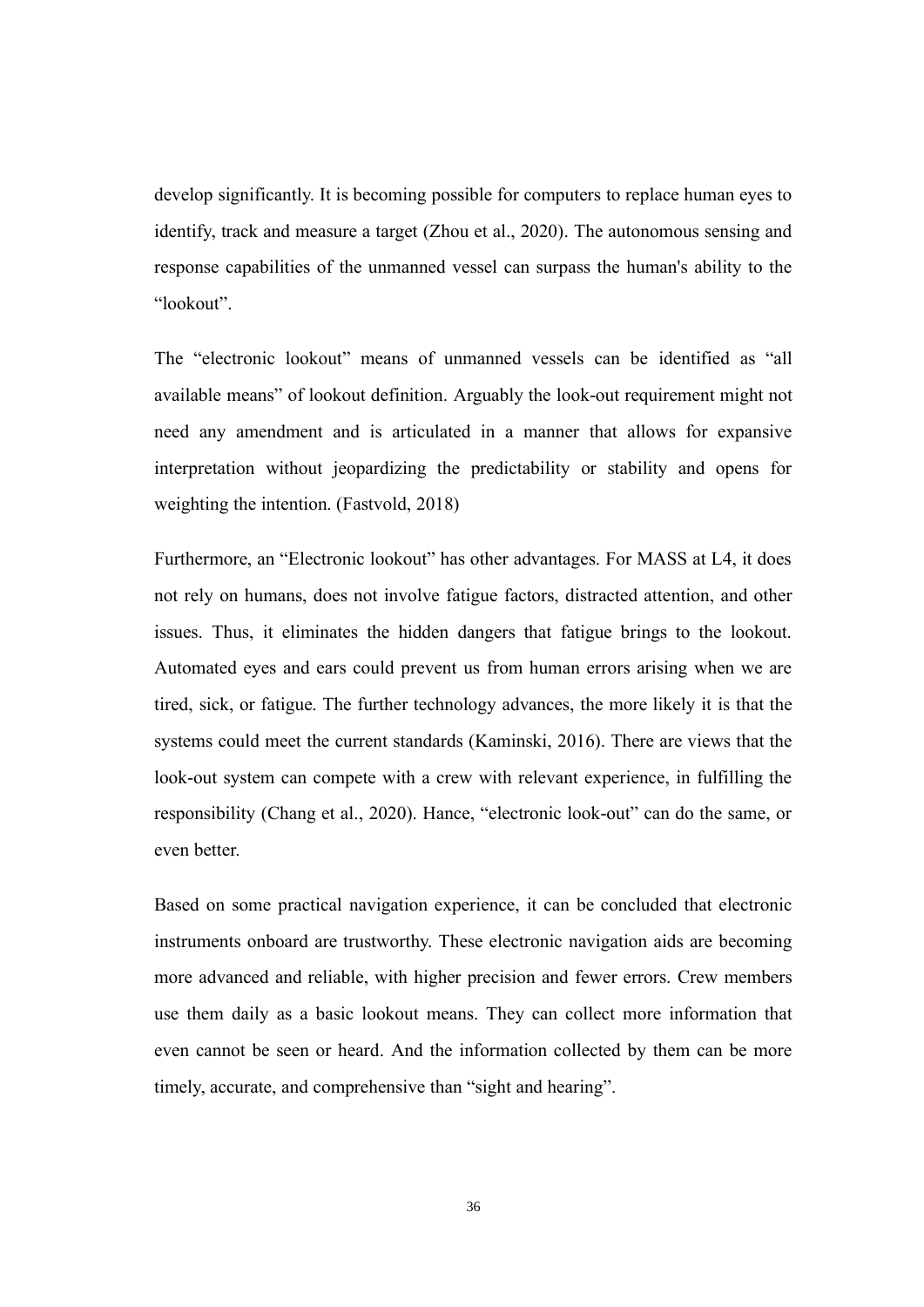Especially in heavy fog, heavy rain, and other extreme weather that causes poor visibility, "electronic lookout" is the most effective way of the lookout. The "sight and hearing lookout" is only auxiliary. Hearing is the basic means of maintaining a proper lookout when visibility is poor, but it is not the most effective one. In fact, few crew members will comply with the regulations on the sound signal in poor visibility, particularly in open waters. It is determined by the characteristics of modern large-scale merchant vessels. When you hear the other one's sound signal, the distance between the two vessels may not be enough to avoid a collision. At this time, we can rely more on electronic navigation equipment, such as radar, AIS, ECDIS, VHF, etc. The practice has proved that these devices are effective, and they can clearly and timely discover the conditions of surrounding circumstances. If unmanned vessels can fully use these devices for "electronic lookout" or even adopt more advanced technologies, they are fully meet the "lookout" requirements.

#### <span id="page-45-0"></span>**3.4.3 Amendment of lookout clause**

In Rule 5, the requirement of a master, a physical presence of the OOW, and a safe 'manning' is not vague. (Fastvold, 2018). Whether it is transferring control to the shore-based control centre in MASS at L3 mode or completely excluding the existence of crew in MASS at L4 mode, under the current rules, unmanned vessels without crews both lack specified implementers of the lookout.

Therefore, COLREGs should clarify that the implementers of the lookout are not necessarily human beings on board. The current "proper lookout" can be implemented by the crew on board, but the advanced technology and equipment and the advent of unmanned vessels can bring a massive challenge. Development requires extensive changes in traditional navigation activities, including requirements of crew.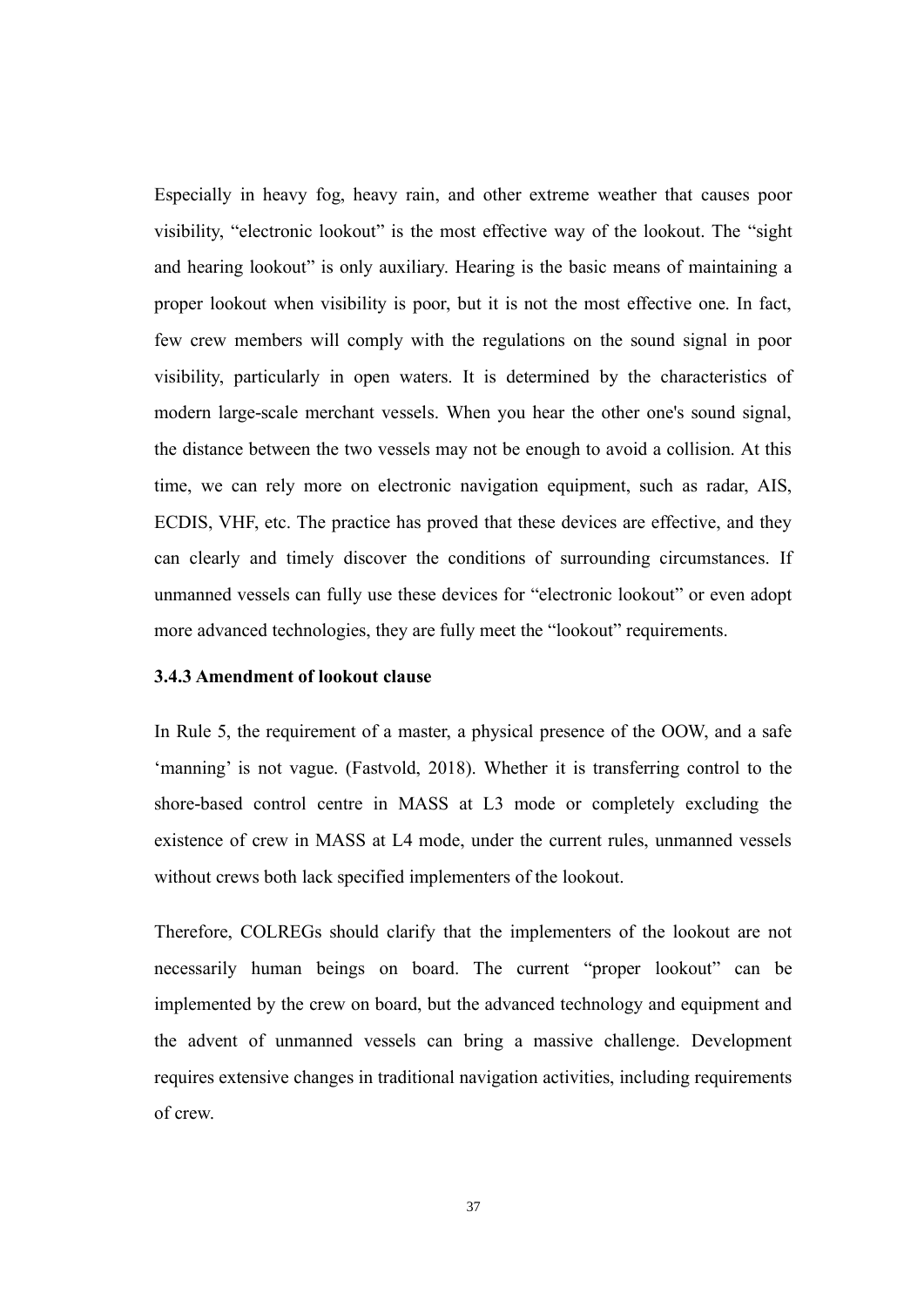MASS at L3 can rely on intelligent devices to collect, analyze, and process information. The SBO can complete the entire process of the lookout. The implementer of this kind of lookout is still human. The biggest shortcoming is that the transmission of information may be delayed or interfered. However, with the support of sufficient and appropriate technical means, this kind can replace traditional lookout.

For MASS at L4, AI will replace traditional crews and SBO for lookout. Therefore, it is necessary to expand the interpretation of the terms of the lookout and clarify the status of the electronic lookout. It can meet the technical conditions of the lookout, but corresponding standards need to be supplemented. Standards should include requirements for real-time accuracy, redundancy, and emergency preparedness of electronic lookout.

Therefore, the supplement on the electronic lookout can be formally added to Rule 5 of COLREGs. Such as, every vessel shall continuously maintain a proper look-out by all available means appropriate in the prevailing circumstances and conditions so as to make a full appraisal of the situation and of the risk of collision, including sight, hearing, and an electronic lookout which meet standards.

#### <span id="page-46-0"></span>**3.5 Performing "good seamanship" without seaman on the ship**

"Good seamanship" means that the navigators of vessels take the most suitable collision avoidance actions based on long-term practice and accumulated navigation experience. And do their utmost to manage vessels with due care and reasonable obligations to avoid hindering the other vessels. "Good seamanship" is a necessary criterion for COLREGs, and the navigation and collision avoidance operation should follow the requirements of the "good seamanship" clause.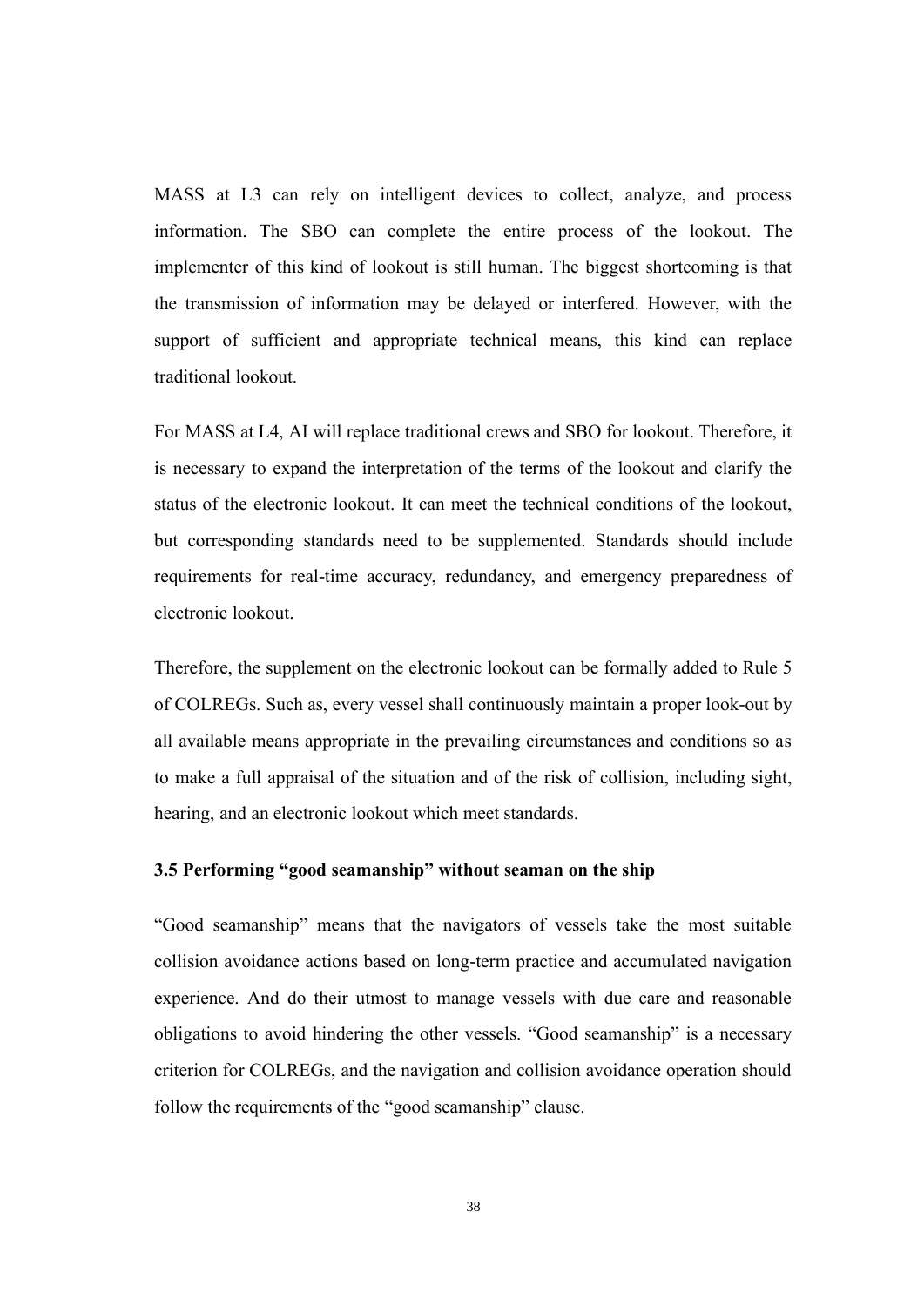The essence of good seamanship is the summary of the long-term experience accumulated by the master and crew members, and it is an absolute subjective concept.

#### <span id="page-47-0"></span>**3.5.1 Good seamanship**

The Rule 8 of COLREGs has mentioned "good seamanship" that "any action to avoid collision shall, if the circumstances of the case admit, be positive, made in ample time and with due regard to the observance of good seamanship" (IMO 1972).

There are many similarities in other clauses of COLREGs, and the requirements can be equivalent to good seamanship, although there is no explicit reference to it, e.g., The Rule 17, "Action by stand-on vessel" use qualitative definitions like "as soon as it becomes apparent" "finds herself so close that collision cannot be avoided by the action of the give-way vessel alone," "action as will best aid to avoid collision" and "if the circumstances at the case admit" (IMO,1972).

The "Good seamanship" clause is the first principle of maritime navigation. It is also the first principle to follow the COLREGs. In fact, COLREGs does not clearly specify the definition of "good seamanship", nor does it clearly determine the standard for "good seamanship". It only stipulates the requirements for adopting "good seamanship" and the responsibility of violations of "good seamanship". Inferred from other clauses of COLREGs, "good seamanship" is formed during the process of accumulation of practical experience in sailing by seafarers. It is an ability to make the most suitable decision of collision avoidance based on navigation conditions, weather, information, equipment, and all other relevant resources. And then, take the best action to avoid a collision even if this action is not stipulated in the rules or even contrary to the other provisions.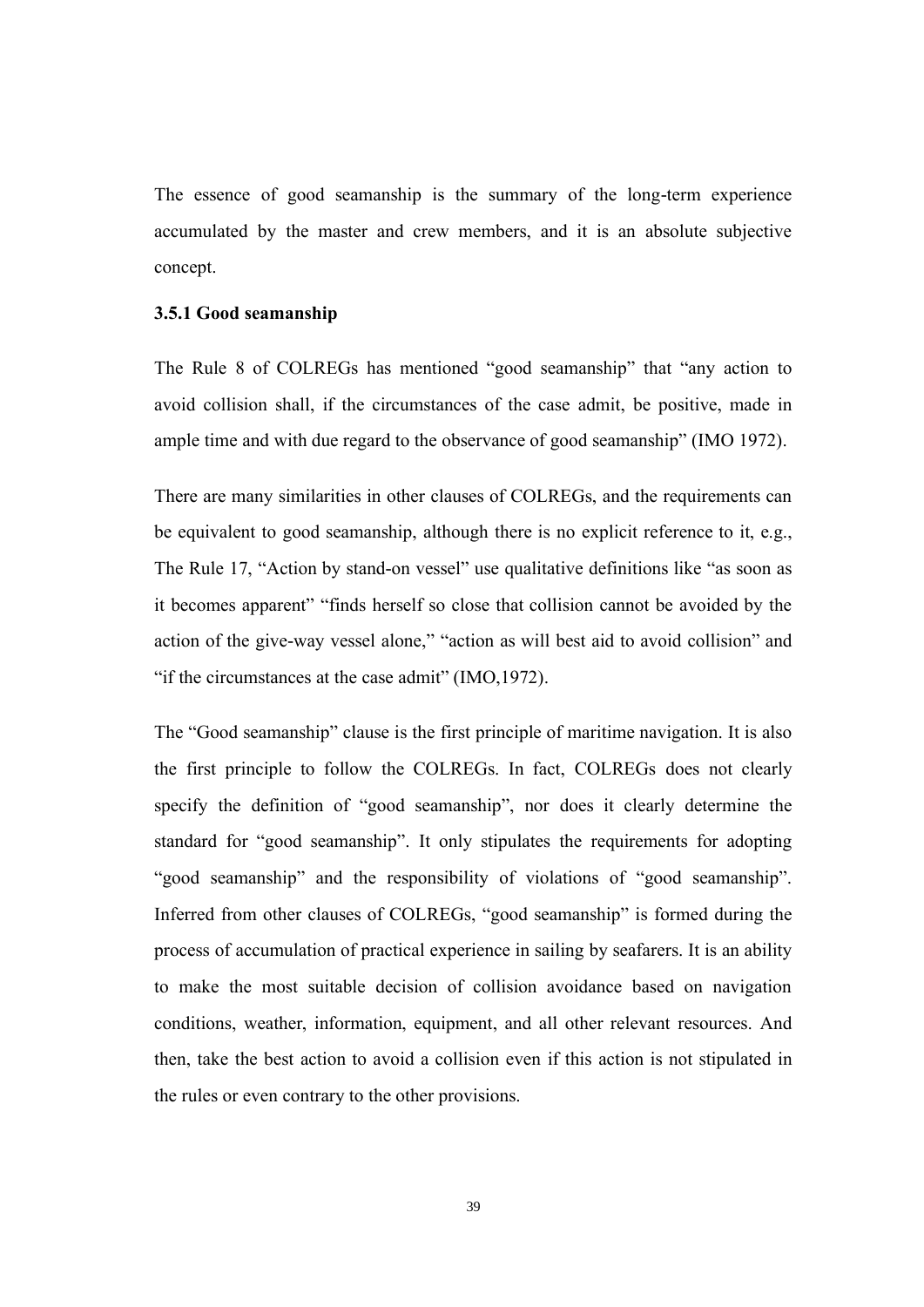The requirements for "good seamanship" are various. To be sure, the implementer of "good seamanship" in the rules is "human". The vessel should be equipped with enough crew members to ensure enough implementers of "good seamanship". The crew members should be knowledgeable, experienced, and competent to satisfy the requirements. It is a summary of the navigation experience of the "seaman", which is formulated to regulate the behaviour of the master and crew, requiring them to do their best to control, supervise and manage the vessel.

According to the explanation of "good seamanship" above, the vessel should be equipped with sufficient crew. However, it is not to force vessels to carry seaman. The essential purpose is to control the number of seamen to ensure that the seaman's navigation experience is effective, thereby achieving maritime safety. No crew member on board will not lead to an unmanned vessel that does not meet this essential purpose. When an unmanned vessel can take equivalent actions through the autonomous navigation and collision avoidance system without any crew to reach or exceed the safety level of "human" navigating with "good seamanship", it should be considered meeting the requirements of "good seamanship". There is no apparent reason to believe that no seaman on board does not necessarily mean a violation of "good seamanship".

The CMI IWG's questionnaire on unmanned vessels also has related questions about "good seamanship". According to the recovered questionnaire, there are three main views. One is the view represented by Japan that unmanned vessels do not violate "good seamanship". If SBO are trained and certified to operate the vessel remotely, or MASS uses intelligent operating procedures to steer the ship by itself, it is entirely in line with the substantive requirements of "good seamanship"; The United States and several countries said that before the occurrence of MASS-related cases, it was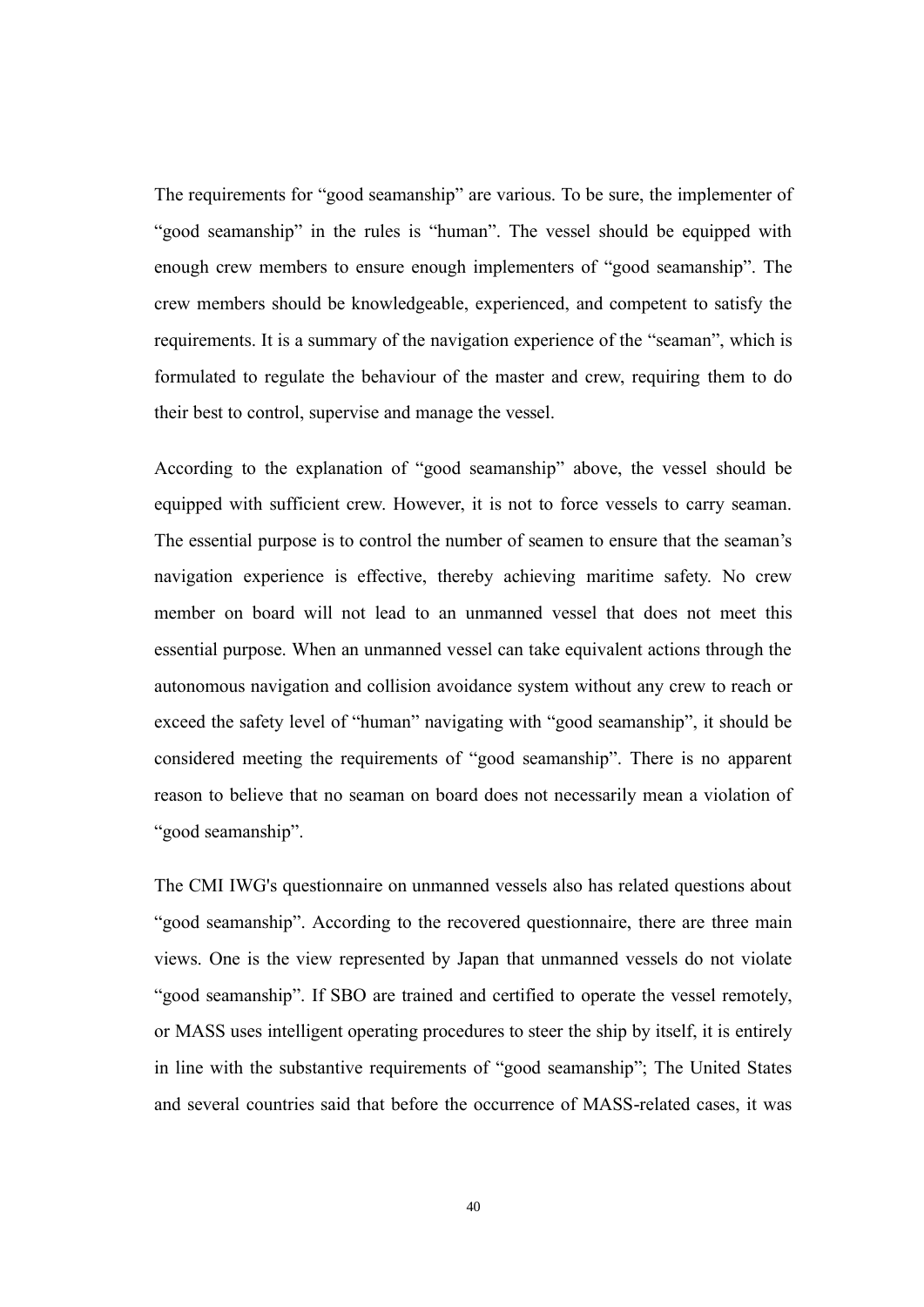impossible to judge whether MASS violated "good seamanship"; Italy and other countries advocate that MASS at L3 and MASS at L4 should be treated differently, and only MASS at L3 can meet the requirements of "good seamanship".

#### <span id="page-49-0"></span>**3.5.2 Early and substantial**

When describing collision avoidance actions, COLREGs uses some words describing "good seamanship", such as "positive", "clear", "ample time", "in good time", "early" and "substantial". These words mostly appear in the relevant clauses about actions or operations, guiding the vessel when to take actions and how much needs to be done. Including but not limited to the following clauses:

Rule 16, "Action by give-way vessel", of COLREGs stipulates "......, so far as possible, take **early and substantial** action to keep well clear." (IMO, 1972)

Rule 8 "Action to avoid collision" Paragraph(a). "...... if the circumstances of the case admit, be **positive**, made in **ample time** and with due regard to the observance of good seamanship." (IMO, 1972); Paragraph(c). "...... to avoid a close-quarters situation provided that it is made in good time, is **substantial** and does not result in another close-quarters situation." (IMO. 1972); Paragraph(d). "......The effectiveness of the action shall be carefully checked until the other vessel is **finally past and clear**" (IMO. 1972).

It can be seen from these clauses that the opportune moment of the vessel's action is required to be "early", "ample time", "in good time" in accordance with "good seamanship". The level of action required to be "substantial" and "clear". " There is no suggestion in miles or minutes what constitutes early, neither how large course change or speed change constitutes substantial." (Porathe, 2019) These action standards are not quantified and seem ambiguous. For unmanned ships, of course, it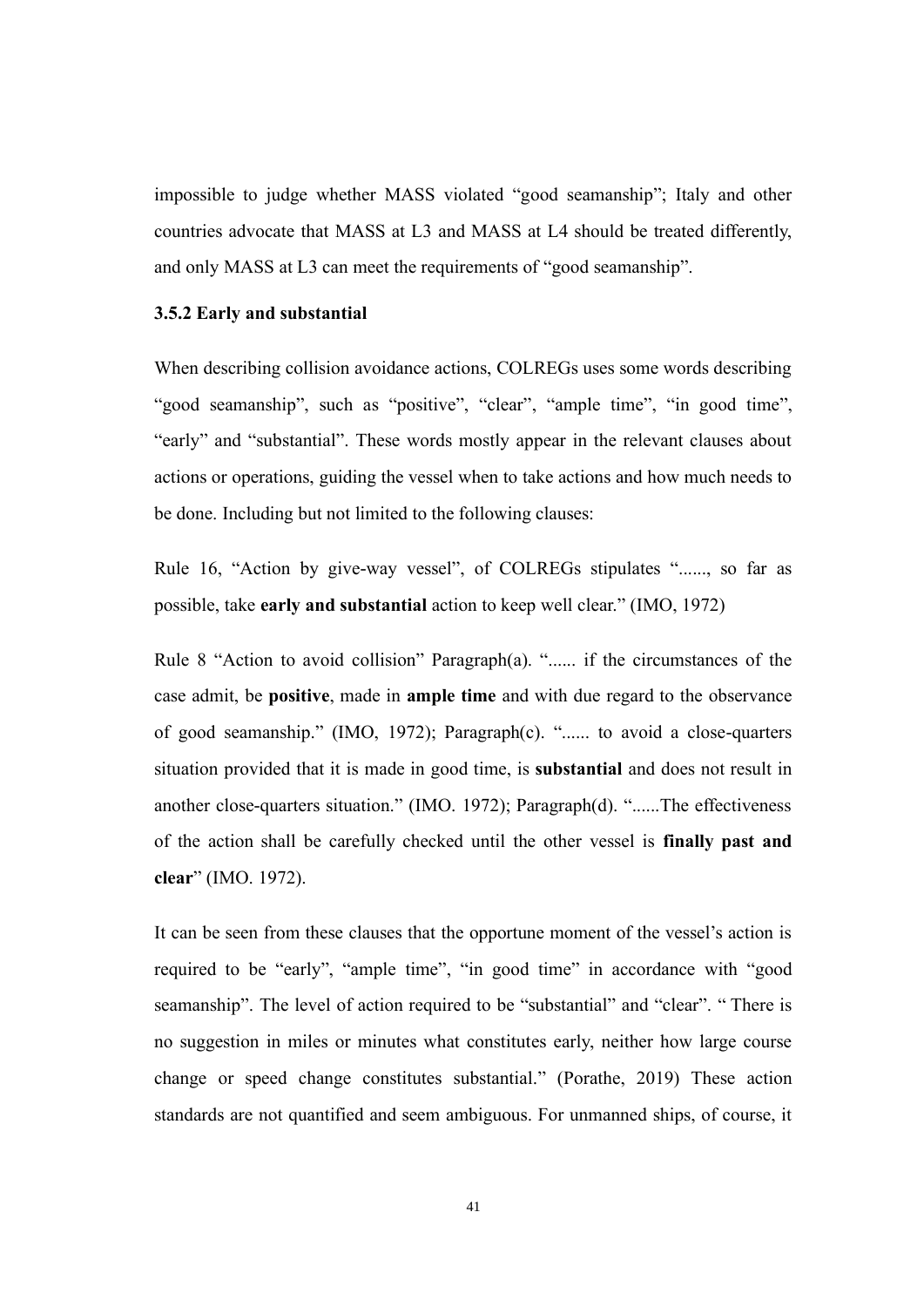is a considerable challenge. It is one of the biggest obstacles to the application of COLREGs; and one of the essential difficulties in exploring algorithms.

For the opportune moment of action, these words ("positive", "ample time", "in good time", "early") are requirements for determination and subjective initiative. The collision avoidance actions should be carried out "positive and early". "Positive" refers to proactive and decisive actions. As a "person", marine navigators must exert their subjective enthusiasm at the level of psychological activities. SBO of MASS L3 can remotely determine collision avoidance measures. With the technology guaranteed, there is no significant obstacle to the "early" realization. For MASS at L4, there is no standard for whether the time to take action is in line with "good seamanship."

Secondly, in terms of the extent of action to be taken, "substantial" requires the action to be large enough to clear the other vessel. The actions can be quantified through the AI system. Hence, the difficulty of solving this issue through algorithms is relatively low compared to "early". But it should be noted that "substantial" is not the larger, the better. If the extent of action exceeds a certain threshold, the opposite effect may be achieved, upgrading the urgency level.

Thirdly, in order to ensure the effectiveness of collision avoidance actions, the level of action taken must be such that the two vessels can "finally past and clear" at a safe distance. At the same time, this is also a sign that the action has ceased or been completed. It also requires "human thought" to evaluate and judge. It should be continuously evaluated during the entire period of the action, not what can be achieved by calculation before taking action. For unmanned vessels, there are obstacles to implementation.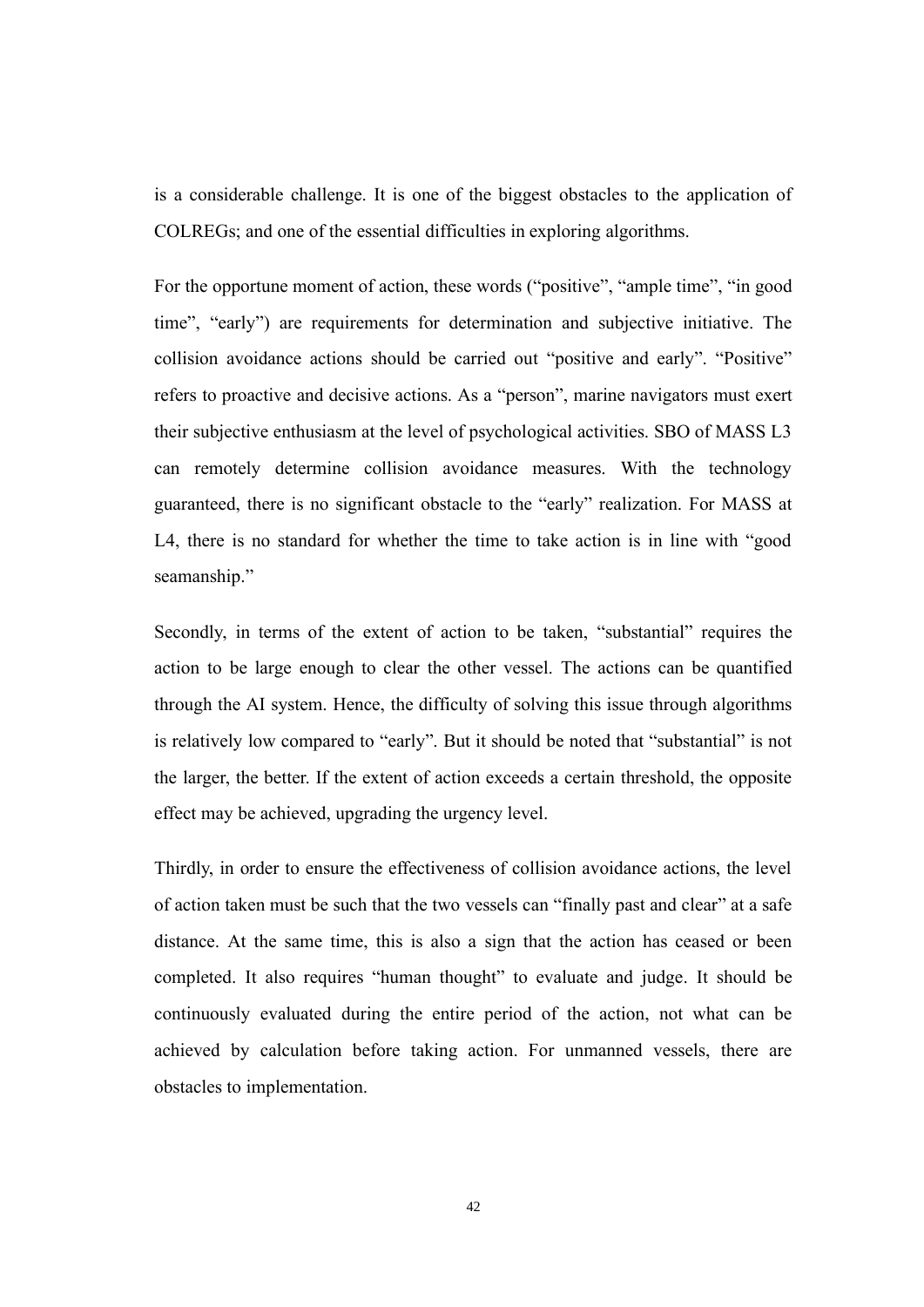The "early" and "substantial" both require master and crew to use rich navigation experience, take all effective means to conduct a "proper lookout", consider the environment, navigation conditions, and manoeuvrability to make the proper decisions. Start or end the actions at an appropriate moment. Take correct corresponding actions and ensure the actions reasonable during the whole process. It involves massive subjective cognition and judgment. Therefore, it is difficult to achieve by technology alone. Thus, COLREGs needs to make concessions.

Furthermore, this is also one of the difficulties that need to be overcome in researching the technology of unmanned vessels. "A possible strategy for programmers trying to catch "early and substantial" as well as "the ordinary practice of seamen" could be to study large amounts of AIS data for the specific area in questions and from that data deduce typical behaviour and numerical attributes of "early" and "substantial action. Using such AIS studies, the establishment of a zone outside which an action can be considered "early" could be attempted. But the context is important, not only the static geographical context but also the time dependent traffic density context" (Porathe, 2019).

#### <span id="page-51-0"></span>**3.5.3 Departure principle**

According to COLREGs Rule 2 Responsibility (b). "In construing and complying with these Rules due regard shall be had to all dangers of navigation and collision and to any special circumstances, including the limitations of the vessels involved, which may make a **departure from** these Rules necessary to avoid immediate danger" (IMO, 1972). The "departure principle" in this clause is the best embodiment of "good seamanship".

The "departure principle" does not violate "good seamanship". It is more important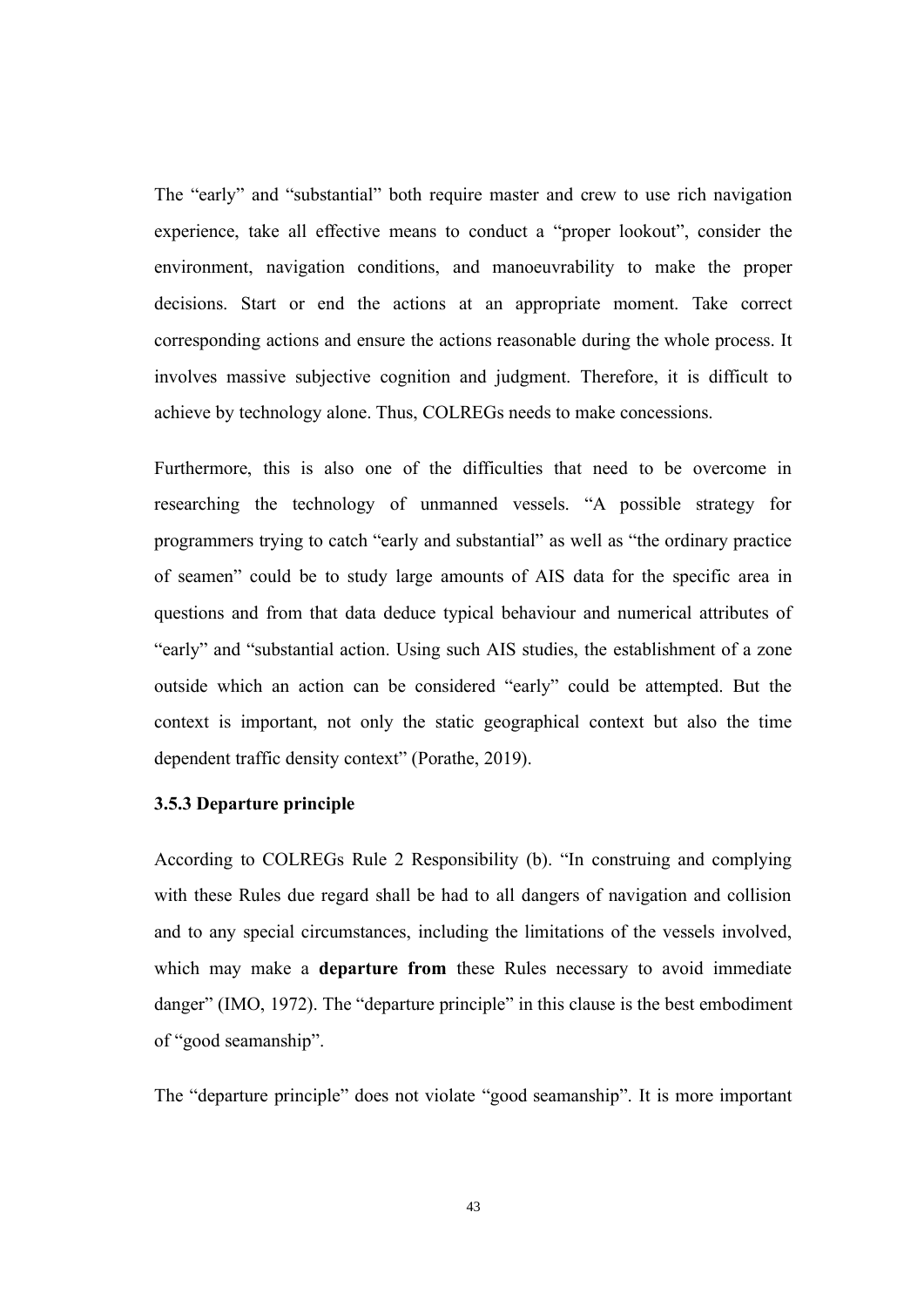to make "departure actions" in danger or special situations based on "good seamanship" than to comply with COLREGs rotely. The sailing conditions encountered by vessels are complex and diverse, and legal regulations are circumscribed and restricted. Therefore, the scope of "good seamanship" should be broader than the specific rules in COLREGs. Under the circumstances not stipulated in COLREGs, based on "good seamanship", actions need to be taken to avoid collisions of vessels in accordance with the legislative purpose of COLREGs. Thus, Take actions following COLREGs under normal situations, and take actions departure from COLREGs in dangerous and special circumstances. They are both typical styles of "good seamanship".

The "departure principle" makes "good seamanship" become the highest principle for collision avoidance. And the result of whether the vessel has collided becomes the highest standard for evaluating the effectiveness of COLREGs implementation. When the vessel is in danger, as long as no collisions occur, the avoidance actions can be considered to take with "good seamanship", even if the vessel "violates" the specific rules in COLREGs. Because in an emergency, the vessel can take action "depart from" the rules. It means the navigator decisively took the "best" decision, regardless of whether the decision met the requirements of COLREGs.

On the contrary, even if the vessel was operated strictly in accordance with the requirements of COLREGs from beginning to end, but a collision occurred, it was considered that the vessel did not have "good seamanship". Because in special circumstances, ships should adopt the "best" way of operation to avoid collisions, including "departure" operations. The vessel still adheres to the principle of non-emergency situations, which actually violates the principle of "good seamanship". It is not the "best" decision; if it is the "best", there is no collision.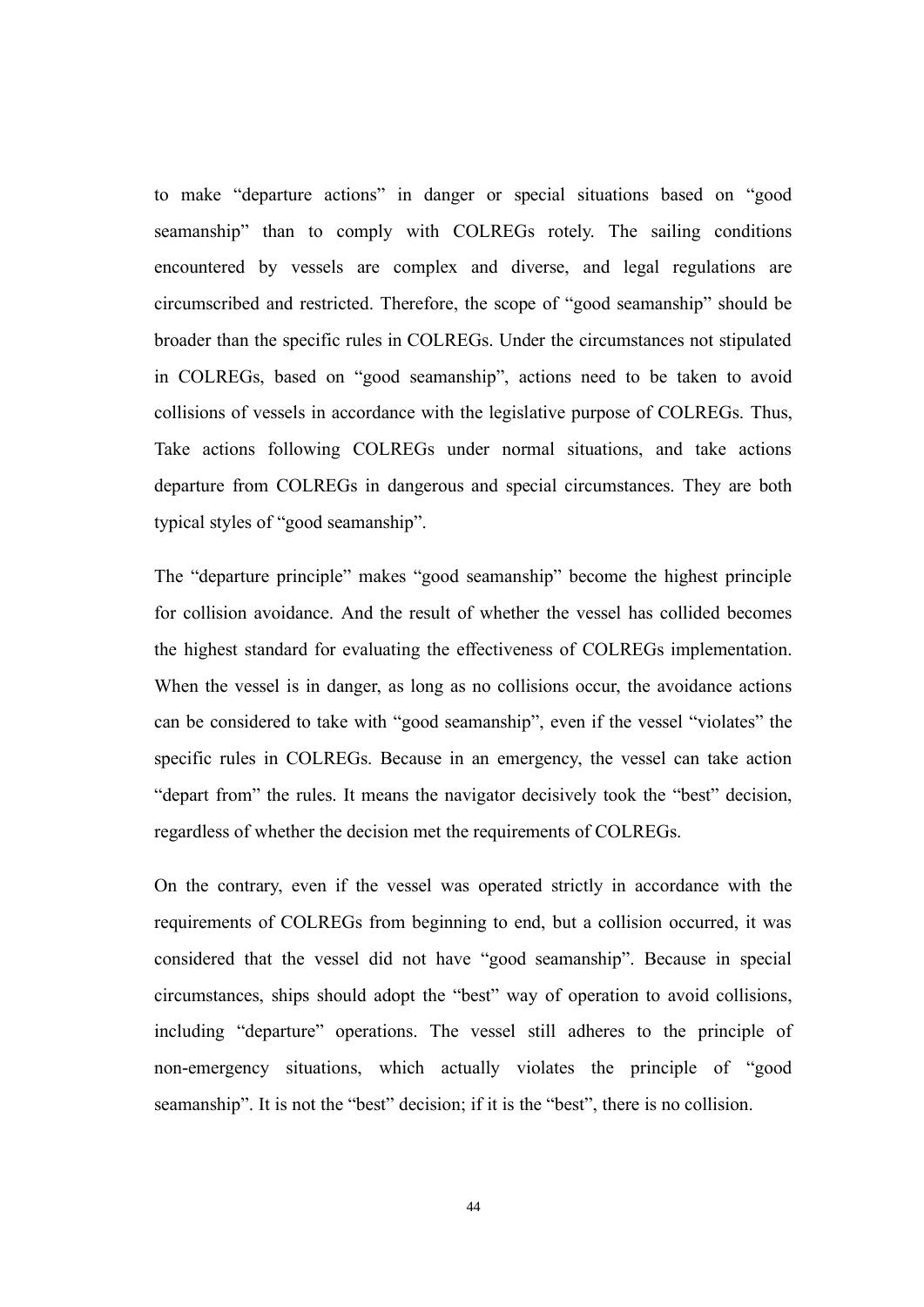"Departure principle" is highly dependent on sailing experience, so there are obstacles for unmanned ships to take "departure" operation. "Good seamanship" requires actions that depart from the rules when reasonable, but it is challenging to set the "departure principle" through the program for the unmanned vessel. The "departure principle" requires a departure behaviour base on crew members with rich practical experience and professional skills to conduct complex analysis and cognition. At present, the development of algorithms is mainly on the camera and sonar to recognize objects. Even the most elaborate preset program cannot cover all navigation situations. The program only can do the analysis work and can not make a "departure" decision at the moment when a dangerous situation occurs.

Hence, the fully autonomous unmanned vessels cannot achieve the high-level "human judgment" in the decision-making process, such as the "departure principle" in the current COLREGs, because this is a highly complex cognitive process. Even with the most advanced intelligent control algorithm known so far, it cannot meet the requirements of COLREGs Rule 2, Paragraph (b) to depart from the rules under dangerous or special circumstances. The COLREGs should make some necessary amendments at this point.

#### <span id="page-53-0"></span>**3.5.4 Redefine the good seamanship**

Based on the previous analysis, the author believed that the "good seamanship" clause should be redefined by adding the "Equivalent Results Principle". Simultaneously, the navigation and management of vessels should comply with the "ordinary practice of seaman" under due diligence or the "equivalent results practices" through an autonomous control system. It is deemed to have performed "good seamanship", regardless of the type of the vessel.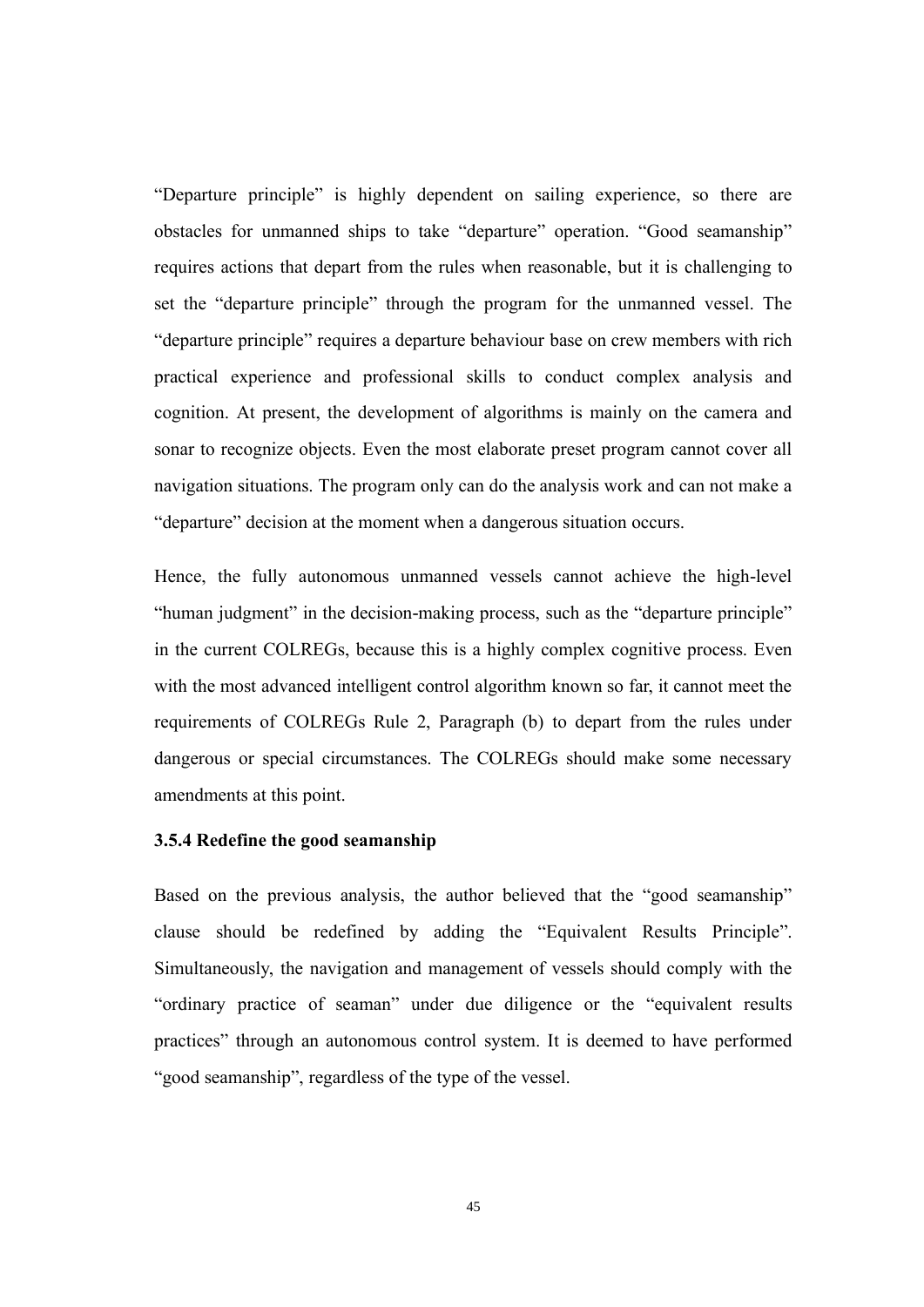The redefined "good seamanship" should include the manned vessel navigator and also the shore-based operator. They can take appropriate actions with due navigation experience based on encounter situation, weather condition, aids, etc. Besides, the unmanned vessel in the shore-based remote mode and the fully autonomous mode are functionally equivalent to the manned vessel with an experienced seaman. They are all in accordance with "good seamanship".

It also includes the following supplementary explanations. It is clear that the implementers include the crew and the autonomous system of the unmanned vessel. The "crew" includes the crew on board and SBO. The implementer of "good seamanship" is no longer only the crew on board. SBO can realize "good seamanship" through marine equipment and real-time information transmission technology. The fully autonomous mode unmanned vessel

"Good seamanship" should be identified under the guidance of the "Equivalent Results Principle", The SBO should meet the requirements of an experienced crew member for vessel manoeuvring. The fully autonomous unmanned vessel can be deemed to meet the requirements of "good seamanship", when the autonomous control system achieves the equivalent effect, just like an experienced seaman navigates the vessel. This situation can be imagined that the vessel is under the command of a virtual seaman with experience.

In addition, it is necessary to demonstrate whether the unmanned vessel can make the same decision and assess its emergency handling capabilities as the human control. It is recommended to provide clear and unified quantitative supplements and explanations for "positive", "early", "good seamanship", and other aspects. It can solve the issues of obstacles to the application of "responsibility and departure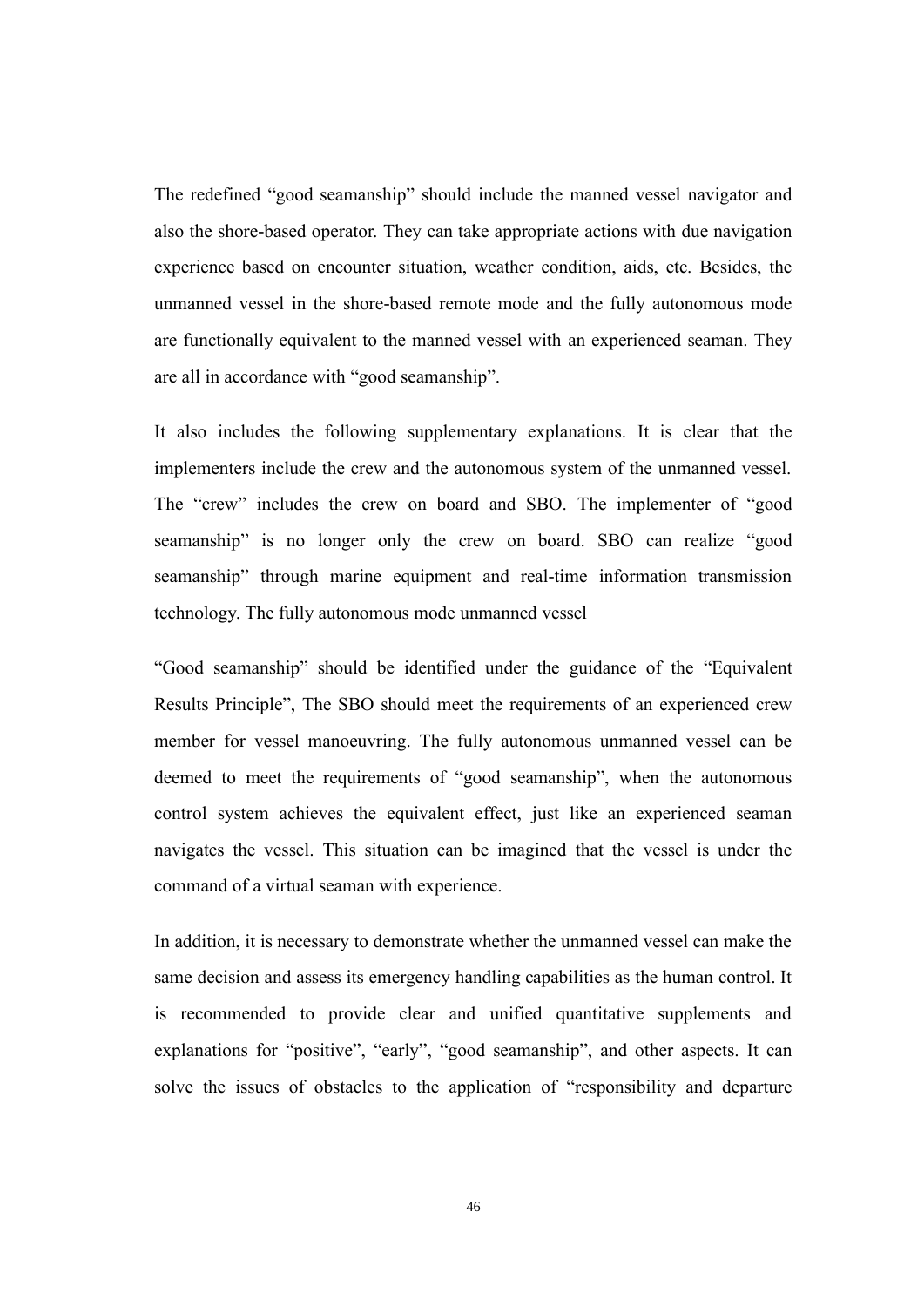clauses" and other provisions to unmanned vessels.

#### <span id="page-55-0"></span>**3.5.5 If possible, quantify standards**

Some scholars have proposed that it is necessary to clearly define subjective words such as "substantial" and "early", if possible, quantify them so that unmanned vessels can perform in accordance with these standards. "The Nautical Institute tries to set some quantitative figures on when "early" could be when they suggest the closest distance another ship should be let: As a general guideline, attempt to achieve a CPA (closest point of approach), of 2 nautical miles in the open sea and 1 mile in restricted waters" (Lee & Parker, 2007).

#### <span id="page-55-1"></span>**3.6 "vessel in electronic sight of one another"**

Rule 3 paragraph (k) of COLREGs stipulates, "Vessels shall be deemed to be in sight of one another only when one can be observed visually from the other." (IMO, 1972) When the vessel is in this situation, it should take actions according to Section II (conduct of vessels in sight of one another) of COLREGs to ensure navigation safety and avoid collision risks.

## <span id="page-55-2"></span>**3.6.1 "Unilaterally" or "mutually"**

Regarding "be in sight of one another", there is a dispute in the academic fields. It is focused on whether the vessel "see the other one unilaterally" or they "see each other mutually". Scholars holding the view of "unilaterally" believe that "be in sight of one another" should pay attention to practicality and require only one vessel to see the other. It is equivalent to the two vessels that can see each other. The persons who hold the view of "mutually" believe that "be in sight of one another" should concentrate on the legality, requiring the two vessels to see each other visually.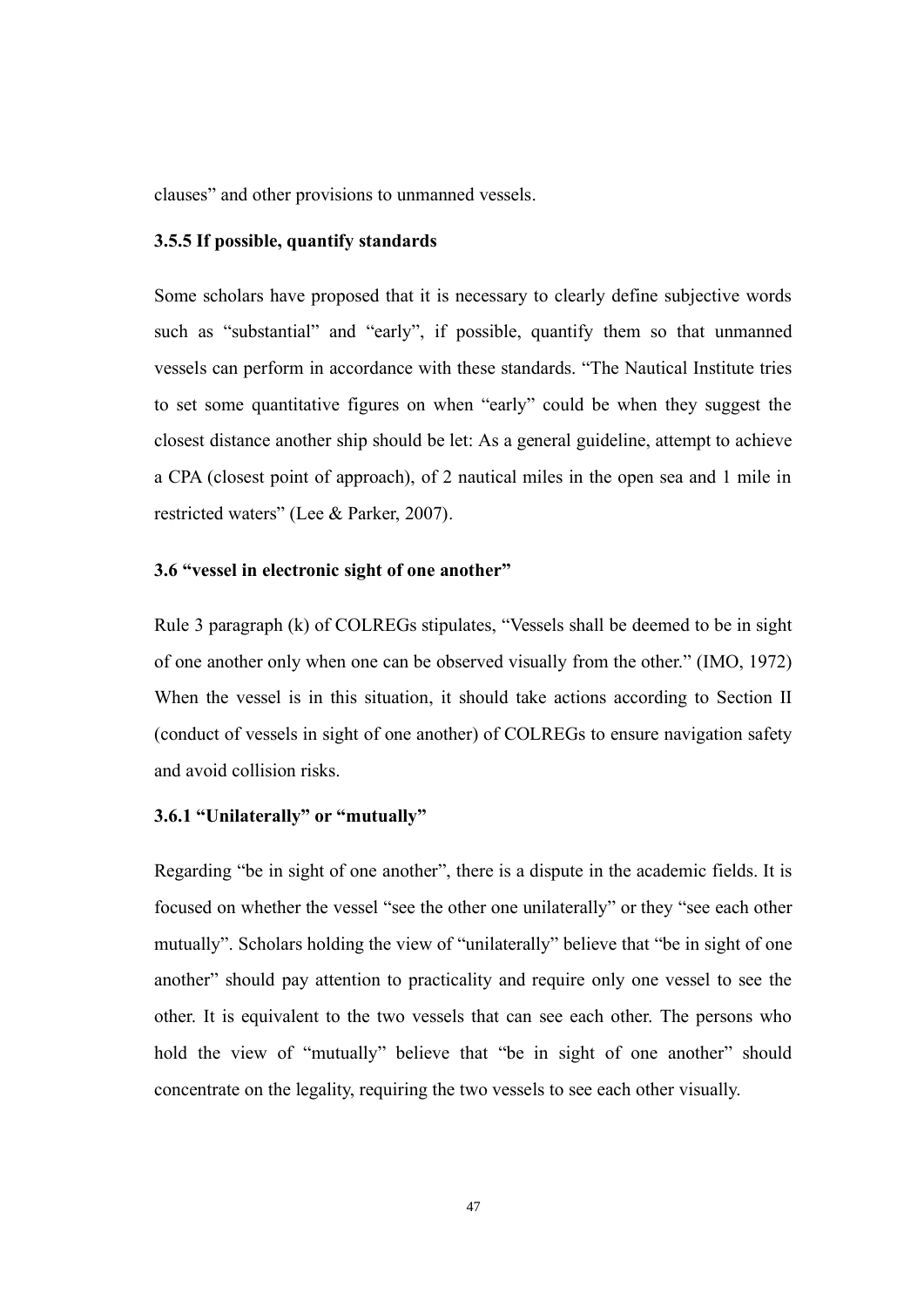Based on different understandings, it causes different obstacles to the application of the "be in sight of one another" clause for unmanned vessels. Under the "unilaterally" view, the unmanned vessels can adopt the navigation rules under Section II as long as it successfully recognizes the other ship. If it is under "mutually" view, the unmanned vessel should not only identify the other vessel but also confirm that the other one can also see it visually.

This paper believes that "be in sight of one another" should be understood as see the other one unilaterally. COLREGs is based on long-term navigational practical experience, so practicality is the core of COLREGs. This view is more conducive to safety. As long as you see the other vessel, you can clarify the situation and take action "early". You don't have to wait for the other vessel to confirm the situation; thus, it can miss the best avoidance opportunity. Based on the actual experience, almost no vessel confirms whether the other party has seen the own party while sailing at sea. Because there is no significance, only wasting precious time. It upgrades the difficulty of judging the situation and even takes actions with the opposite effect. The understanding of the rules should be consistent with the purpose of formulating the rules. And the primary goal of COLREGs is just to ensure the safety of navigation. When any vessel can see the other vessel visually, it should take the corresponding actions to prevent the risk of collision from further aggravating as "early" as possible instead of waiting for the other party's confirmation.

#### <span id="page-56-0"></span>**3.6.2 "observed visually"**

According to the clause, "be in sight of one another" only rely on observation based on the form of human vision. However, can an unmanned vessel see other vessels with human vision instead of navigation aids? It is the same as in Rule 5, "lookout clause". After the discussion on "electronic lookout" in section 3.3 of this chapter,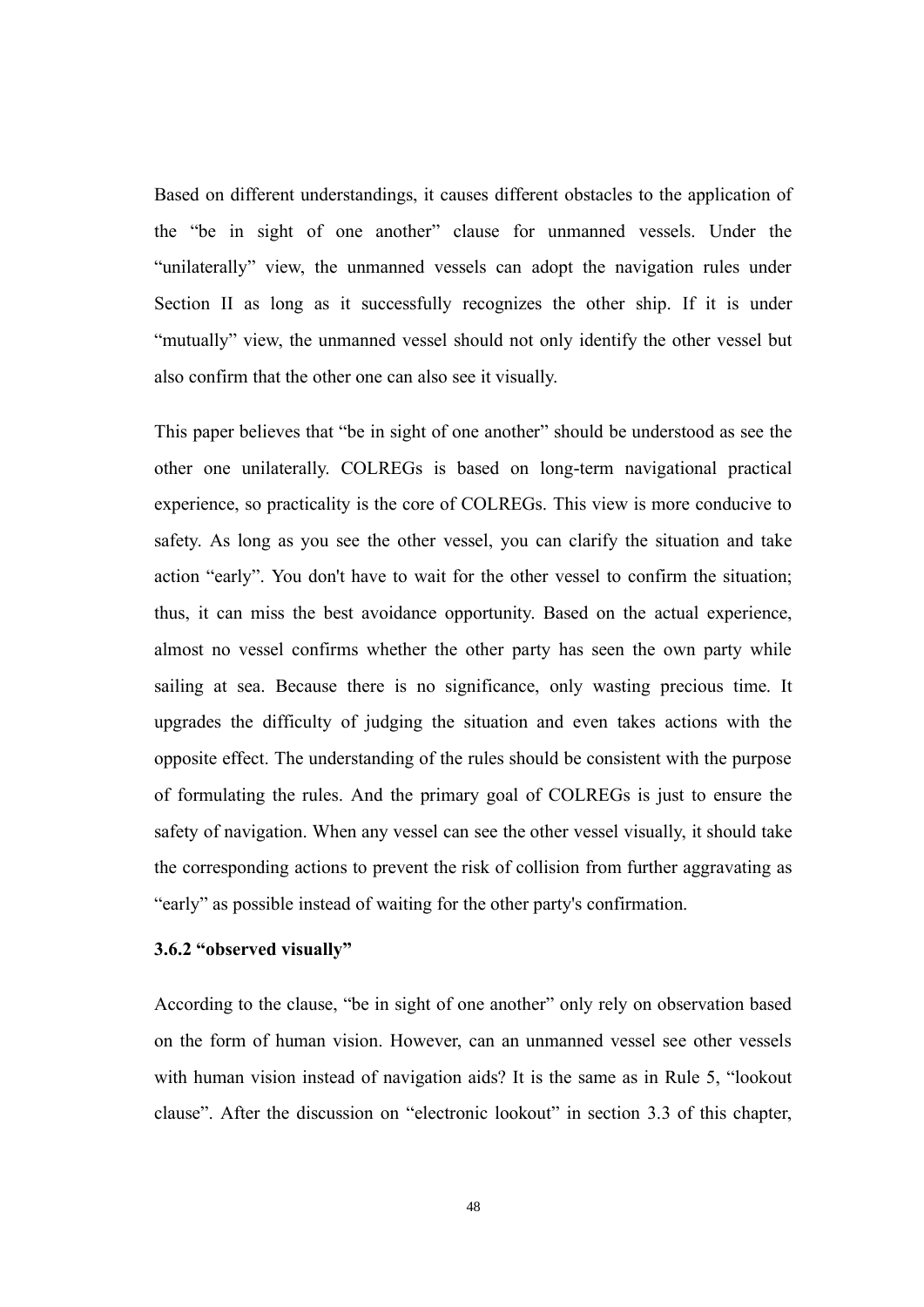the essence of this issue is whether the unmanned vessel can use navigation and communication equipment to see other vessels "visually" without any crew on board.

Although MASS at L3 does not carry crew members, SBO can remotely control aids to obtain images transmitted from the camera to "visually" judge whether they have seen the other vessels. Whether it is in accordance with "be in sight of one another" at this time depends on the "image" transmitted by the camera can be recognized as "visual observation". SBO can make human judgments based on the "images" that enter into his eyes. It is another type of "observed virtually" It is consistent with the condition that the OOW used telescopes to enhance human vision in traditional manned vessels. It does not change the essence of "visual" observation. In fact, a similar situation has occurred on board, e.g., some ships have been equipped with night vision cameras to assist in the lookout. OOW treats the images from the camera the same as the images they see with naked eyes. Therefore, MASS at L3 can achieve "visual observation" through navigation aids. But before that, it is necessary to solve the issues of camera accuracy and transmission. It can bring a hidden danger if the camera is not up to standard. For example, in extreme weather such as heavy rain, blizzard, strong wind, and waves, if the resolution of the camera is not enough or the lens is blocked by the water fog, it may cause some small boats to be unable to observe visually.

For MASS at L4, without any human involvement in the operation of the ship, and to be sure, it has no human "vision". There are essential obstacles to the implementation of this clause. Assuming that excluding unmanned vessels from this clause, the unmanned vessels are considered to be in the situation of "not be in sight of one another" all the time. "It means that every unmanned vessel should be treated as a vessel in restricted visibility and follow the rules in section III. Section III only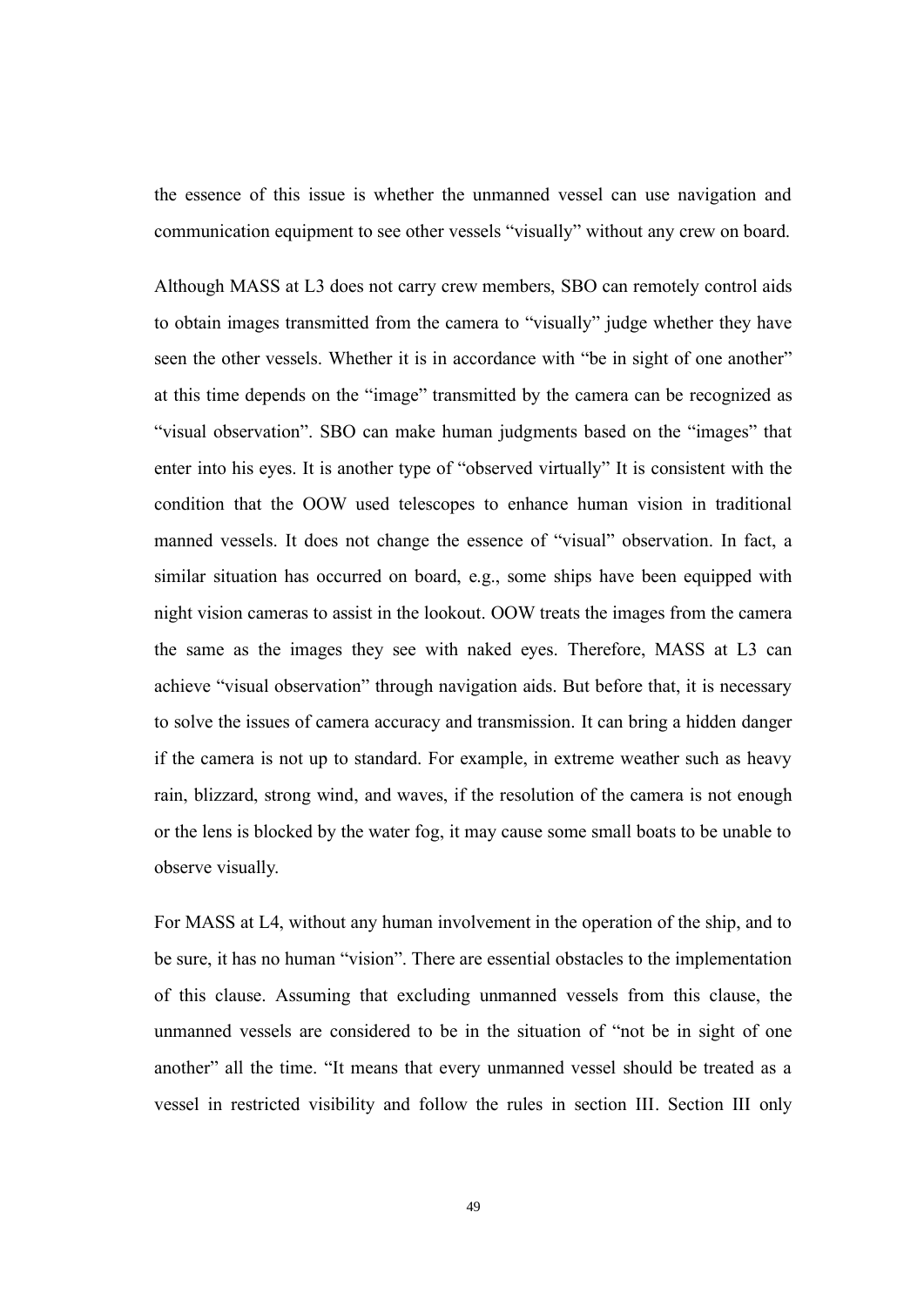consists of rule 19, the conduct of vessels in restricted visibility. The 19th rule applies to vessels not in sight of one another in an area of restricted visibility." (Öhland & Stenman, 2017) Thus, it does not meet the purpose of COLREGs, especially in the mixed mode. It can cause the encounter situation to be unclear and uncoordinated. Both parties may be unable to understand the action of each other.

The reason why "be in sight of one another" is based on "observed visually" is because that vision is more credible than other methods. Human beings believe more in what they see, and their judgment can also be more precise. Moreover, they can take action more confidently based on what they have seen. According to the conditions, COLREGs has formulated particular action guidance, Section II, "conduct of vessels in sight of one another". When visibility is poor, there is no distinct encounter situation between two vessels, nor the "stand-on vessel" and the "give-way ship". Because they cannot see each other, the issues need to be handled more carefully. It is the same reason that "electronic lookout" is equivalent to "sight lookout". COLREGs should recognize the "equivalent results" brought by advanced technology.

MASS at L4 uses advanced sensors to obtain surrounding information. In fact, this way is more effective in discovering the target. These aids are indeed very credible. Even in the current era, this way of obtaining information has been widely used by seafarers in navigation practice. According to the sailing experience that the crew becomes more and more reliant on navigation aids. Obtaining information through observing only by human eyes has gradually evolved through the combination of navigation aids and vision. It should be affirmed that the equipment plays a vital role in "be in sight of one another", and usually, navigation aids can detect incoming vessels earlier than "visual".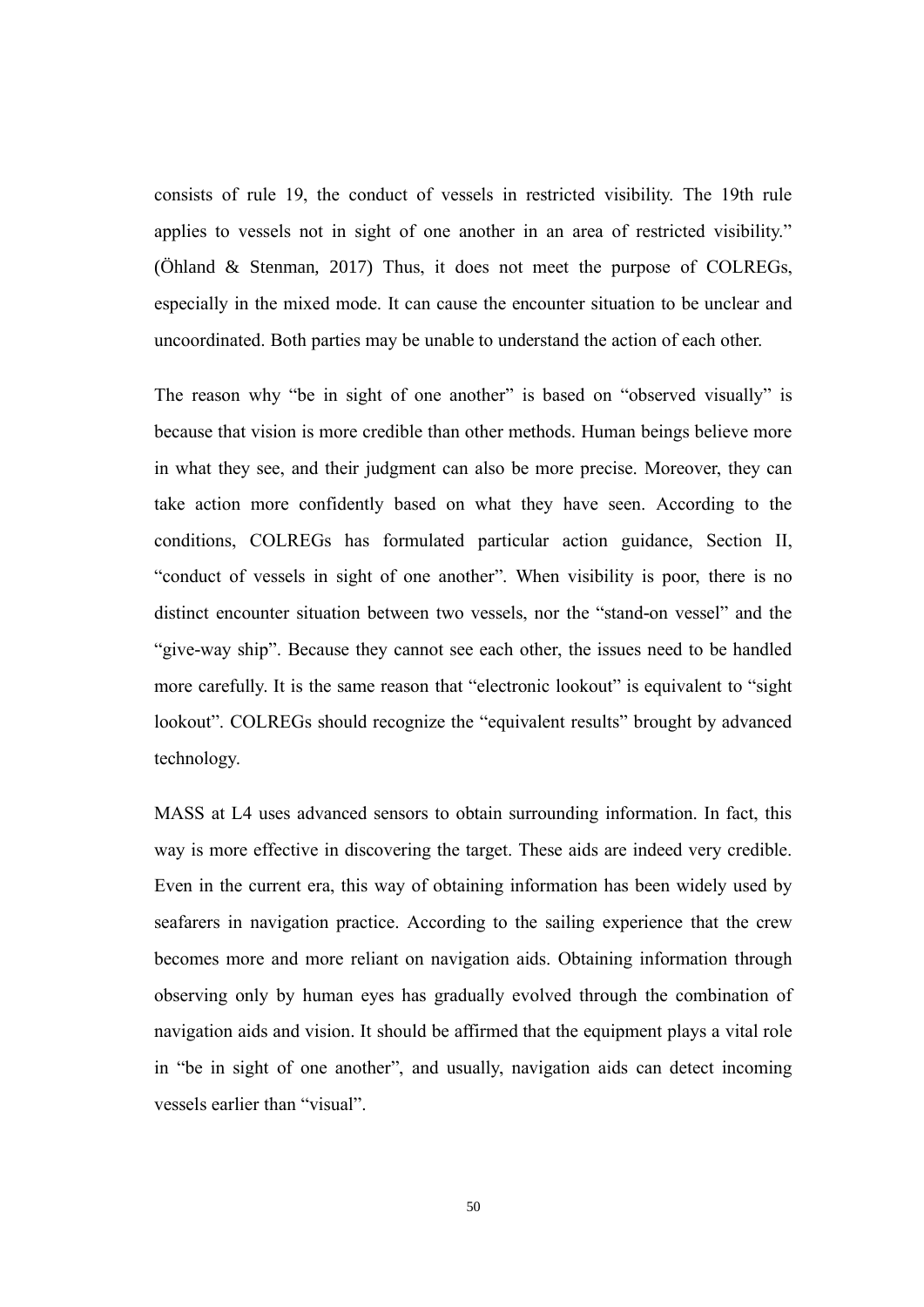One additional point is that the advent of unmanned vessels requires the use of navigation aids to achieve "be in sight of one another", but it does not mean the negation of "observed visually". In the era of mixed navigation mode in the future, unmanned vessels still need to use "observed visually" to better detect the incoming vessel at sea. Vision is still an irreplaceable way to coordinate unmanned and manned ships.

#### <span id="page-59-0"></span>**3.6.3 Legal status of "electronic vision"**

Introduce the concept of "electronic vision" in COLREGs. It means that the vessel obtains surrounding information by detecting high-precision cameras, radar, AIS, and other navigation aids; and comprehensively processes the information to determine the situation of the incoming vessel. The effect is equivalent or better than human "vision". Using "electronic vision" can be worn to take collision avoidance actions earlier. It is one of the key elements to promoting the application of the COLREGs to unmanned vessels.

Based on the inherent shortcomings of "be in sight of one another", it is no longer in line with the development of shipping practice to only agree with the "visual" way. The concept of "electronic vision" should be added to COLREGs to make unmanned vessels meet the requirement of relevant clauses. It is recommended to consider the advancement of technologies such as perception and communication to expand the means of "be in sight of one another". In addition to the traditional visual means, it also includes other means that is equivalent or more sufficient to vision. The means of expanding the composition includes AIS, radar, infrared and visible light camera systems, and advanced communication equipment, Internet of Things, and others. The introduction of the "electronic vision" does not mean that "observed visually" is replaced. "Observed visually" still has practical significance for traditional manned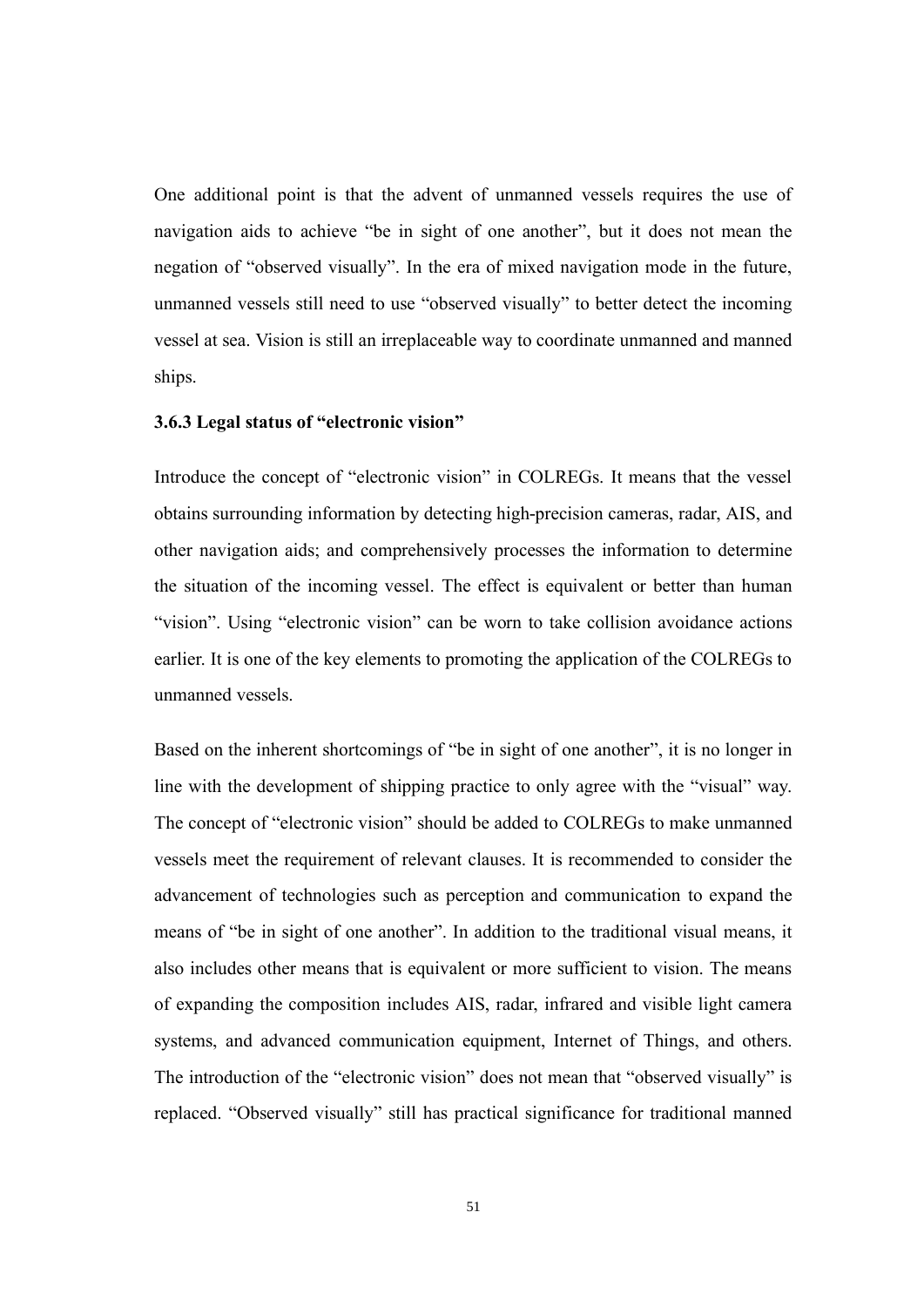vessels and shore-based manoeuvring unmanned vessels. Both of them should be included in the revised COLREGs.

Rule 3 Paragraph (k) can be amended. The rules of action can be simplified to reduce uncertainty under the condition of being in sight of one another. Vessels shall be deemed to be in sight of one another when one vessel can be observed visually from the other vessel, or one can be detected by means equivalent to or even more sufficient than a vision from the other.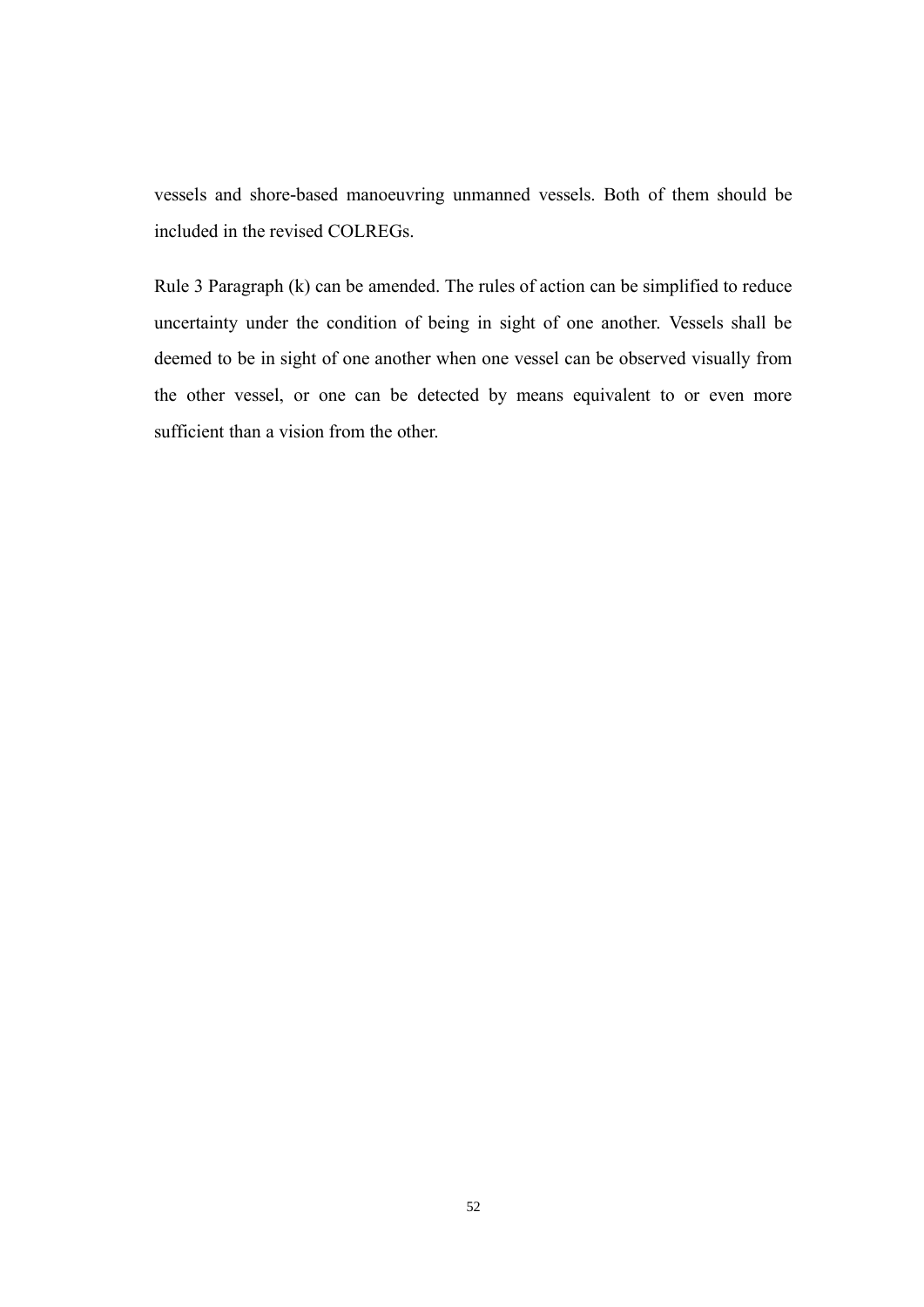#### **CHAPTER 4 CONCLUSIONS**

<span id="page-61-0"></span>The emergence and development of unmanned vessels bring opportunities and challenges to the shipping industry. The large-scale commercial introduction of unmanned vessels is inevitable. It will be developed step by step in accordance with the technical level established by IMO, from the manned remote-control mode to the unmanned shore-based control mode, and finally to the fully autonomous mode. But manned ships will not be wholly replaced. The mixed navigation mode of manned and unmanned ships co-existing will continue for an extended period.

Collision avoidance is a critical task for all vessels, including unmanned vessels. The existing COLREGs should be used as the guidelines for algorithm research. At the same time, with aims to provide solutions to promote the tolerance of the rules, COLREGs should also revise specific provisions to a certain extent according to the characteristics of unmanned vessels which carry no crew on board.

Due to no crew on board, there are obstacles to the application of unmanned vessels regarding the provisions of COLREGs that involve "human sense" and "empirical judgments", such as "good seamanship" clause, "responsibility" clause, "lookout clause", "be in sight of one another" clause and ", "vessel not under command" clauses. It is therefore paramount that possible application barriers in the regulatory system should be interpreted and amended before the actual introduction of unmanned vessel (Zhou, 2019).

This paper discusses the reasons for the obstacles to the application of these clauses for different levels of unmanned vessels (MASS at L3 and L4). And try to give relevant countermeasures or suggestions against these obstacles.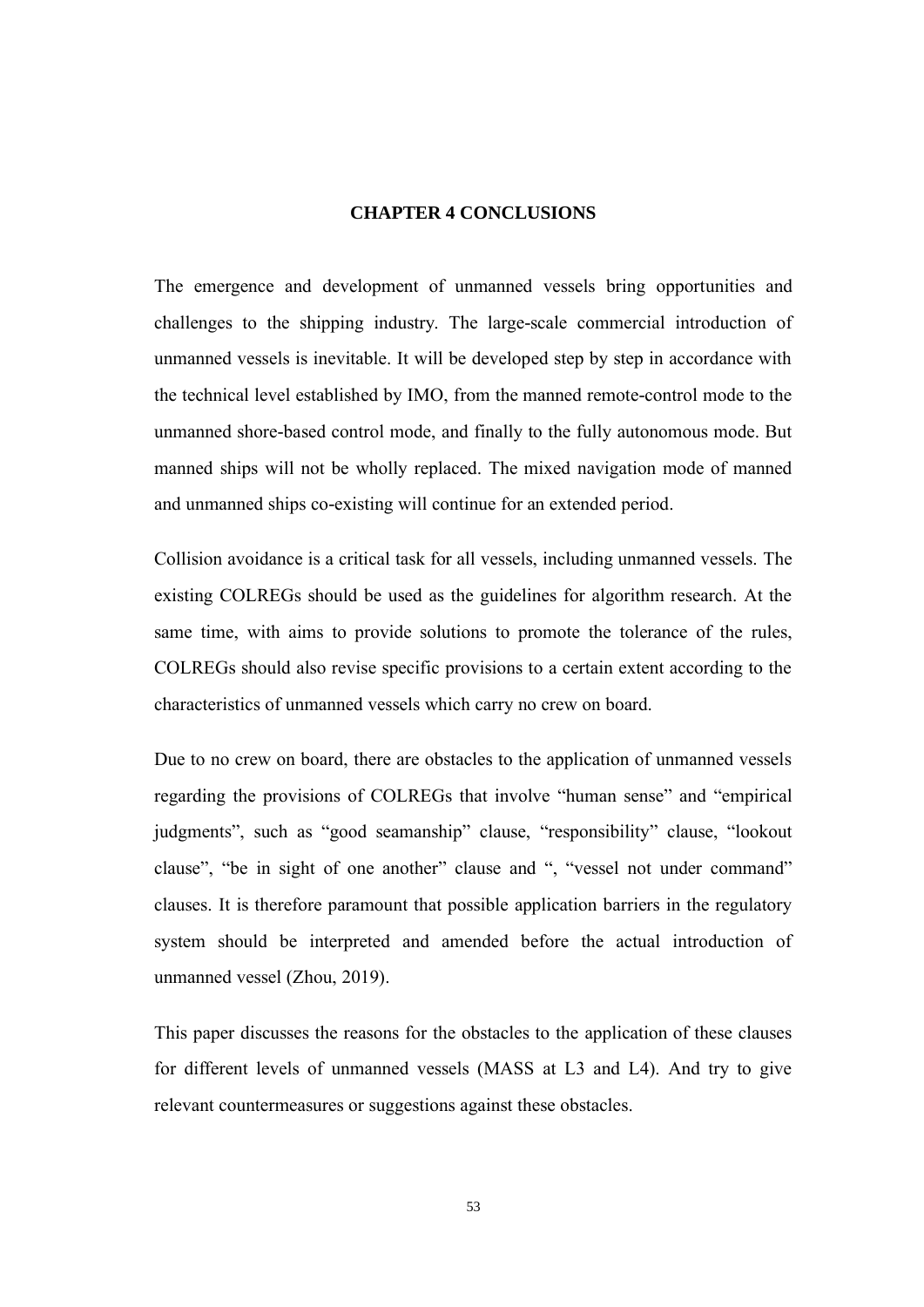First, it is clear that unmanned vessels must belong to the definition of "vessel"" in COLREGs. The unmanned vessel is an extension of the definition. And it is not a"vessel not under command" nor a "vessel restricted in her ability to manoeuvre". It does not obtain the priority of navigation. Unmanned vessels should have the same legal status as manned vessels. It is recommended to redefine the "vessel" in COLREGs and to clarify the state of "not under command" of unmanned vessels.

Lookout is the first-class clause in COLREGs, and any vessel should maintain a proper lookout at all times, but the means of looking cannot be limited to human "sight" and "hearing". "Electronic lookout" can reach the same level of effect as "proper lookout", or even better. COLREGs should accept the "electronic lookout" of unmanned vessels as a particular means base on the "equivalent results principle ".

"Good seamanship" is the core clause of COLREGs. It is the essence of the Rule and the highest-level principle of the actions. Through the discussion of the specific issues on "good seamanship", such as "early", "substantial", and "departure principle", it is clear that "good seamanship" is the biggest obstacle to the application of COLREGs for unmanned vessels. It is necessary to develop more comprehensive and advanced algorithms to make the collision avoidance actions of unmanned vessels equivalent to the actions taken by seaman based on "good seamanship". Clear and reasonable action decisions would be made by the AI system of the unmanned vessel with the continuous development of science and technology. Meantime, COLREGs should also make appropriate concessions and redefine the related clauses based on the "equivalent results principle". If possible, quantify the particular standards, and it can be more conducive to the implementation of unmanned vessels.

At present, the "be in sight of one another" in the COLREGs only relies on the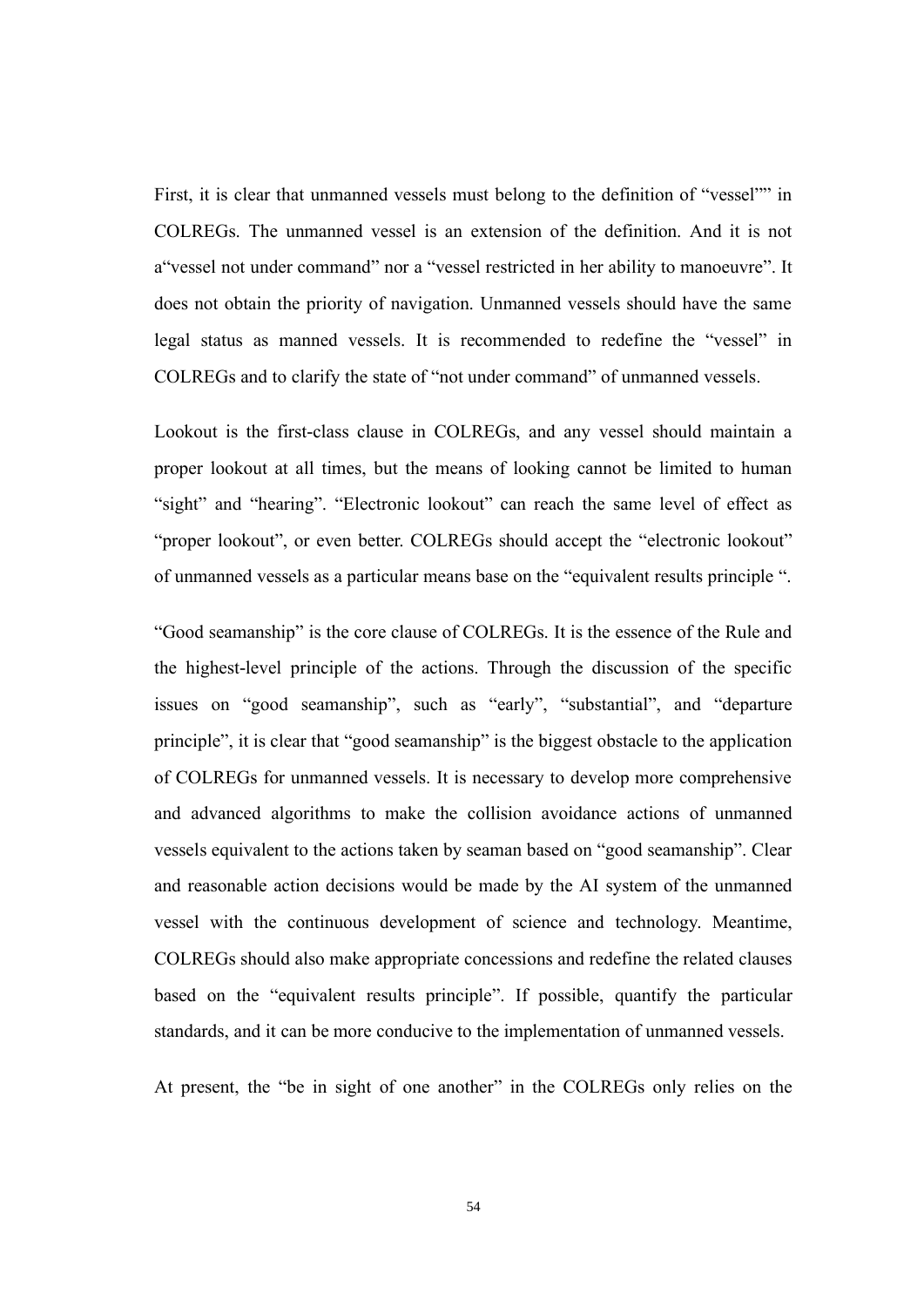" observation visually". With the development of navigation technology, it has gradually shown its disadvantage. MASS at L3 can use "visual" equipment to achieve "be in sight of one another" to a certain extent. But MASS at L4 can do nothing to meet the "visual" requirement. Hence, it is recommended to introduce the concept of "electronic vision" to achieve the equivalence of "be in visual sight of one another" and "be in electronic sight of one another".

In short, the relationship between unmanned vessels and COLREGs is complex, and they interact with each other. Base on fully considering relevant factors, with navigation safety as the ultimate goal, it is possible to make appropriate amendments to COLREGs.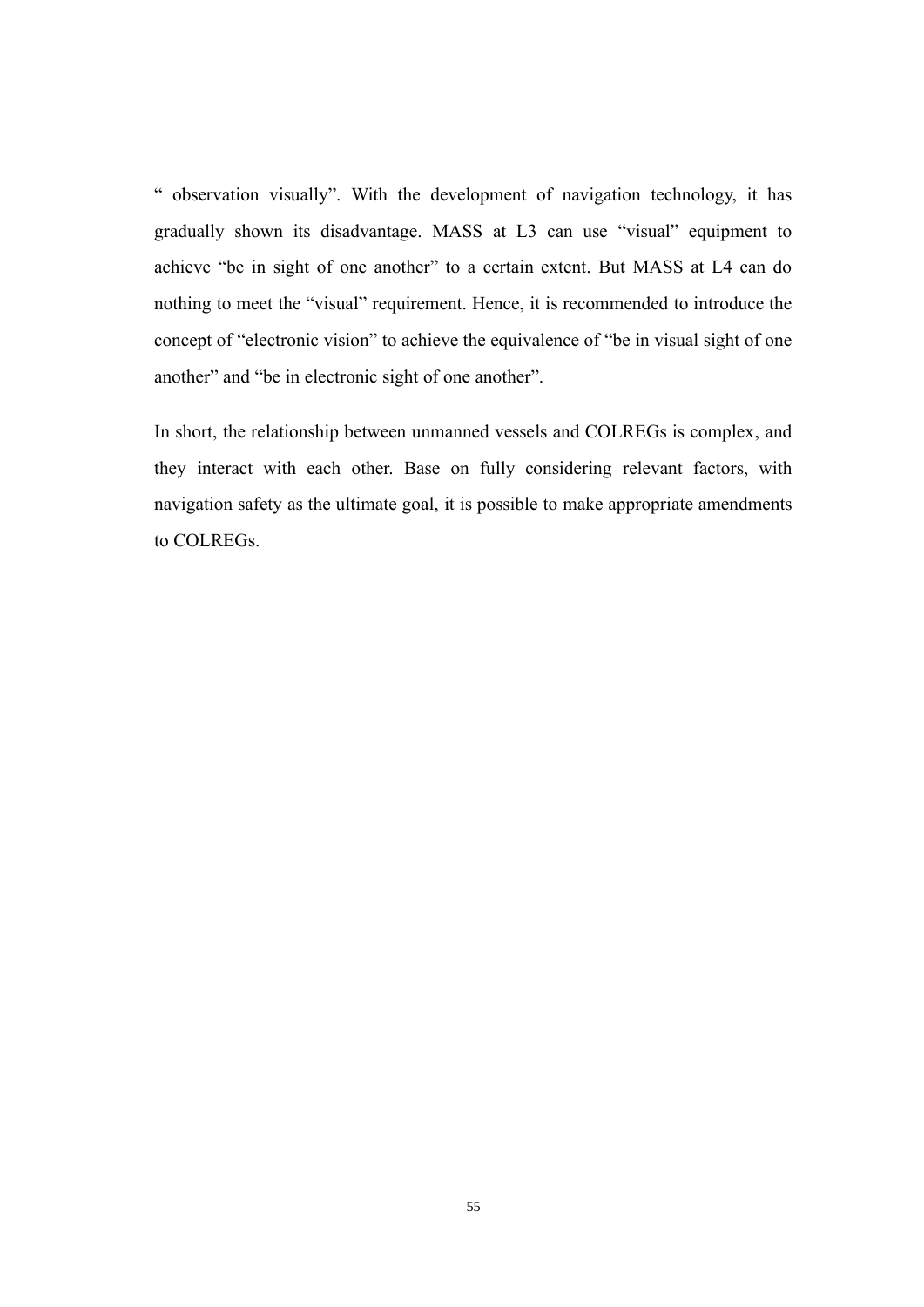#### **REFERENCE**

- <span id="page-64-0"></span>ABB. (2018). *ABB Enables Ground Breaking Trial of Remotely Operated Passenger Ferry*. [https://new.abb.com/news/detail/11632/abb-enables-groundbreaking-trial-of-remotely-opera](https://new.abb.com/news/detail/11632/abb-enables-groundbreaking-trial-of-remotely-operated-passenger-ferry) [ted-passenger-ferry](https://new.abb.com/news/detail/11632/abb-enables-groundbreaking-trial-of-remotely-operated-passenger-ferry)
- Burmeister, H., Bruhn, W., Rødseth, Ø., & Porathe, T. (2014). Autonomous unmanned merchant vessel and its contribution towards the e-navigation implementation: The MUNIN prspective. *International Journal of E-Navigation and Maritime Economy*, *1*, 1-13.
- Carey, L. (2017). All Hands Off Deck? The Legal Barriers to Autonomous Ships. *SSRN Electronic Journal*[. https://doi.org/10.2139/ssrn.3025882](https://doi.org/10.2139/ssrn.3025882)
- China Classification Society (CCS). (2020). *Rules for Intelligent Ships*. Beijing: Author. [https://www.libramar.net/news/ccs\\_rules\\_for\\_intelligent\\_ships/2021-05-18-3607](https://www.libramar.net/news/ccs_rules_for_intelligent_ships/2021-05-18-3607)
- Chang, Y.-C., Zhang, C., & Wang, N. (2020). The international legal status of the unmanned maritime vehicles. *Marine Policy*, *113*, 103830.
- Demiral, E., & Bayer, D. (2015). Further Studies on the COLREGs. *TransNav Int. J. Mar. Navig. Saf. Sea Transp*, *9*, 17-23.
- DNV-GL. (2018). *The ReVolt – A New Inspirational Ship Concept*. [https://www.dnvgl.com/technology innovation/revolt/](https://www.dnvgl.com/technology%20innovation/revolt/)
- Fastvold, O. L. (2018). *Legal Challenges for Unmanned Ships in International Law of the Sea*. The Arctic University Of Norway.
- Felski, A., & Zwolak, K. (2020). The Ocean-Going Autonomous Ship—Challenges and Threats. *Journal of Marine Science and Engineering*, *8*(1), 41.
- Giunta, L. (2015). The enigmatic juridical regime of unmanned maritime systems. *OCEANS 2015 - Genova*, 1-9.
- He, Y., Jin, Y., Huang, L., Xiong, Y., Chen, P., & Mou, J. (2017). Quantitative analysis of COLREG rules and seamanship for autonomous collision avoidance at open sea. *Ocean Engineering*, *140*, 281-291.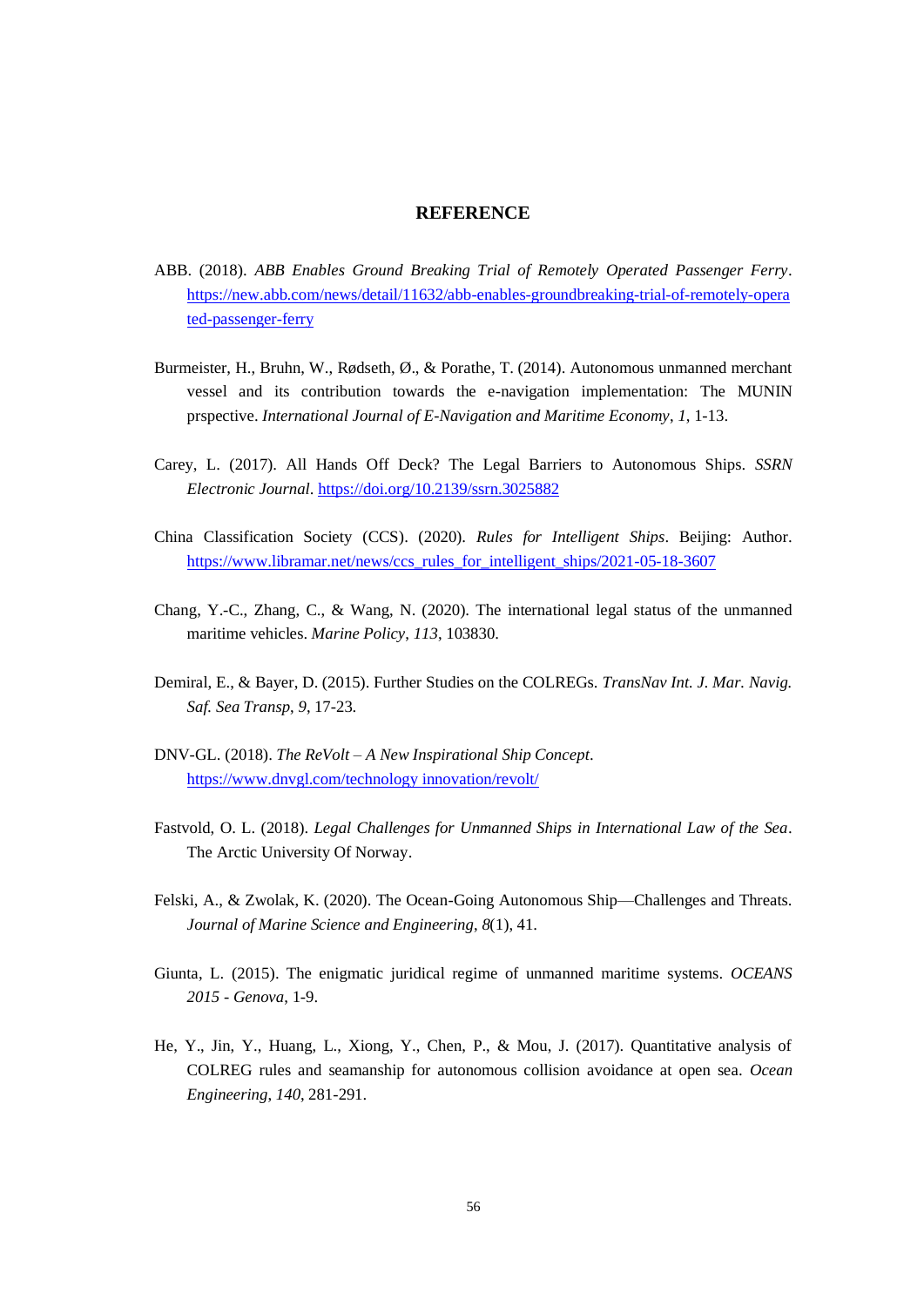- International Maritime Organization, (1972). Convention on the International Regulations for Preventing Collisions at Sea, 1972.
- International Maritime Organization, (2018a). Final Report: Analysis of Regulatory Barriers to the use of Autonomous Ships. *MSC/ 99,* London: Author.
- International Maritime Organization, (2018b). Regulatory Scoping Exercise for the Use of Maritime Autonomous Surface Ships (MASS). *MSC/ 99,* London: Author.
- International Maritime Organization, (2018c). Preliminary analysis of the International Regulations for Preventing Collisions at Sea, 1972. *MSC/ 100,* London: Author.
- Jurak, D. A. (2020). *A COLREGs-Compliant Collision Avoidance System for Unmanned Surface Vehicles*. Pontifical Catholic University.
- Kaminski, S., D. (2016). *Who's to blame when no one is manning the ship?* <https://www.law360.com/articles/847478>
- KONGSBERG. (2017). *Autonomous Ship Project, Key Facts about YARA Birkeland*. [https://www.km.kongsberg.com/ks/web/nokbg0240.nsf/AllWeb/4B8113B707A50A4FC125](https://www.km.kongsberg.com/ks/web/nokbg0240.nsf/AllWeb/4B8113B707A50A4FC125811D00407045) [811D00407045?](https://www.km.kongsberg.com/ks/web/nokbg0240.nsf/AllWeb/4B8113B707A50A4FC125811D00407045)
- Lee, G.W.U. & Parker, J. (2007). *Managing Collision Avoidance at Sea*. London: Nautical Institute.
- Li, Y., & Zheng, J. (2020). Real-time collision avoidance planning for unmanned surface vessels based on field theory. *ISA Transactions*, *106*, 233-242.
- Lyu, H., Pei, T., Yin, Y., & Bai, Y. (2020). Amendments to International Regulations for Preventing Collisions at Sea, 1972 in context of intelligent ships. *Journal of Shanghai Maritime University*, *Vol. 41*.
- Lyu, H., & Yin, Y. (2018). Fast Path Planning for Autonomous Ships in Restricted Waters. *Applied Sciences*, *8*(12), 2592.
- Lyu, H., & Yin, Y. (2019). COLREGS-Constrained Real-time Path Planning for Autonomous Ships Using Modified Artificial Potential Fields. *Journal of Navigation*, *72*(3), 588–608.
- Mei, J. H., & Arshad, M. R. (2016). *COLREGs Based Navigation of Riverine Autonomous*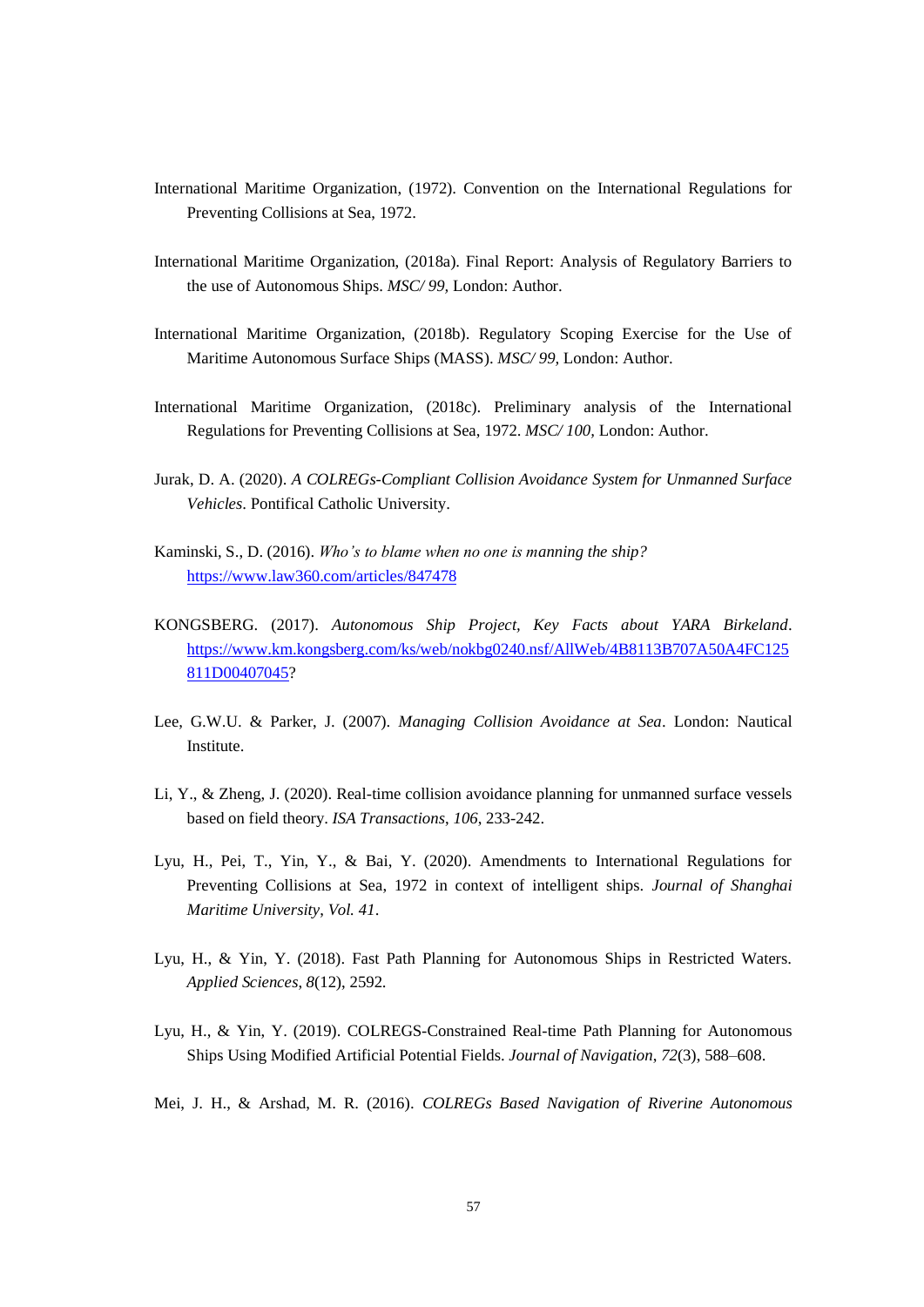*Surface Vehicle*. 2016 IEEE International Conference on Underwater System Technology: Theory and Applications (USYS), Penang, Malaysia.

- MUMIN. (2016). *Maritime Unmanned Navigation Through Intelligence in Networks*. [http://www.unmanned-ship.org/munin/wp-content/uploads/2016/02/MUNIN-final-brochure.](http://www.unmanned-ship.org/munin/wp-content/uploads/2016/02/MUNIN-final-brochure.pdf) [pdf](http://www.unmanned-ship.org/munin/wp-content/uploads/2016/02/MUNIN-final-brochure.pdf)
- Naeem, W., Henrique, S. C., & Hu, L. (2016). A Reactive COLREGs-Compliant Navigation Strategy for Autonomous Maritime Navigation. *IFAC-PapersOnLine*, *49*(23), 207-213.
- Norris, A. (2013a). *Legal Issues Relating to Unmanned Maritime Systems Monograph*. 87.
- Norris, A. (2013b). *Unmanned Vessels*. [http://www.gallois.be/ggmagazine\\_2013/gg\\_04\\_07\\_2013\\_184.pdf](http://www.gallois.be/ggmagazine_2013/gg_04_07_2013_184.pdf)
- Öhland, S., & Stenman, A. (2017). *Interaction Between Unmanned Vessels and COLREGS*.
- Pietrzykowski, Z., & Malujda, R. (2018). *Autonomous Ship - Responsibility Issues*. 18th International Conference on Transport System Telematics, Krakow, Poland.
- Porathe, T. (2019). Safety of Autonomous Shipping: COLREGS and Interaction between Manned and Unmanned Ships. *Proceedings of the 29th European Safety and Reliability Conference (ESREL)*, 4146–4153[. https://doi.org/10.3850/978-981-11-2724-3\\_0655-cd](https://doi.org/10.3850/978-981-11-2724-3_0655-cd)
- Pritchett, P. W. (2015). Ghost ships: Why the law should embrace unmanned vessel technology. *Tulane Marit. Law*, *40*, 197-225.
- Ringbom, H. (2019). Regulating Autonomous Ships Concepts, Challenges and Precedents. *Ocean Development & International Law*, *50*(2-3), 141–169.
- Rolls-Royce. (2016). *Remote and Autonomous Ships - The Next Steps*. [https://www.rolls-royce.com/media/Files/R/Rolls-Royce/documents/customers/marine/ship](https://www.rolls-royce.com/media/Files/R/Rolls-Royce/documents/customers/marine/ship-intel/aawa-whitepaper-210616.pdf)[intel/aawa-whitepaper-210616.pdf.](https://www.rolls-royce.com/media/Files/R/Rolls-Royce/documents/customers/marine/ship-intel/aawa-whitepaper-210616.pdf)
- Rolls-Royce. (2018). *Rolls-Royce and Finferries Demonstrate World's First Fully Autonomous Ferry*.
- Shen, H. (2019). Automatic collision avoidance of multiple ships based on deep Q-learning. *Applied Ocean Research*, 21.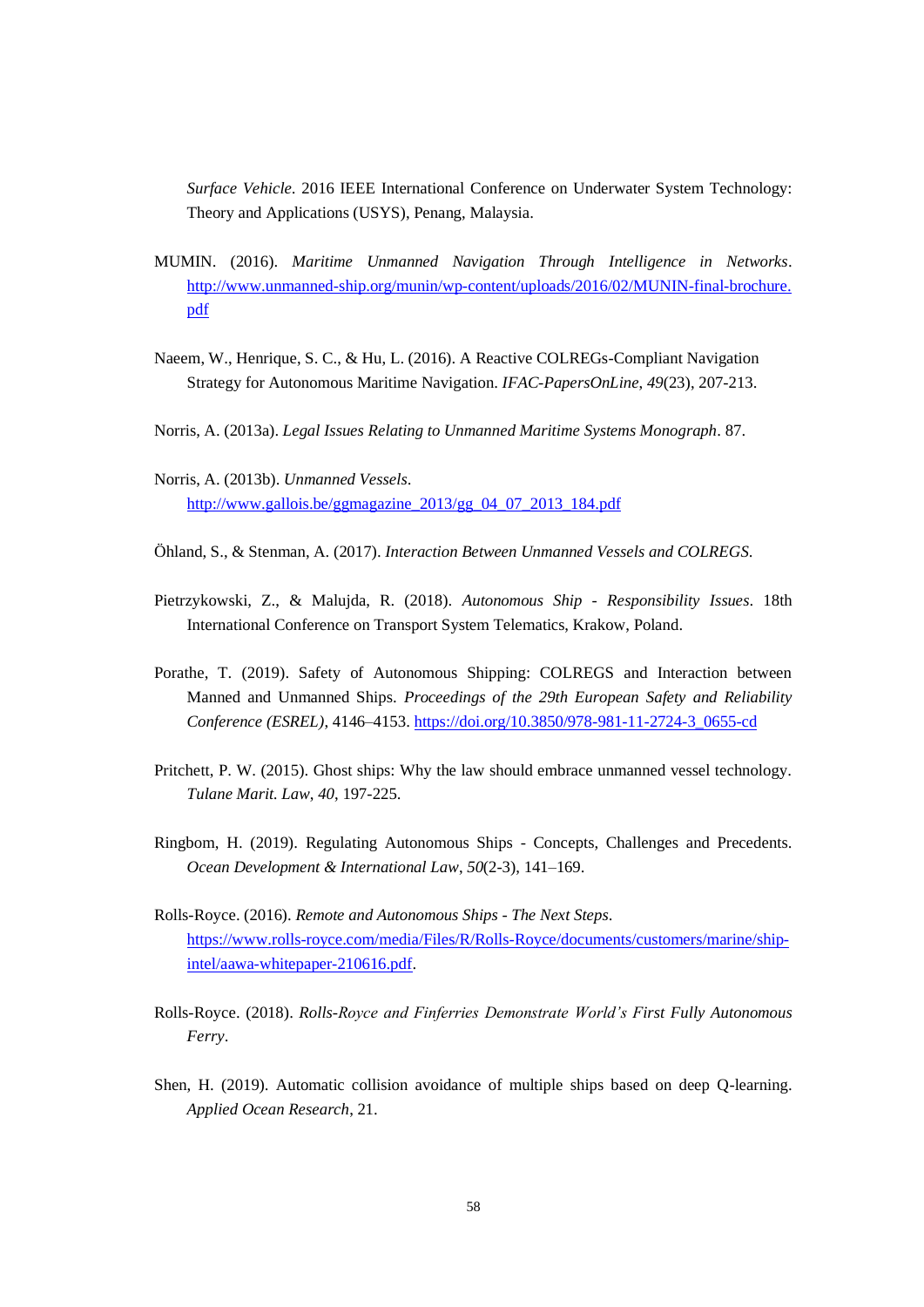- Showalter, S. (2004). The Legal Status of Autonomous Underwater Vehicles. *Marine Technology Society Journal*, *38*(1), 80-83.
- Showalter, S. (2014). *Legal and Engineering Challenges to Widespread Adoption of Unmanned Maritime Vehicles*. 6.
- Singh, Y., Sharma, S., Hatton, D., & Sutton, R. (2018a). Optimal path planning of unmanned surface vehicles. *INDIAN J. MAR. SCI.*, *47*(07), 10.
- Singh, Y., Sharma, S., Sutton, R., Hatton, D., & Khan, A. (2018b). A constrained A\* approach towards optimal path planning for an unmanned surface vehicle in a maritime environment containing dynamic obstacles and ocean currents. *Ocean Engineering*, *169*, 187-201.
- Statheros, T., Howells, G., & Maier, K. M. (2008). Autonomous Ship Collision Avoidance Navigation Concepts, Technologies and Techniques. *Journal of Navigation*, *61*(1), 129–142.
- United Nations (1969). Vienna Convention on the Law of Treaties. *Article 31* [https://legal.un.org/ilc/texts/instruments/english/conventions/1\\_1\\_1969.pdf](https://legal.un.org/ilc/texts/instruments/english/conventions/1_1_1969.pdf)
- Vallejo, D. (2015). Electric Currents: Programming Legal Status into Autonomous Unmanned Maritime Vehicles. *Case Western Reserve Journal of International Law*, 25.
- Van Dokkum, K. (2012). The COLREGs Guide (Vol. 4). Dokmar Maritime Publishers.
- Varas, J. M., Hirdaris, S., Smith, R., Scialla, P., & Caharija, W. (2017). *MAXCMAS project. Autonomous COLREGs compliant ship navigation*. 11.
- Veal, R., & Henrik, R. (2017). Unmanned ships and the international regulatory framework. *The Journal of International Maritime Law*. [https://www.duo.uio.no/bitstream/handle/10852/61634/Unmanned-Ships-and-the-Internatio](https://www.duo.uio.no/bitstream/handle/10852/61634/Unmanned-Ships-and-the-International-Regulatory-Framework-JIML-01-06-17-RV.pdf?sequence=5) [nal-Regulatory-Framework-JIML-01-06-17-RV.pdf?sequence=5](https://www.duo.uio.no/bitstream/handle/10852/61634/Unmanned-Ships-and-the-International-Regulatory-Framework-JIML-01-06-17-RV.pdf?sequence=5)
- Veal, R., & Tsimplis, M. (2017). The integration of unmanned ships into the lex maritima. *Lloyd's Maritime & Commercial Law Quarterly*, 303-335.
- Veal, R., Tsimplis, M., & Serdy, A. (2019). The Legal Status and Operation of Unmanned Maritime Vehicles. *Ocean Development & International Law*, *50*(1), 23–48.